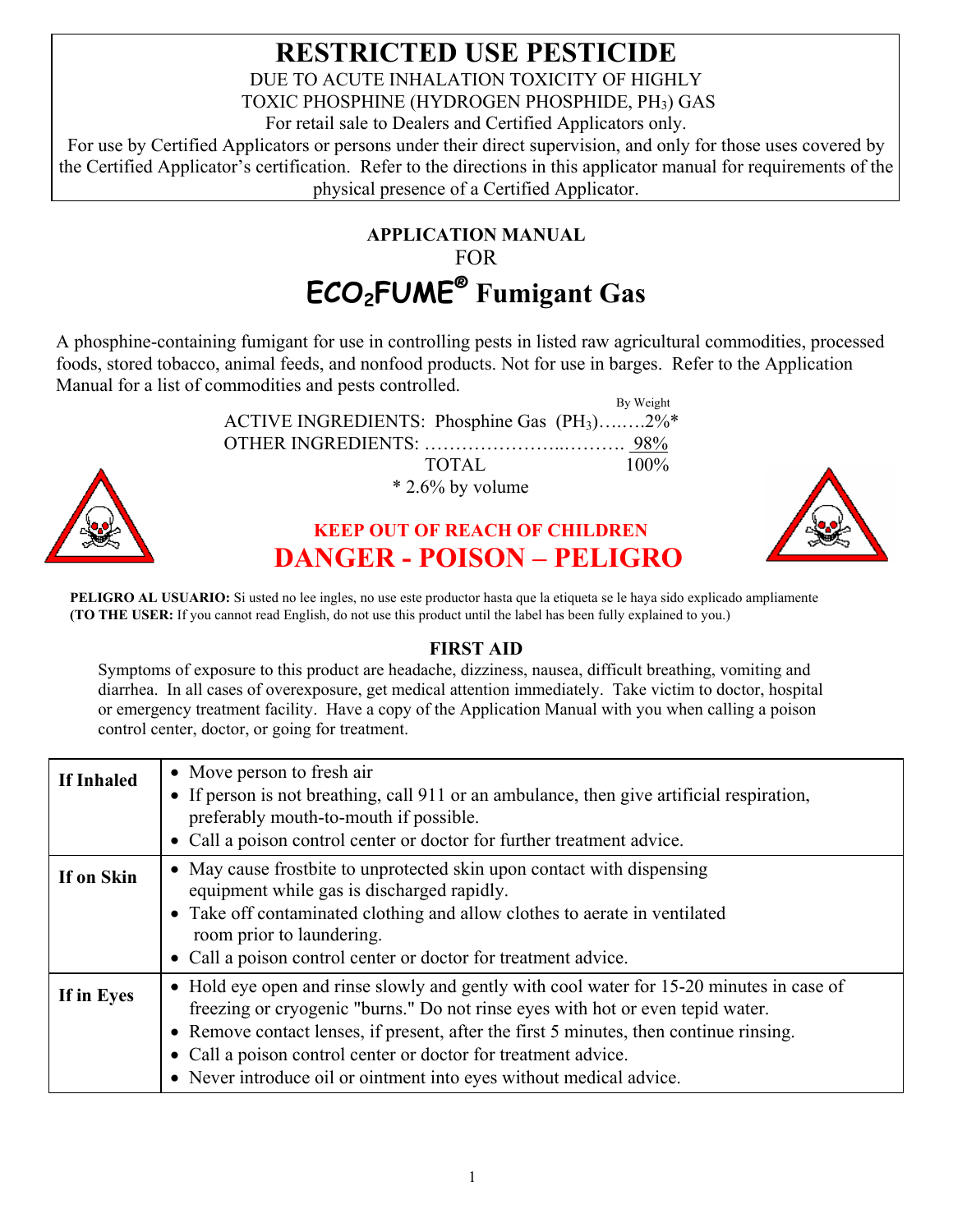#### SEE SIDE PANEL OF LABEL FOR ADDITIONAL PRECAUTIONARY STATEMENTS

CYTEC Industries Inc. West Paterson, NJ 07424 USA Emergency Phone: 1-800/424-9300 or 703/527-3887 EPA Registration No. 68387 -7 EPA Establishment No. 68387-CAN-1 Net Contents: 68.3 lbs (31 kg)

EVERY SHIPMENT OF CYLINDERS IS ACCOMPANIED BY AN APPROVED APPLICATION MANUAL. READ THE ENTIRE LABEL AND APPLICATION MANUAL BEFORE USE. ALL PARTS OF THE LABEL AND APPLICATION MANUAL ARE EQUALLY IMPORTANT FOR SAFE AND EFFECTIVE USE OF THIS PRODUCT. CONSULT WITH YOUR STATE LEAD PESTICIDE REGULATORY AGENCY TO DETERMINE REGULATORY STATUS, REQUIREMENTS, AND RESTRICTIONS FOR FUMIGATION USE IN THAT STATE. CALL CYTEC INDUSTRIES INC. (1- 905/374-5828) IF YOU HAVE ANY QUESTIONS OR DO NOT UNDERSTAND ANY PART OF THE PRODUCT LABEL OR APPLICATION MANUAL.

#### REFER TO THE APPLICATION MANUAL FOR DETAILED PRECAUTIONS, RECOMMENDATIONS AND DIRECTIONS FOR USE.

#### **WARRANTY**

**Seller warrants that the product conforms to its chemical description and when used according to label directions under normal conditions of use, it is reasonably fit for the purpose stated on the label. Seller makes no other warranty, either expressed or implied, and buyer assumes all risk should the product be used contrary to label instructions.** 

[12/27/05]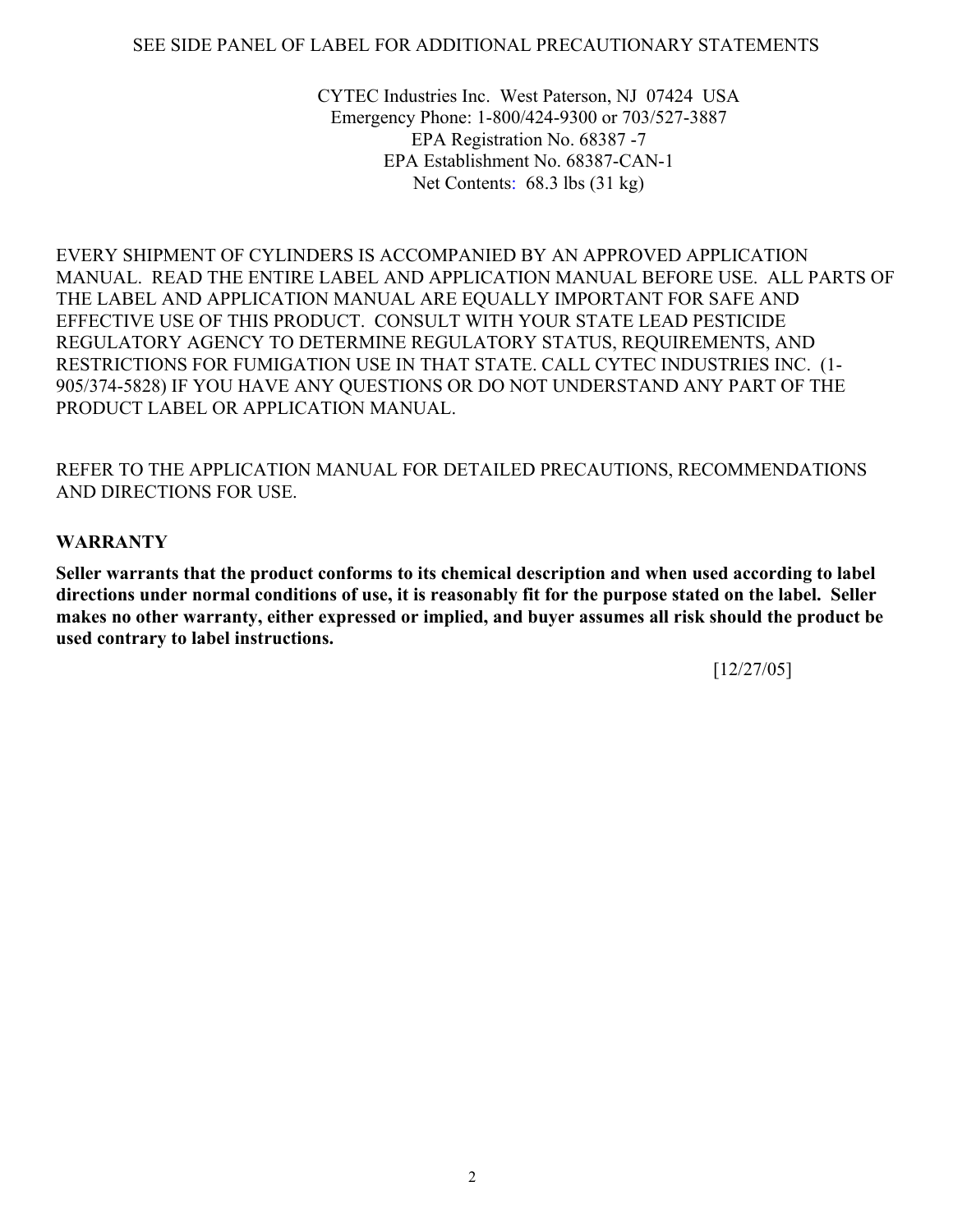### **APPLICATION MANUAL**

## FOR

# ECO<sub>2</sub>FUME<sup>®</sup> Fumigant Gas

# **TABLE OF CONTENTS**

| INTRODUCTION<br>A.<br><b>B.</b><br>Packaging<br>1.<br>2.<br>$\mathbf{C}$ .<br><b>ENVIRONMENTAL FATE</b><br>D.<br>II.<br>GENERAL CONSERVERS CONSERVERS AND RESERVE AND RESERVE AND RESERVE AND RESERVE AND RESERVE AND RESERVE AND RESERVE AND RESERVE AND RESPONDING A STRUCK OF A STRUCK OF A STRUCK OF A STRUCK OF A STRUCK OF A STRUCK OF A STRUCK<br>A.<br><b>B.</b><br>POISON GAS HAZARDS - LEAK DETECTION AND REPAIR __________________________________9<br>$\mathbf{C}$ .<br>1.<br>2.<br>Storage Structures | 6                     |
|--------------------------------------------------------------------------------------------------------------------------------------------------------------------------------------------------------------------------------------------------------------------------------------------------------------------------------------------------------------------------------------------------------------------------------------------------------------------------------------------------------------------|-----------------------|
|                                                                                                                                                                                                                                                                                                                                                                                                                                                                                                                    | 6                     |
|                                                                                                                                                                                                                                                                                                                                                                                                                                                                                                                    | 6<br>6                |
|                                                                                                                                                                                                                                                                                                                                                                                                                                                                                                                    |                       |
|                                                                                                                                                                                                                                                                                                                                                                                                                                                                                                                    | 8                     |
|                                                                                                                                                                                                                                                                                                                                                                                                                                                                                                                    | $\boldsymbol{\delta}$ |
|                                                                                                                                                                                                                                                                                                                                                                                                                                                                                                                    | 8                     |
|                                                                                                                                                                                                                                                                                                                                                                                                                                                                                                                    | 9                     |
|                                                                                                                                                                                                                                                                                                                                                                                                                                                                                                                    | - 9<br>10             |
| D.<br>1.<br>2.<br>Temperature<br>Residual Pressure 10<br>3 <sub>1</sub><br>4.                                                                                                                                                                                                                                                                                                                                                                                                                                      | 10<br>10<br>10<br>11  |
| Ш.                                                                                                                                                                                                                                                                                                                                                                                                                                                                                                                 | 11                    |
| $\mathbf{A}$ .                                                                                                                                                                                                                                                                                                                                                                                                                                                                                                     |                       |
| NOTE TO PHYSICIAN - THIS IS PHOSPHINE; IT IS NOT PHOSGENE ______________________11<br><b>B.</b>                                                                                                                                                                                                                                                                                                                                                                                                                    |                       |
| $\mathbf{C}$ .                                                                                                                                                                                                                                                                                                                                                                                                                                                                                                     | <b>12</b>             |
| PHYSICAL AND CHEMICAL HAZARDS MARIE AND CHEMICAL HAZARDS<br>D.                                                                                                                                                                                                                                                                                                                                                                                                                                                     | 12                    |
| IV.                                                                                                                                                                                                                                                                                                                                                                                                                                                                                                                | 13                    |
| <b>GENERAL</b><br>A.                                                                                                                                                                                                                                                                                                                                                                                                                                                                                               | 13                    |
| <b>B.</b>                                                                                                                                                                                                                                                                                                                                                                                                                                                                                                          | 14                    |
| C.<br><b>PESTS</b><br>1.<br>PESTS<br>COMMODITIES<br>2.                                                                                                                                                                                                                                                                                                                                                                                                                                                             | 14<br>14<br>14        |
| DOSAGE GUIDE<br>D.                                                                                                                                                                                                                                                                                                                                                                                                                                                                                                 | 16                    |
| EXPOSURE GUIDELINES<br>Е.                                                                                                                                                                                                                                                                                                                                                                                                                                                                                          | 17                    |
| F.<br><b>SEALING</b><br><u> 2000 - Jan Barnett, margaret amerikan basar dan berasal dalam pengaran basar dalam pengaran basar dalam penga</u>                                                                                                                                                                                                                                                                                                                                                                      | 17                    |
| <b>FUMIGATION MANAGEMENT PLANS</b><br>G.<br>Guidance for Preparation of a Fumigation Management Plan<br>-1.<br>2.                                                                                                                                                                                                                                                                                                                                                                                                  | 18<br>19<br>19        |
| Н.                                                                                                                                                                                                                                                                                                                                                                                                                                                                                                                 | 21                    |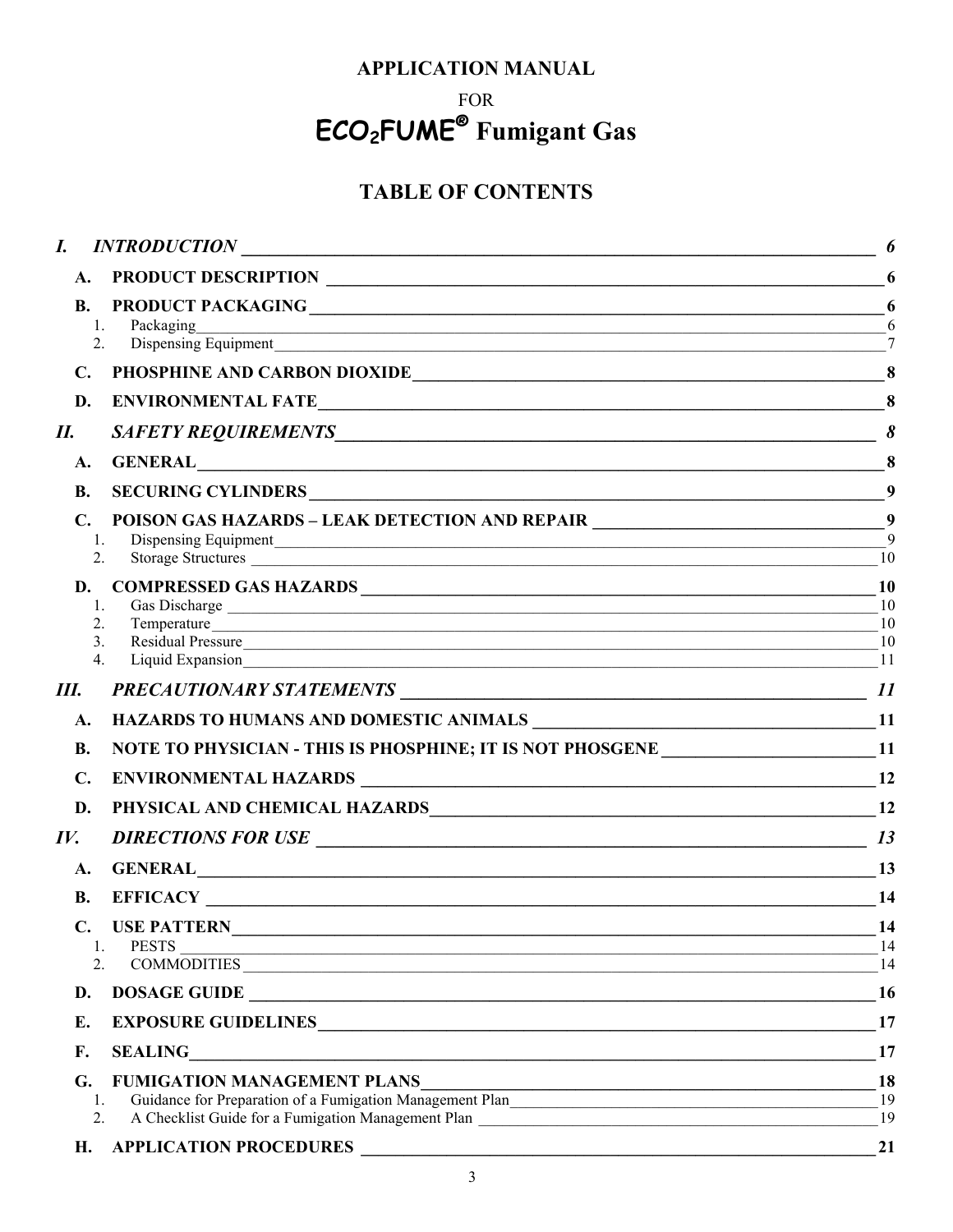|                | 1.<br>General Statement                                                                                                                                   | 21       |
|----------------|-----------------------------------------------------------------------------------------------------------------------------------------------------------|----------|
|                | Equipment Specification and Use<br>2.<br><u> 1989 - Johann Stoff, amerikansk politiker (d. 1989)</u><br>APPLICATION TO BULK COMMODITIES<br>3 <sub>1</sub> | 22<br>26 |
|                | <u> 1989 - Johann Stoff, amerikansk politiker (d. 1989)</u><br>4.                                                                                         | 27       |
|                | APPLICATION TO TARPAULIN FUMIGATIONS<br>5.<br><u> 1989 - Johann John Stone, mars eta biztanleria (h. 1989).</u>                                           | 29       |
|                | APPLICATION TO TRANSPORT CONTAINERS AND TRAILERS<br>6.                                                                                                    | 30       |
|                | 7.                                                                                                                                                        | 32       |
|                | 8.<br>SPOT FUMIGATION APPLICATION<br><u> 1980 - Jan Samuel Barbara, margaret eta idazlea (h. 1980).</u>                                                   | 35       |
| $V_{\bullet}$  |                                                                                                                                                           | 38       |
| A.             |                                                                                                                                                           | 38       |
| <b>B.</b>      |                                                                                                                                                           | 38       |
| $\mathbf{C}$ . |                                                                                                                                                           | 38       |
| D.             |                                                                                                                                                           | 38       |
| Е.             |                                                                                                                                                           | 38       |
| F.             |                                                                                                                                                           | 39       |
| И.             | PLACARDING OF FUMIGATED AREAS 39                                                                                                                          |          |
| VII.           |                                                                                                                                                           | 40       |
| VIII.          | AERATION OF FUMIGATED COMMODITIES                                                                                                                         | 40       |
| A.             | FOODS AND FEEDS                                                                                                                                           | 40       |
| <b>B.</b>      | NON-FOOD COMMODITIES                                                                                                                                      | 40       |
| $\mathbf{C}$ . |                                                                                                                                                           | 40       |
| IX.            |                                                                                                                                                           | 41       |
| A.             |                                                                                                                                                           | 41       |
| <b>B.</b>      | CARBON DIOXIDE EXPOSURE LIMITS PORT AND A CONSERVER THE CARBON DIOXIDE EXPOSURE LIMITS                                                                    | 41       |
| $\mathbf{C}$ . | APPLICATION OF FUMIGANT                                                                                                                                   | 41       |
| D.             |                                                                                                                                                           | 41       |
| E.             | <b>AERATION AND REENTRY</b>                                                                                                                               | 42       |
| F.             |                                                                                                                                                           |          |
| G.             |                                                                                                                                                           |          |
| H.             |                                                                                                                                                           |          |
| X.             | SAFE HANDLING OF COMPRESSED GASES IN CONTAINERS _________________________________ 42                                                                      |          |
| XI.            |                                                                                                                                                           | 44       |
| <b>A.</b>      |                                                                                                                                                           | 44       |
| <b>B.</b>      |                                                                                                                                                           |          |
| $\mathbf{C}$ . |                                                                                                                                                           | 44       |
| D.             |                                                                                                                                                           | 44       |
| Е.             |                                                                                                                                                           | 45       |
| F.             |                                                                                                                                                           | 45       |
| G.             | <b>LABELING OF STORAGE</b>                                                                                                                                | 45       |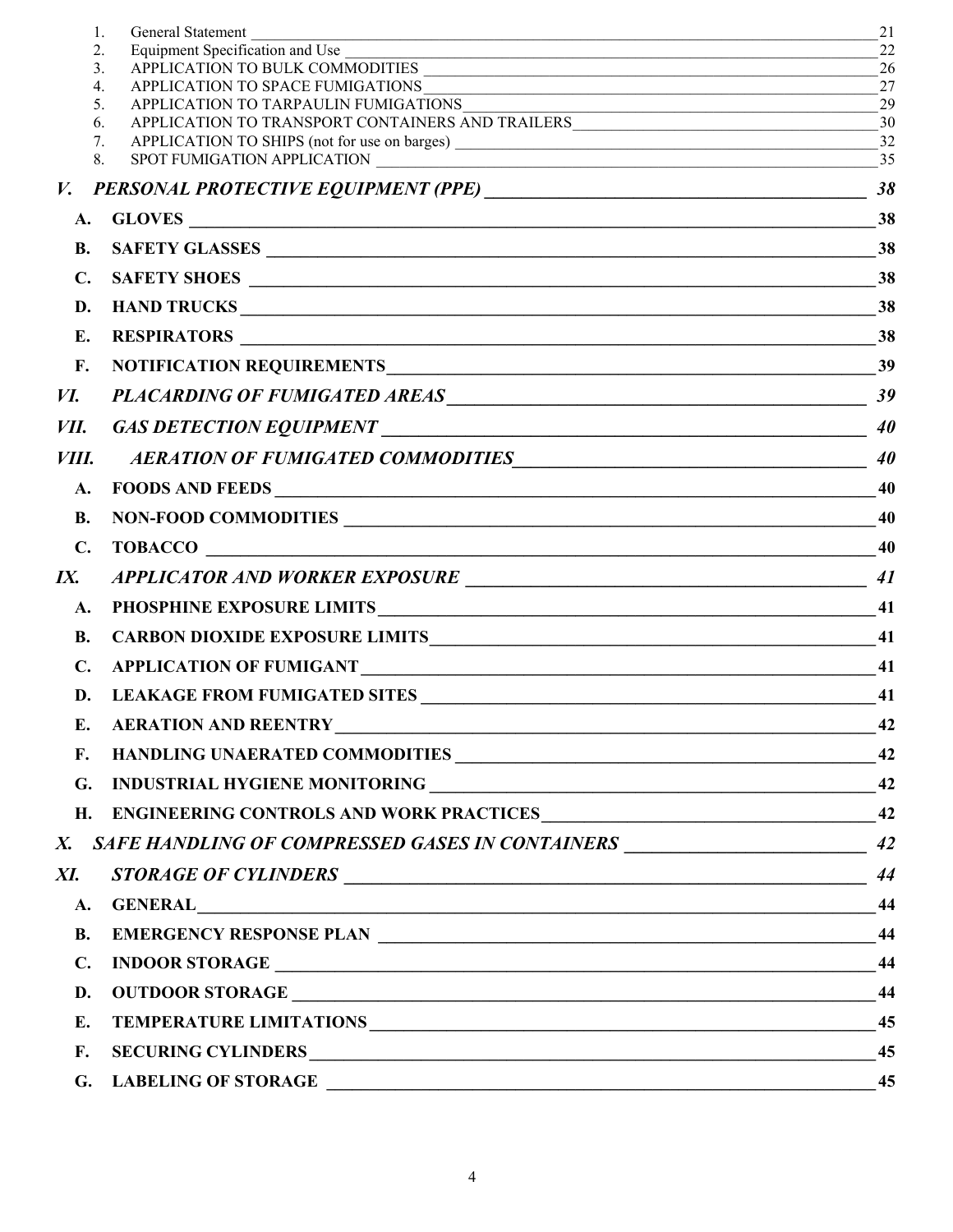| XII.           |                                                                                                                                                                                                                                      | 46 |
|----------------|--------------------------------------------------------------------------------------------------------------------------------------------------------------------------------------------------------------------------------------|----|
| A.             |                                                                                                                                                                                                                                      | 46 |
| <b>B.</b>      | TRANSPORT DESIGNATIONS                                                                                                                                                                                                               | 46 |
| C.             |                                                                                                                                                                                                                                      | 46 |
| 1.             |                                                                                                                                                                                                                                      | 46 |
| 2.             |                                                                                                                                                                                                                                      | 46 |
| 3 <sub>1</sub> |                                                                                                                                                                                                                                      | 46 |
| 4.             |                                                                                                                                                                                                                                      | 46 |
| 5 <sub>1</sub> |                                                                                                                                                                                                                                      | 47 |
| 6.             | Use of Common Carriers                                                                                                                                                                                                               | 47 |
| 7.             |                                                                                                                                                                                                                                      | 47 |
| XIII.          |                                                                                                                                                                                                                                      | 47 |
| XIV.           | <b>SPILL AND LEAK PROCEDURES</b>                                                                                                                                                                                                     | 47 |
| A.             |                                                                                                                                                                                                                                      | 47 |
| <b>B.</b>      | WHAT TO DO                                                                                                                                                                                                                           | 47 |
| С.             | WHO TO CALL <b>with the contract of the contract of the contract of the contract of the contract of the contract of the contract of the contract of the contract of the contract of the contract of the contract of the contract</b> | 47 |
| D.             | <b>EMERGENCY RESPONDERS</b>                                                                                                                                                                                                          | 47 |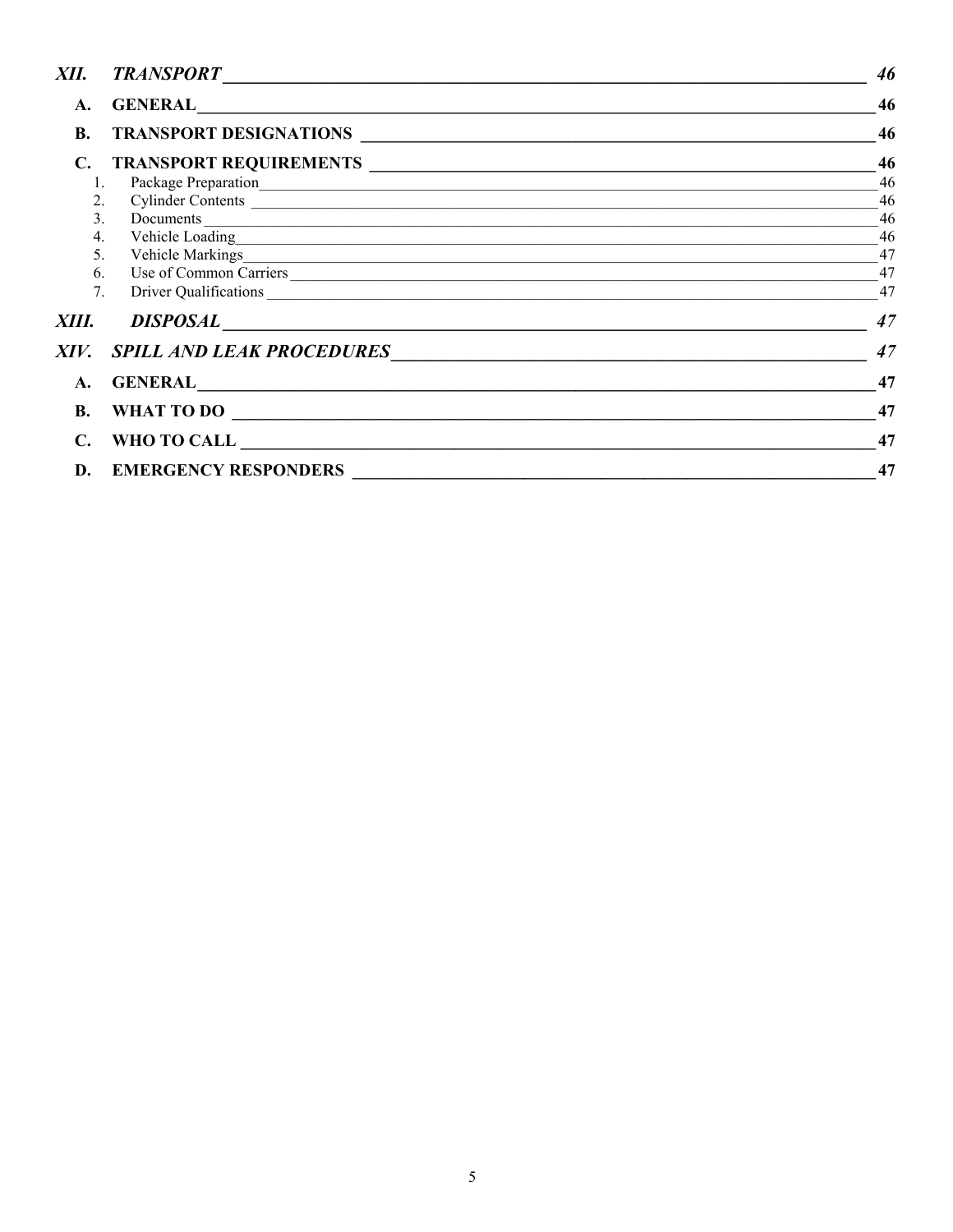# **I. INTRODUCTION**

# **A. PRODUCT DESCRIPTION**

 $ECO<sub>2</sub>FUME<sup>®</sup>$  is a cylinderized source of phosphine. A mixture of phosphine and carbon dioxide gases, it is packaged in compressed gas cylinders. Phosphine makes up 2 percent (by weight) of the product.  $ECO_2$ FUME<sup>®</sup> cylinders contain carbon dioxide as liquefied gas under pressure. Pressurized carbon dioxide serves as a propellant for delivering the product and may contribute to the effectiveness of the product as a fumigant by helping to quickly disperse phosphine into the space to be fumigated. A poisonous gas, carbon dioxide retards flammability.

Phosphine and carbon dioxide are both gases that, under sufficient pressure, can exist in a liquid state. It is this "liquefied gas" that is stored in the cylinder. The product is withdrawn from the cylinder as a liquid, but dispensed as a gas. In expanding from a liquid to a gas, it increases in volume by hundreds of times. Proper dispensing equipment is necessary to ensure a safe and effective fumigation.

Unlike metallic phosphide fumigants, phosphine is not generated through a chemical reaction and its release is instantaneous. The choice of dispensing methods will depend on the type and duration of the fumigation planned.

# **B. PRODUCT PACKAGING**

### **1. Packaging**

ECO2FUME® is packaged in a steel compressed gas cylinder, designed, manufactured, maintained and filled in compliance with regulations established by the United States Department of Transportation (DOT). The product flows to the dispensing equipment through the cylinder outlet valve, which is equipped with a "dip tube". This tube extends to the bottom of the cylinder to facilitate the withdrawal of the liquefied gas mixture.



As liquid is withdrawn from the cylinder, some of the product vaporizes to fill the remaining space in the cylinder. Through this vaporization, the cylinder pressure is maintained.

The valve outlet fitting is a CGA350, which was established by the Compressed Gas Association (CGA). The valve outlet is protected by a threaded gas-tight outlet cap, which must be secured whenever the cylinder is not in use. Attach only CYTEC provided (or approved) dispensing equipment to the cylinder valve outlet to dispense  $ECO<sub>2</sub>FUME<sup>®</sup>$  at the time of fumigation. Use of any other dispensing equipment is prohibited.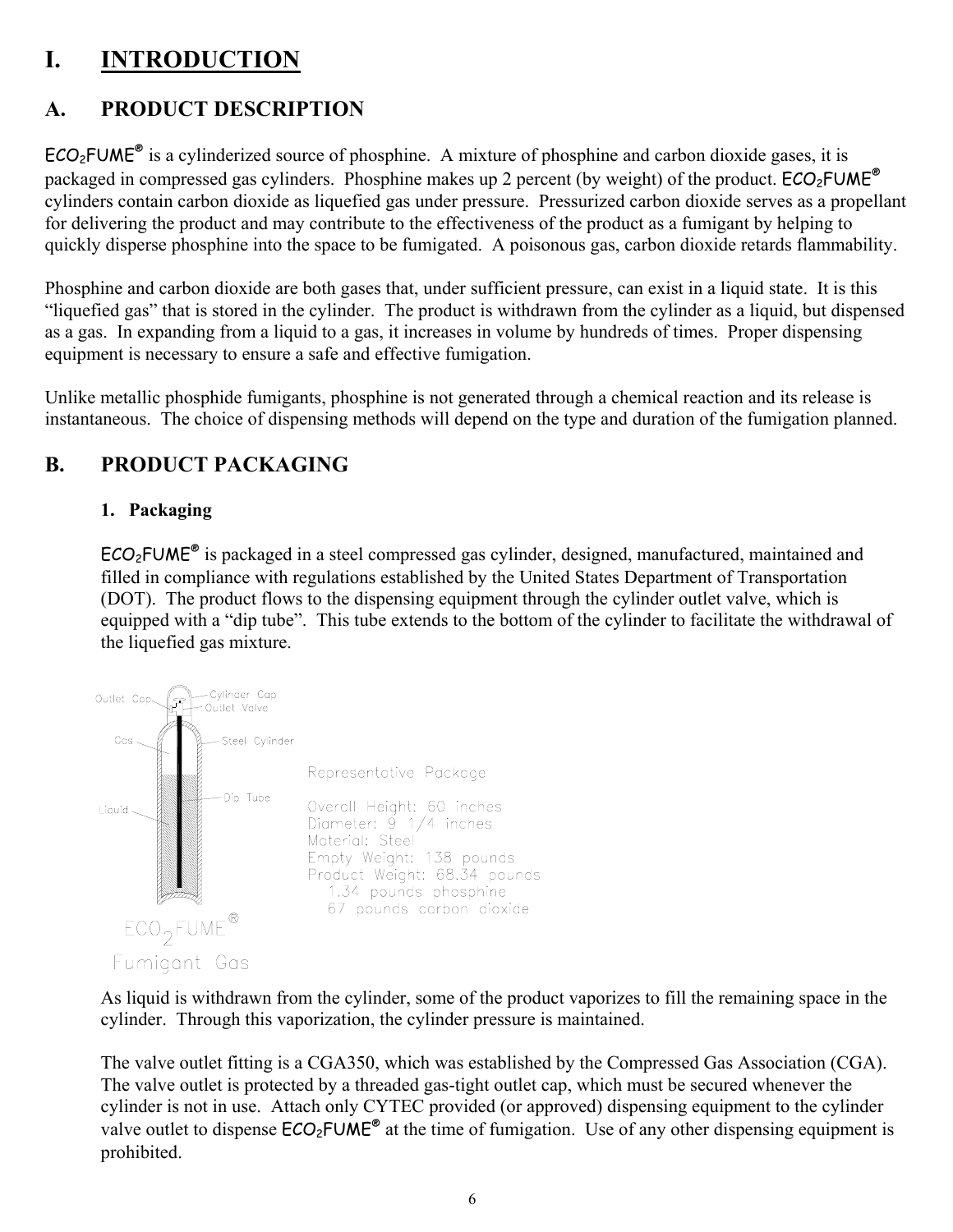Most compressed gas cylinder valves are equipped with a safety device that releases the cylinder contents due to fire exposure or overpressurization. Because  $ECO<sub>2</sub>FUME<sup>®</sup>$  is a poisonous gas, DOT regulations prohibit the use of such a device.

Each cylinder is supplied with a cylinder cap, which is designed to protect the outlet valve. This cap must be secured whenever a cylinder is not in use. It is unlawful to transport an  $ECO<sub>2</sub>FUME<sup>®</sup>$  cylinder without the valve outlet cap and the cylinder cap securely in place.

 $ECO<sub>2</sub>FUME<sup>®</sup>$  cylinders can only be refilled through authorized distributors. They can be filled countless times within a five year period. Every five years, however, the cylinder is required by law to be tested by a qualified facility.

#### **2. Dispensing Equipment**

A typical  $ECO<sub>2</sub>FUME<sup>®</sup>$  dispensing unit (see diagram on next page) uses a heating vaporizer to provide the energy required to vaporize the liquid fumigant. This regulator is limited to a dispensing rate of approximately 24 pounds of  $\text{ECO}_2\text{FUME}^{\otimes}$  per hour. The equipment is designed for a service pressure up to 3000 psig. From the cylinder, the liquid mixture flows down a flexible hose or pigtail through a filter and into a heater. The heater is thermostatically controlled. Exiting the heater valve  $ECO_2$ FUME<sup>®</sup> gas flows through an actuated valve that can be used for emergency shutdown purposes.  $ECO<sub>2</sub>FUME<sup>®</sup>$  gas then flows through a gas regulator that drops the pressure down to less than 100 psig. The pressure is further reduced to near ambient, exit the flow control valve. A diaphragm valve is used to control the gas flow at any desired value up to 100 liters/minute as indicated by the flow rotameter. The standard dispensing unit utilizes a heater that provides 1000 watts of power that can vaporize a maximum of 100 l/min. Lower rotameter ranges are possible.  $ECO_2$ FUME<sup>®</sup> regulator assemblies, equipped with basic features, are available through authorized  $ECO<sub>2</sub>FUME<sup>®</sup>$  distributors. Multiple dispensers may be used together to achieve higher fumigant flows than available through a single dispensing unit and custom equipment can be developed for specific types of applications.



*Diagram* of a Representative Type of  $ECO<sub>2</sub>FUME<sup>®</sup>$  Dispensing Equipment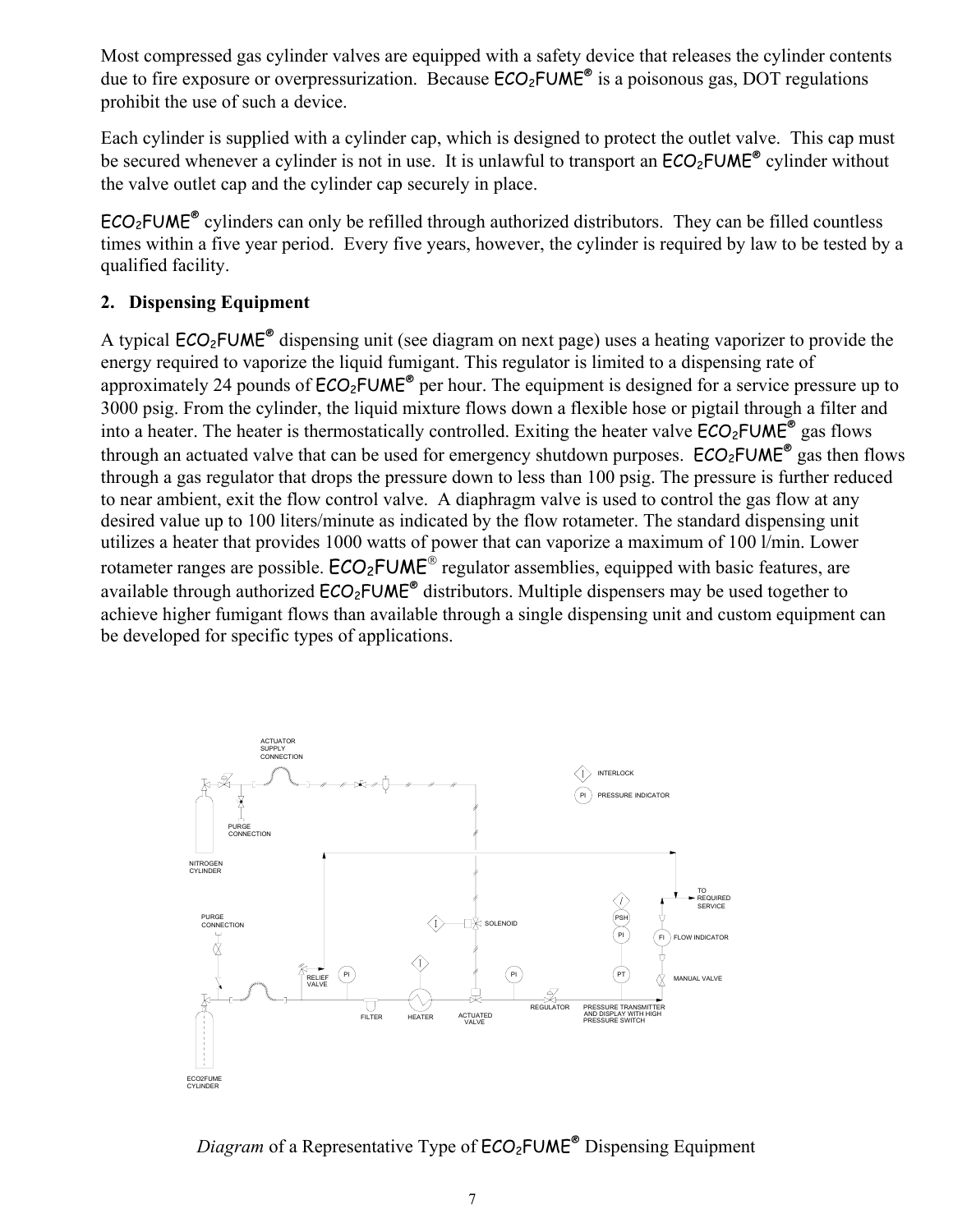# **C. PHOSPHINE AND CARBON DIOXIDE**

Phosphine is a colorless gas, which is toxic to insects, humans and other forms of animal life. It is very mobile with a high vapor pressure. Thus, the penetrating capability of phosphine is great. The combination of high molecular activity, vapor pressure and toxicity to insects at low dosages accounts for its wide acceptance as a fumigant.

Carbon dioxide is colorless, non-flammable gas, which at elevated concentrations is toxic. For worker safety, the monitoring for carbon dioxide and phosphine gas is required and suitable breathing apparatus used. Sometimes phosphine may have an odor due to the presence of impurities in the product; however, this odor cannot always be relied upon as an adequate indicator of phosphine exposure.

*\*\** ECO2FUME® *does not have an expiration date. Contact CYTEC Industries Inc. for any questions \*\**

# **D. ENVIRONMENTAL FATE**

 $ECO<sub>2</sub>FUME<sup>®</sup>$  is a volatile gaseous mixture. The environmental fate is affected by being dispersed, diluted and decomposed in ambient air after aeration from fumigated commodities where it is present in rapidly decaying low concentrations that are oxidized to non-toxic degradation products.

On airing the commodity after fumigation the volatile gaseous phosphine is dispersed to the atmosphere where it decomposes. On irradiation with UV-light, phosphine reacts with the oxygen in the atmosphere in the presence of water vapor to produce traces of  $H_3PO_4$  (phosphoric acid). Phosphine is only moderately soluble in water, 26 cc in 100 cc of water at 17º C, in which it gradually decomposes into phosphorus, hydrogen, and the lower hydrides of phosphorus.

# **II. SAFETY REQUIREMENTS**

ECO2FUME® *is a restricted use product for retail sale and use only by certified applicators and people under their direct supervision.* 

## **A. GENERAL**

- 1. Carefully read the label and Application Manual and follow instructions explicitly.
- 2. Never work alone when applying fumigant from within the storage structure or aerating commodities after the fumigation is over.
- 3. Never allow untrained personnel to handle  $ECO<sub>2</sub>FUME<sup>®</sup>$ .
- 4. The use of respiratory protection may be required as described in Section V. E. of this manual.
- 5. Post  $ECO<sub>2</sub>FUME<sup>®</sup>$  fumigation placards on fumigated areas, including all entrances/ exits. See Section VI for specific wording that must appear on these placards. Ensure that no personnel are inside or near to any of the structures to be fumigated prior to initiating fumigation.
- 6. Notify appropriate owners, employees, and/or operators at the facility where the fumigation will occur and provide relevant safety, health, and environmental information to local fire and rescue officials annually for use in the event of an emergency.
- 7. Worker exposure to phosphine must not exceed the 8-hour Time-Weighted Average (TWA) of 0.3 ppm during application or a maximum concentration of 0.3 ppm after application is completed. This includes reentry into a structure.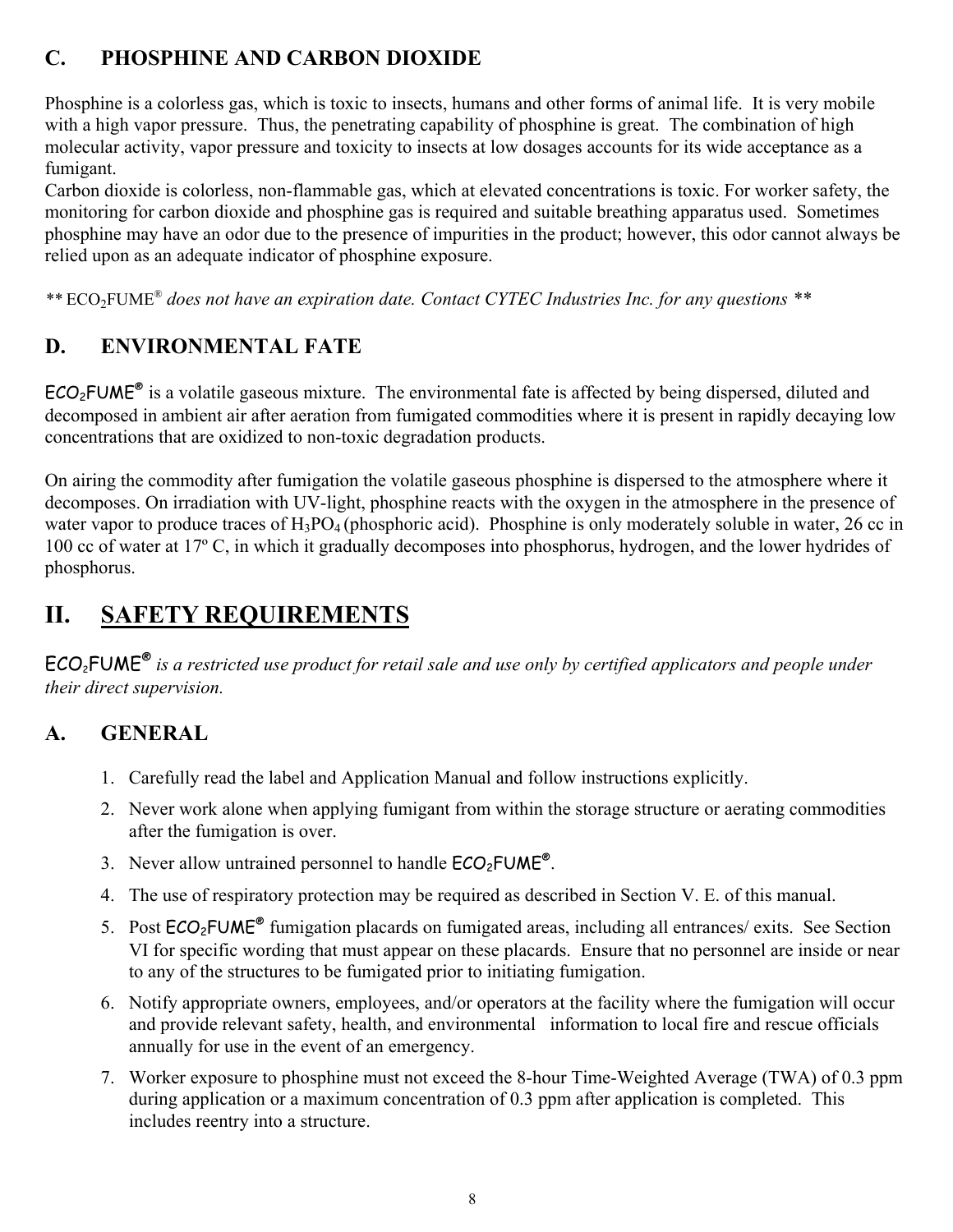- 8. Worker exposure to carbon dioxide must not exceed the Threshold Limit Value (TLV) of 5,000 ppm (0.5 % by volume) at any time, either during or after application.
- 9. Workers required to use SCBA should be assessed for impaired pulmonary function prior to initial use and at least annually thereafter. Any employees found to have impaired pulmonary function should be referred for medical attention.
- 10. Protect or remove materials containing metals such as copper, silver, gold and their alloys and salts from corrosive exposure to phosphine.
- 11. Do not connect cylinders to dispensing equipment until all fumigation notice placards have been posted and the space to be fumigated is clear and secured.
- 12. Wear protective clothing as described in Section V. Respiratory protection requirements are also discussed in Section V.
- 13. The perimeter of the fumigation area, especially downwind, must be monitored to ensure that phosphine and carbon dioxide concentrations are kept within acceptable levels outside the fumigation area. Large leaks must be repaired to minimize loss of fumigant and reduce risk of exposure to bystanders and/or occupants of nearby buildings.

## **B. SECURING CYLINDERS**

Cylinders must be secured upright at all times to prevent their being inadvertently knocked over. When cylinder is not connected to dispensing equipment, the valve cap and cylinder cap must be securely installed.

# **C. POISON GAS HAZARDS – LEAK DETECTION AND REPAIR**

Because  $ECO<sub>2</sub>FWE<sup>®</sup>$  is comprised of poisonous gases, care must be taken to avoid direct exposure. Appropriate procedures must be followed to detect and repair leaks in dispensing equipment and structures. These are discussed below. Also, see section XIV. of this manual, "SPILL AND LEAK PROCEDURES."

### **1. Dispensing Equipment**

Although the dispensing equipment is designed to contain the gas, small leaks can occur. A phosphine detector must be used at the beginning of each application to check the integrity of the equipment and any leaks must be corrected immediately. Nitrogen or carbon dioxide should be used to pressurize and leak check equipment with soap solution prior to use in the field.

## **If any leak is encountered while using ECO2FUME® clear the immediate area of all personnel.**

Only persons who are wearing a self-contained breathing apparatus (SCBA) with full facepiece and operated in pressure-demand mode or its equivalent are permitted in the area to address the leak. Once the leak has been stopped, the area must be thoroughly ventilated and the air tested with a phosphine detector. Only after the phosphine level has dropped below the eight-hour TWA of 0.3 ppm or the Short Term Exposure Limit (STEL) of 1 ppm for 15 minutes, are unprotected personnel permitted to enter.

If a cylinder leak is detected, refer to section IV.H. 2.g. 3) of this manual for guidance on troubleshooting. Further troubleshooting assistance for a particular piece of dispensing equipment is addressed in the respective equipment manual.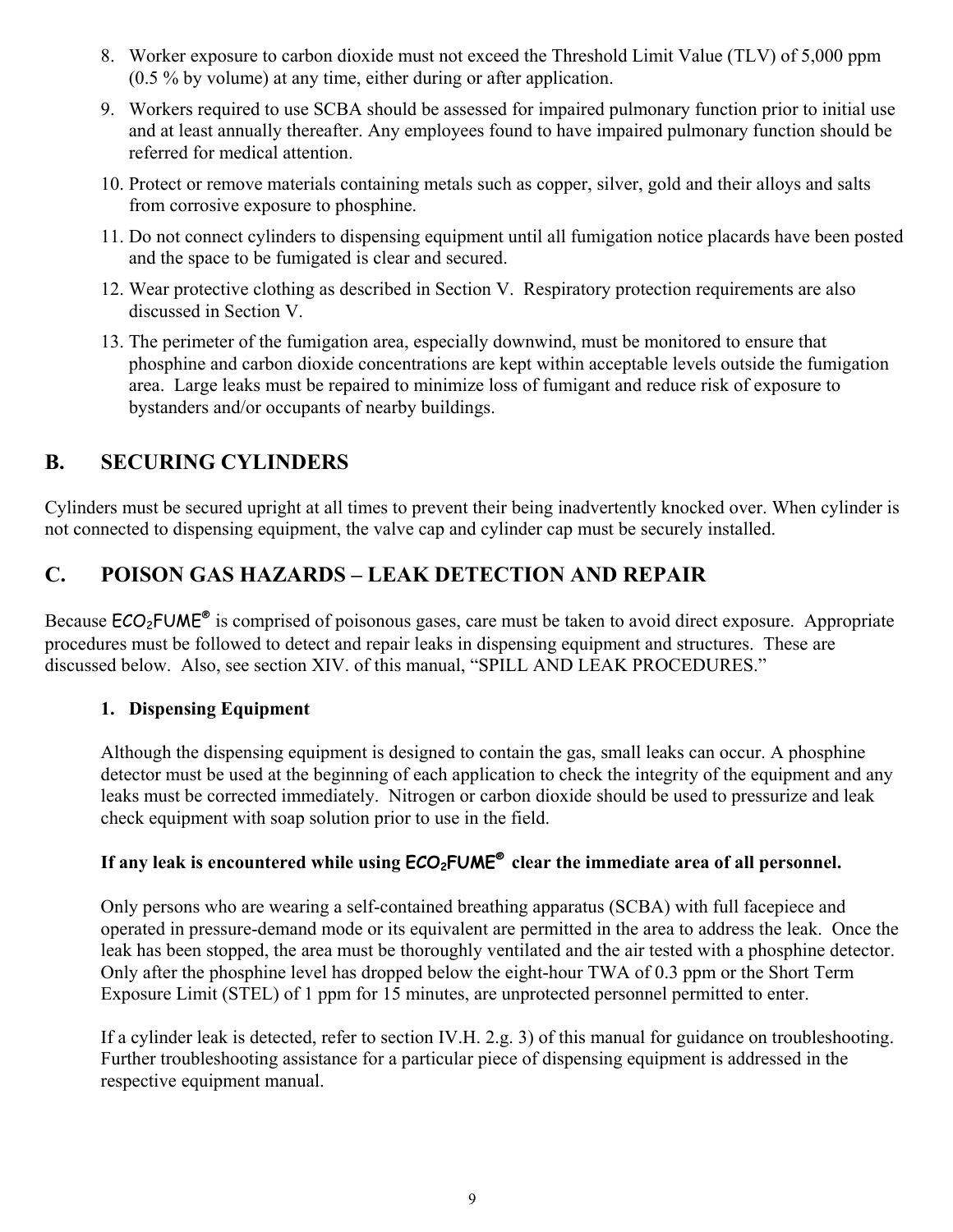#### **2. Storage Structures**

To reduce the potential for leakage, careful attention should be given to inspection of the storage structure and proper sealing prior to fumigation. Refer to the DIRECTIONS FOR USE, sections IV A. ("GENERAL") and IV F. ("SEALING") in this manual, for related guidance.

The perimeter of the fumigation area, especially downwind and in adjacent or nearby buildings, must be monitored to ensure that phosphine and carbon dioxide concentrations are kept within acceptable levels outside the fumigation area. This involves walking around the structure with a personal monitoring device to determine whether excessive amounts of fumigant are escaping.

If a high level of phosphine is detected outside the fumigation area, the addition of fumigant must be stopped. Large leaks must be repaired to minimize loss of fumigant and reduce risk of exposure to bystanders and/or occupants of nearby buildings. Appropriate personal protective equipment must be worn when sealing leaks. These repairs must be made from the exterior of the structure whenever possible. If it is necessary to seal a leak from the interior of the structure, the applicator must follow all proper procedures for confined space entry (for details see IV. A. 2. and 3. under Directions for Use and IX.. E. under Aeration and Reentry) including wearing SCBA with full face piece and operated in pressuredemand mode.

## **D. COMPRESSED GAS HAZARDS**

ECO<sub>2</sub>FUME<sup>®</sup> cylinders and dispensing equipment can achieve pressures of over 1000 pounds per square inch. Because of this high pressure, care must be taken to avoid unintentional releases of the product.

#### **1. Gas Discharge**

The release of high-pressure gas can be forceful and there is potential for personal injury. High-speed discharge from unsecured flexible components such as hoses or tubing can result in a whipping action. The gas released can also propel small objects in the area. Such airborne objects can injure the eyes and bodies of people in the area.

#### **2. Temperature**

The rapid discharge of  $ECO<sub>2</sub>FUME<sup>®</sup>$  through fast dispensing equipment will result in a chilling effect on parts of the equipment and cylinders. This thermodynamic effect can create temperatures low enough to cause frostbite if touched by unprotected skin. While this chilling is typically evidenced by the formation of ice on the equipment and cylinders, the cold hazard may exist without the formation of ice.

#### **3. Residual Pressure**

The chilling of cylinders is the result of the liquefied gas mixture boiling to maintain the pressure in the gas space of the cylinder.

A small amount of dry ice (solid carbon dioxide) may form in the cylinder when the product is dispensed very quickly and the liquid product level falls below the bottom of the dip tube. The pressure in a cylinder that has formed dry ice will be very low. When the cylinder is allowed to warm, this ice will again turn to liquid or gas and the pressure in the cylinder will rise accordingly. For this reason, all cylinders must be treated as if they contain high-pressure gas. Cylinder valves should always be closed before disconnecting the dispensing equipment.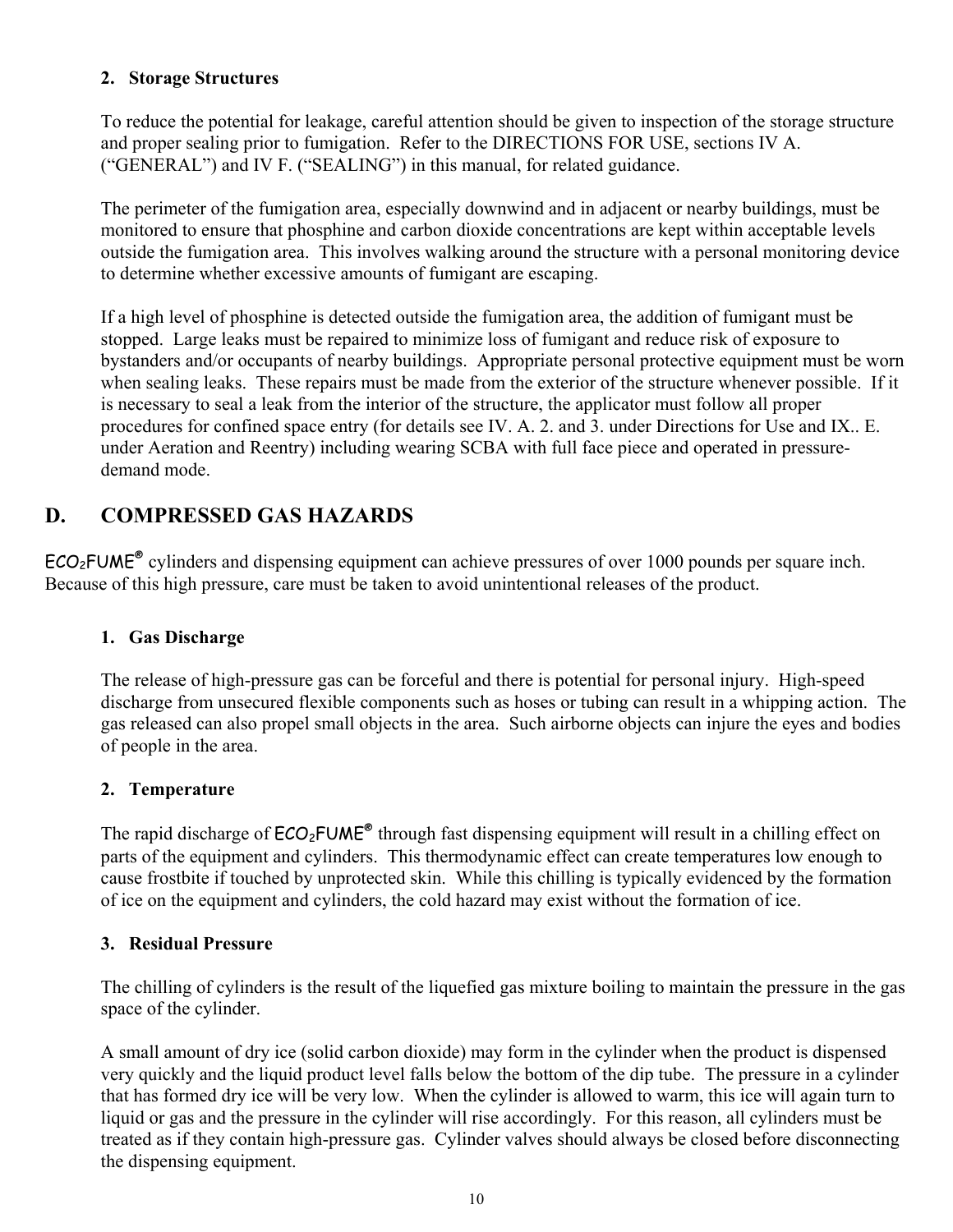Prior to the dismantling of  $ECO<sub>2</sub>FUME<sup>®</sup>$  dispensing equipment at the conclusion of fumigation, all residual gas in the equipment should be vented to atmospheric pressure. The cylinder valve should be closed and the remaining product within the supply line discharged through the dispensing equipment. Cylinders should not be disconnected before ensuring that the line is fully vented.

## **4. Liquid Expansion**

Liquefied gases expand rapidly when they are warmed. Because of this characteristic, liquid  $ECO_2$ FUME<sup>®</sup> should never be trapped between the shutoff valve on the cylinder and the shutoff valve on the dispensing equipment, without adequate safety relief devices in place. Only approved application equipment should be used because of this hazard.

# **III. PRECAUTIONARY STATEMENTS**

 $ECO<sub>2</sub>FWE<sup>®</sup>$  is a restricted use product for the retail sale and use only by certified applicators and people under their direct supervision.

# **A. HAZARDS TO HUMANS AND DOMESTIC ANIMALS**

### Keep Out of Reach of Children

### DANGER-POISON

May be fatal if inhaled. The liquid may cause burns. Avoid contact with skin and eyes and avoid breathing vapor. Use in well ventilated areas. Keep animals, children and unauthorized persons away from area under treatment until area is shown to be free from phosphine gas, as indicated by a gas-measuring device. Where the concentration of phosphine is unknown, a self-contained breathing apparatus (SCBA) with full facepiece and operated in pressure-demand mode must be used.

Do not get in eyes, in nose, on skin or on clothing. Do not eat, drink or smoke while handling  $ECO_2$ FUME<sup>®</sup>. Phosphine gas may deaden the sense of smell. Do not depend solely on the odor to detect  $ECO<sub>2</sub>FUME<sup>®</sup>$ . Observe proper application, aeration and reentry procedures specified in the Application Manual (IX. APPLICATOR AND WORKER EXPOSURE) to prevent overexposure.

EXPOSURE TO CONCENTRATIONS ABOVE PERMISSIBLE LEVELS MAY CAUSE POISONING.

# **B. NOTE TO PHYSICIAN - THIS IS PHOSPHINE; IT IS NOT PHOSGENE**

 $ECO<sub>2</sub>FUME<sup>®</sup>$  is a gaseous mixture of phosphine and carbon dioxide. Mild exposure by inhalation causes malaise (indefinite feeling of sickness), ringing of ears, fatigue, nausea and pressure in chest which are relieved by removal to fresh air. Moderate poisoning causes weakness, vomiting, epigastric pain (pain just above the stomach), chest pain, diarrhea and dyspnea (difficulty in breathing). Symptoms of severe poisoning may occur within a few hours or up to several days, resulting in pulmonary edema (fluid in lungs) and may lead to dizziness, cyanosis (blue or purple skin color), unconsciousness and death.

In sufficient quantity, phosphine affects the liver, kidneys, lungs, nervous system, and circulatory system. Inhalation can cause lung edema (fluid in lungs) and hyperemia (excess of blood in a body part), small perivascular brain hemorrhages and brain edema (fluid in brain). Phosphine poisoning may result in (1) pulmonary edema, (2) liver elevated serum GOT, LDH and alkaline phosphatase, reduced prothrombin, hemorrhage and jaundice (yellow skin color) and (3) kidney hematuria (blood in urine) and anuria (abnormal or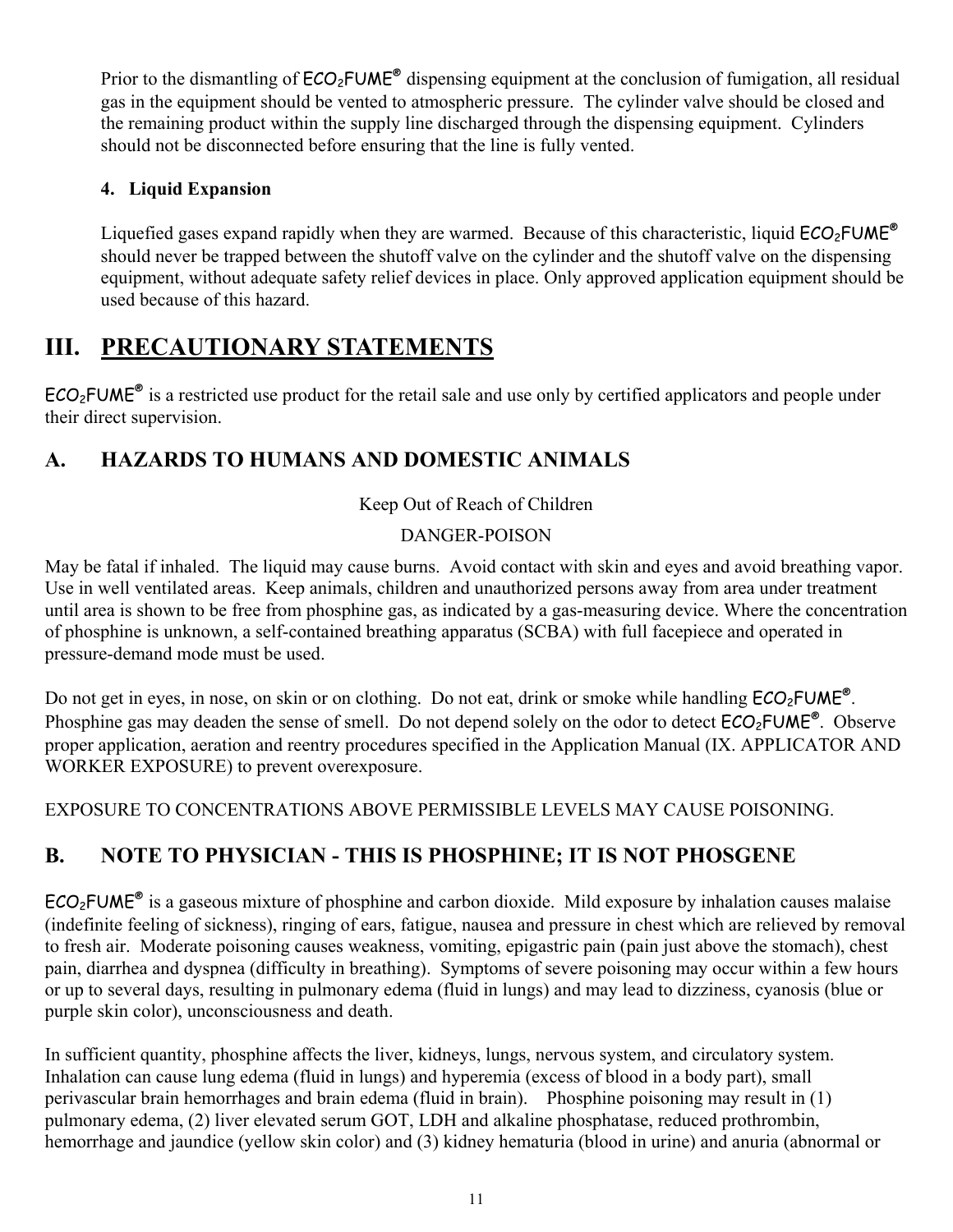lack of urination). Pathology is characteristic of hypoxia (oxygen deficiency in body tissue). Frequent exposure over a period of days or weeks may cause poisoning. Treatment is symptomatic.

The following measures are suggested for use by the physician in accordance with the physician's own judgment:

- 1. Exposure of skin to rapidly evaporating liquid may cause cryogenic "burn." Treat the "burn" in a similar manner as a thermal burn.
- 2. In case of freezing or cryogenic "burns" to eyes by rapidly evaporating liquid, RINSE EYES WITH COOL WATER. Do not rinse eyes with hot or even tepid water.
- 3. In its milder to moderate forms (symptoms of poisoning may take up to 24 hours to make their appearance), the following is suggested:
	- a. Complete rest 1-2 days during which the patient must be kept quiet and warm.
	- b. If the patient suffers from vomiting or increased blood sugar, appropriate solutions should be administered. Treatment with oxygen is recommended, as is the administration of cardiac and circulatory stimulants.
- 4. In cases of severe poisoning (intensive care unit recommended):
	- a. Where pulmonary edema is observed, steroid therapy should be considered and close medical supervision is recommended. Blood transfusions may be necessary.
	- b. In case of manifest pulmonary edema, venesection should be performed under vein pressure control. Heart glycosides (I.V.) can be used in case of hemoconcentration. Venesection may result in shock. In the case of progressive edema of the lungs, immediately intubate and remove edema fluid and administer oxygen over-pressure respiration, as well as any measures required for shock treatment. In case of kidney failure, extracorporeal hemodialysis is necessary. There is no specific antidote known for this poisoning.

## **C. ENVIRONMENTAL HAZARDS**

Phosphine gas is highly toxic to fish and wildlife. Exposure to non-target organisms should be avoided.

## **D. PHYSICAL AND CHEMICAL HAZARDS**

Phosphine may ignite spontaneously at levels above its lower flammability limit of 1.8% v/v (18,000 ppm). It is important not to exceed this concentration. Ignition of high concentration of phosphine can produce a very energetic reaction. Explosions can occur under these conditions and may cause severe personal injury. For this reason, the ratio of phosphine and carbon dioxide in  $\text{ECO}_2\text{FUME}^{\otimes}$  was specifically chosen to ensure the mixture is nonflammable in all proportions with air.

Contents under pressure. Do not use or store near heat or open flame. Do not puncture or incinerate container. Exposure to temperatures above 130°F may cause bursting. Do not drop the container.

Never open cylinder in a confined space without an SCBA with full facepiece operated in pressure-demand mode. Never enter a space under fumigation with  $ECO<sub>2</sub>FUME<sup>®</sup>$  without first checking the gas concentration levels and wearing the appropriate breathing apparatus. Phosphine gas has a low solubility in water and oils and is stable at normal fumigation temperatures. However, it may react with certain metals and cause corrosion, especially at higher temperatures and relative humidities. Metals such as copper, brass and other copper alloys, and precious metals such as gold and silver are susceptible to corrosion. Thus, small electric motors, smoke detectors, brass sprinkler heads, batteries and battery chargers, fork lifts, temperature monitoring systems, switching gears, communication devices, computers, calculators and other electronic or electrical equipment should be protected or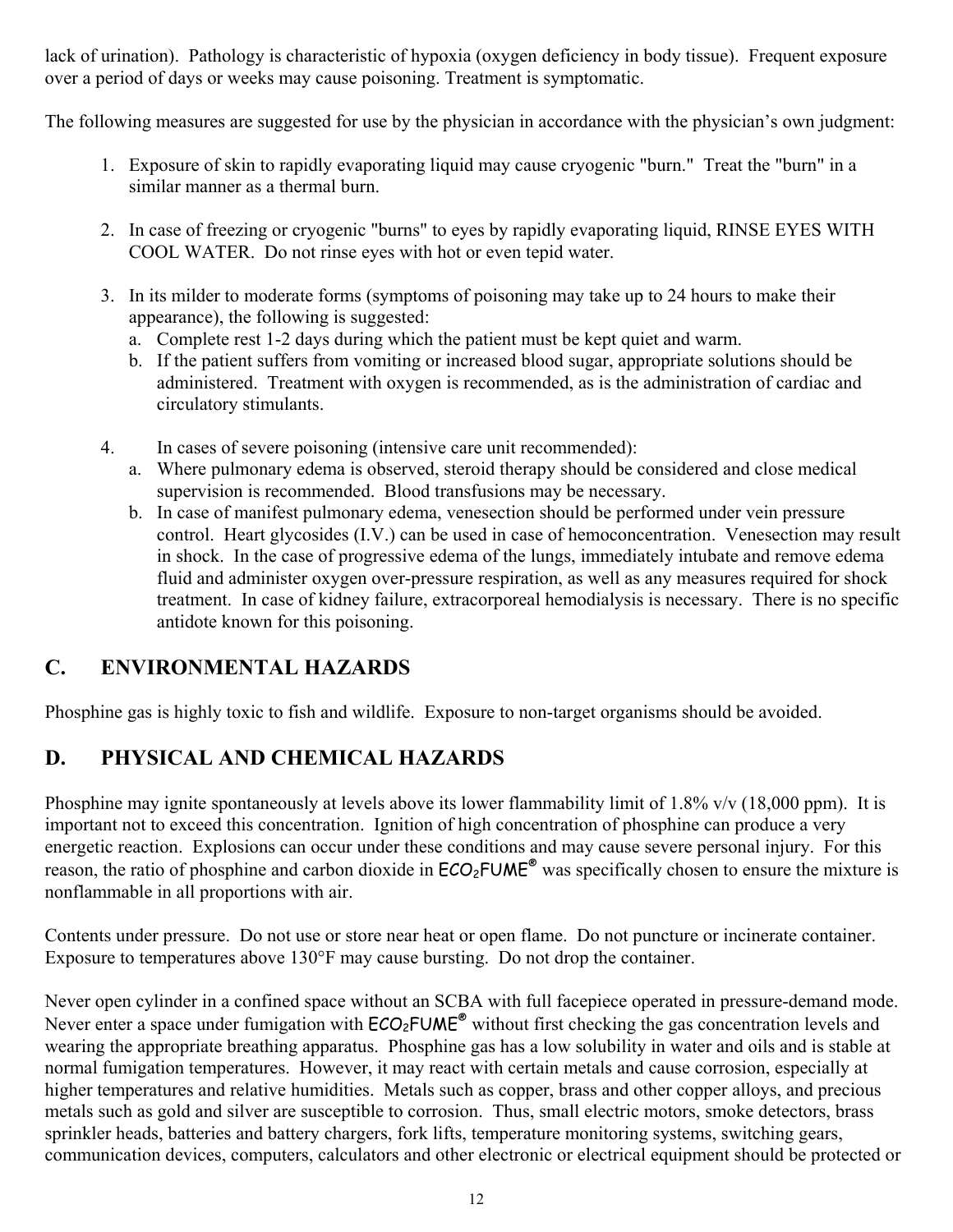removed before fumigation. In most cases all electronic equipment must be removed. Phosphine gas will also react with certain metallic salts and therefore, sensitive items such as photographic film, some inorganic pigments, etc., should not be exposed.

# **IV. DIRECTIONS FOR USE**

# **A. GENERAL**

- 1. It is a violation of federal law to use this product in a manner inconsistent with its labeling.  $\overline{\text{ECO}_2\text{FUME}^*}$  is a Restricted Use Pesticide due to the acute inhalation toxicity of phosphine, PH<sub>3</sub> gas. For retail sale to dealers and certified applicators only. For use by certified applicators or persons under their direct supervision, and only for those uses covered by the Certified Applicator's certification. Refer to the directions in this applicator manual for requirements of the physical presence of a Certified Applicator. Before using, read and follow the label precautions and directions on the label and in the  $\widehat{ECO}_2$ FUME<sup>®</sup> manual. Additional copies of this manual are available from CYTEC Canada Inc., Niagara Falls, Ontario, Canada, Customer Service Department, Phone No. (905)374-5899 or (905) 374-5901; Fax No. (905) 374-5888.
- 2. Requirements for Certified Applicator to be present and responsible for all workers:
	- a. A Certified Applicator must be physically present, responsible for, and maintain visual and/or voice contact with all fumigation workers during the application of the fumigant. Once the application is complete and the structure has been made secure the certified applicator does not need to be physically present at the site.
	- b. A Certified Applicator must be physically present, responsible for and maintain visual and/or voice contact with all fumigation workers during the initial opening of the fumigation structure for aeration. Once the aeration process is secured and monitoring has established that aeration can be completed safely the certified applicator does not need to be physically present and trained person(s) can complete the process and remove the placards.
	- c. Persons with documented training in the handling of Phosphine products must be responsible for receiving, aerating and removal of placards from vehicles, transport containers and trailers which have been fumigated in-transit.
- 3. Requirements for Reentry Following Fumigation:

At least two persons trained in confined space entry must be present during reentry into a fumigated or partially aerated site. One of these two persons should also be a Certified Applicator. One of the persons should serve as an observer while the other enters the facility. The second person should not enter the facility and should seek help in the event of an emergency.

4. Preparation and Notification Requirements for Fumigation Sites:

Prior to applying this product, the storage structure must be inspected to determine if it can be made sufficiently gas tight. The storage structure should be sealed so as to maintain a suitable gas concentration over the time period required for control of insects. Personal exposure monitoring should be conducted by use of personal electronic monitors or low level detection tubes, as appropriate. Notify appropriate owners, employees, and/or operators at the facility where the fumigation will occur, and provide relevant safety, health and environmental information to local fire and rescue officials annually for use in the event of an emergency. For additional information consult the manufacturer manuals and training information about safe and effective use of  $ECO<sub>2</sub>FUME<sup>®</sup>$ .

5. Protect or remove copper, silver, gold and their alloys from corrosive exposure to phosphine.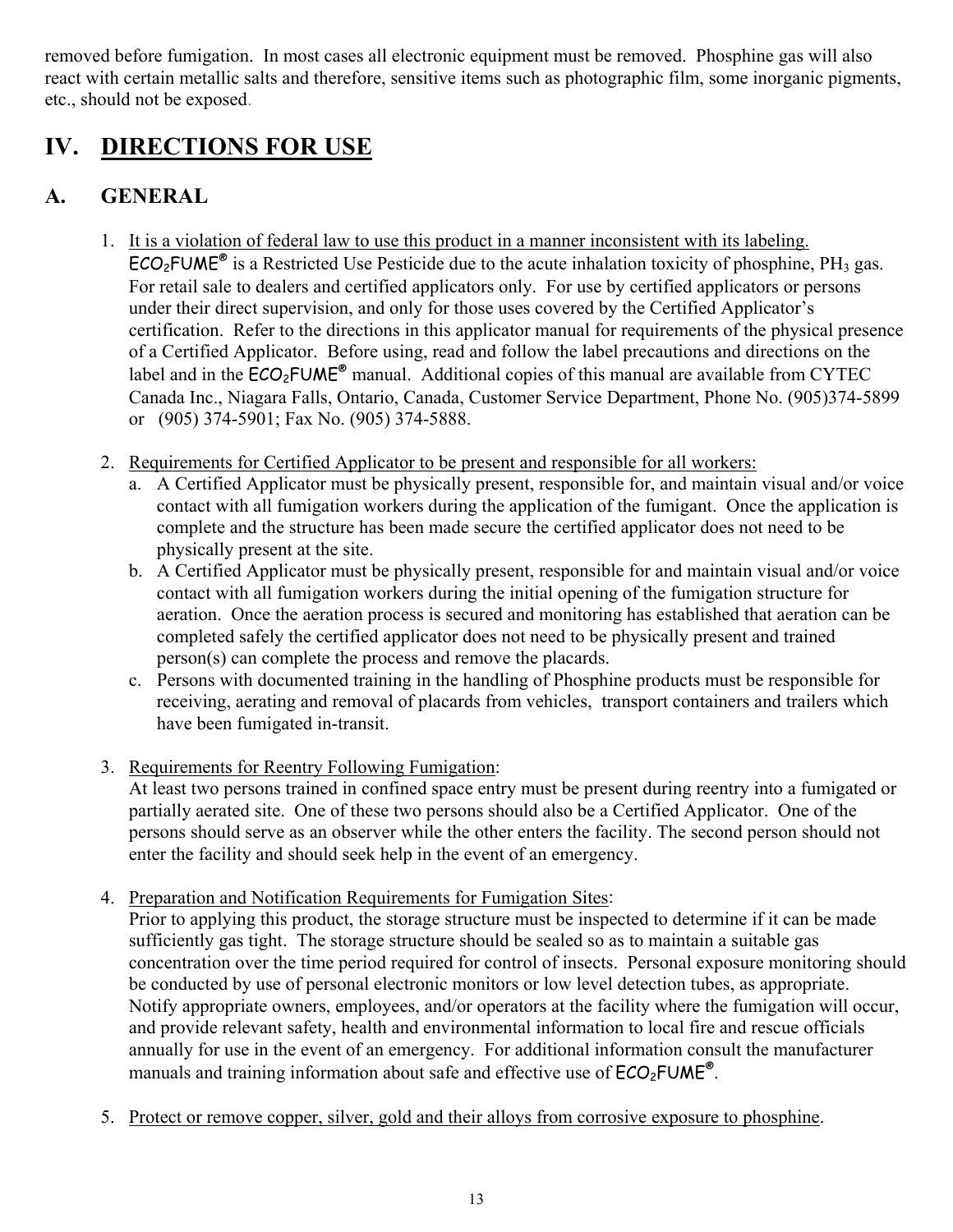## **B. EFFICACY**

Complete control of listed pests may not always be achieved. Factors contributing to less than 100% control include gas leakage, poor gas distribution, unfavorable exposure conditions, etc. Improperly sealed areas may allow pests (especially rodents and other invertebrates) to escape to non-fumigated areas. In addition, some insects are less susceptible to phosphine than others. To maximize control, extreme care must be observed in sealing, higher dosages must be used, exposure periods must be lengthened, proper application procedures must be followed, and temperature and humidity must be favorable.

## **C. USE PATTERN**

**1. PESTS** 

 $ECO<sub>2</sub>FUME<sup>®</sup>$  Fumigant Gas will control the following pests:

*a. Insects, including:* 

| Almond Moth               | Angoumois Grain Moth         |
|---------------------------|------------------------------|
| Bean Weevil               | Cadelle                      |
| Carpet Beetle             | Cereal Leaf Beetle           |
| Cigarette Beetle          | <b>Confused Flour Beetle</b> |
| Dermestid Beetle          | Dried Fruit Beetle           |
| Dried Fruit Moth          | European Grain Moth          |
| <b>Flat Grain Beetle</b>  | <b>Fruit Flies</b>           |
| Granary Weevil            | Greater Wax Moth             |
| Hairy Fungus Beetle       | Hessian Fly                  |
| Khapra Beetle             | Indian Meal Moth             |
| Lesser Grain Borer        | Maize Weevil                 |
| Mediterranean Flour Moth  | Pea Weevil                   |
| Pink Bollworm             | Raisin Moth                  |
| <b>Red Flour Beetle</b>   | Rice Weevil                  |
| <b>Rusty Grain Beetle</b> | Saw-toothed Grain Beetle     |
| <b>Spider Beetles</b>     | Tobacco Moth                 |
| Warehouse Beetle          | Yellow Meal Worm             |
| <b>Bees</b>               |                              |

- *b. Rodents and other vertebrate pests*
- *c. Wood pests (specifically the pine wood nematode and other wood-infesting nematodes and beetles)*

#### **2. COMMODITIES**

The following commodities can be fumigated with  $ECO_2$ FUME<sup>®</sup>:

#### *a. Raw Agricultural Commodities*

| Alfalfa          | Almonds          | Avocado            |
|------------------|------------------|--------------------|
| Banana (includes | <b>Barley</b>    | <b>Brazil Nuts</b> |
| Plantains)       | Cabbage, Chinese | Cashews            |
| Citrus Citron    | Cocoa Beans      | Coffee Beans       |
| Corn             | Cottonseed       | Dates              |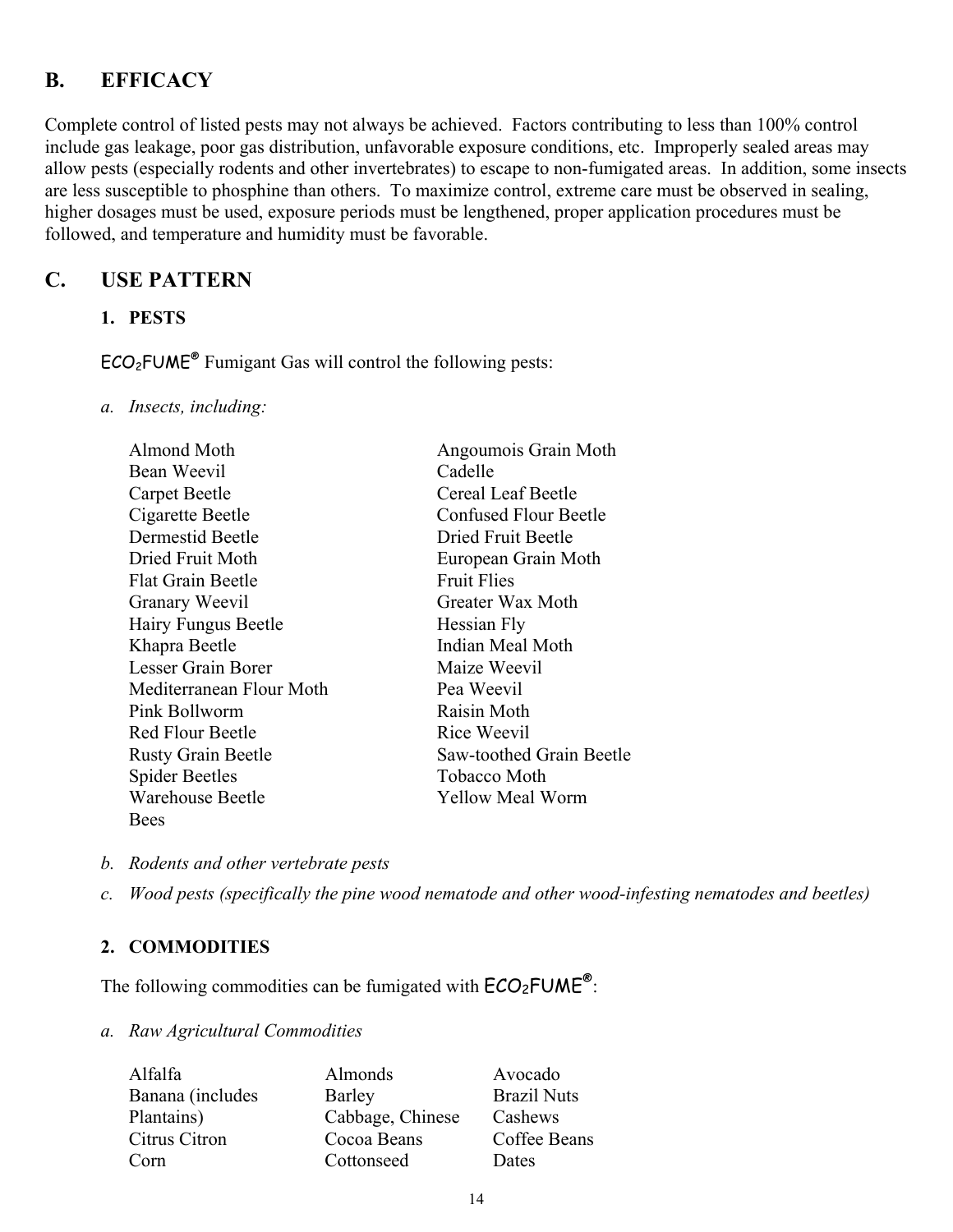| Dill              | Eggplant           | Endive                             |
|-------------------|--------------------|------------------------------------|
| Filberts          | <b>Flower Seed</b> | Grapefruit                         |
| <b>Grass Seed</b> | Kumquats           | Legume Vegetables (succ. or dried) |
| Lemon             | Lettuce            | Lime                               |
| Mango             | Millet             | <b>O</b> ats                       |
| Okra              | Orange             | Papaya                             |
| Pecans            | Peanuts            | Pepper                             |
| Persimmon         | Pimento            | Pistachio Nuts                     |
| Popcorn           | Potato, Sweet      | Rice                               |
| Rye               | Safflower Seed     | <b>Salsify Tops</b>                |
| Sesame Seed       | Sorghum            | Soybeans                           |
| Sunflower Seed    | Tangelo            | Tangerine                          |
| Tomato            | Triticale          | Vegetable Seeds                    |
| Walnuts           | Wheat              |                                    |

#### *b. Processed Foods*

Processed foods that may be fumigated with  $ECO<sub>2</sub>FUME<sup>®</sup>$ .

Processed candy and sugar Cereal flours and bakery mixes Cereal foods (including cookies, crackers, macaroni, noodles, pasta, pretzels, snack foods and spaghetti) Processed cereals (including milled fractions and packaged cereals) Cheese and cheese by-products Chocolate and chocolate products (such as assorted chocolate, chocolate liquor, cocoa, cocoa powder, dark chocolate coating and milk chocolate) Processed coffee Corn grits Cured, dried and processed meat products and dried fish Dates Dried eggs and egg yolk solids Dried milk, dried powdered milk, nondairy creamers, and nonfat dried milk Dried or dehydrated fruits (such as citrus, apples, dates, figs, peaches, pears, prunes, raisins and sultanas) Dried and dehydrated vegetables (such as beans, carrots, lentils, peas, potato flour, potato products and spinach) Figs Malt Peanuts Processed herbs, spices, seasonings and condiments Processed nuts (almonds, apricot kernels, Brazil nuts, cashews, filberts, peanuts, pecans, pistachio nuts, walnuts and other processed nuts) Processed oats (including oatmeal) Rice (brewers rice grits, enriched and polished, wild rice) Soybean flour and milled fractions Processed tea Yeast (including primary yeast) Wild rice Other processed foods

*c. Animal Feed and Feed Ingredients*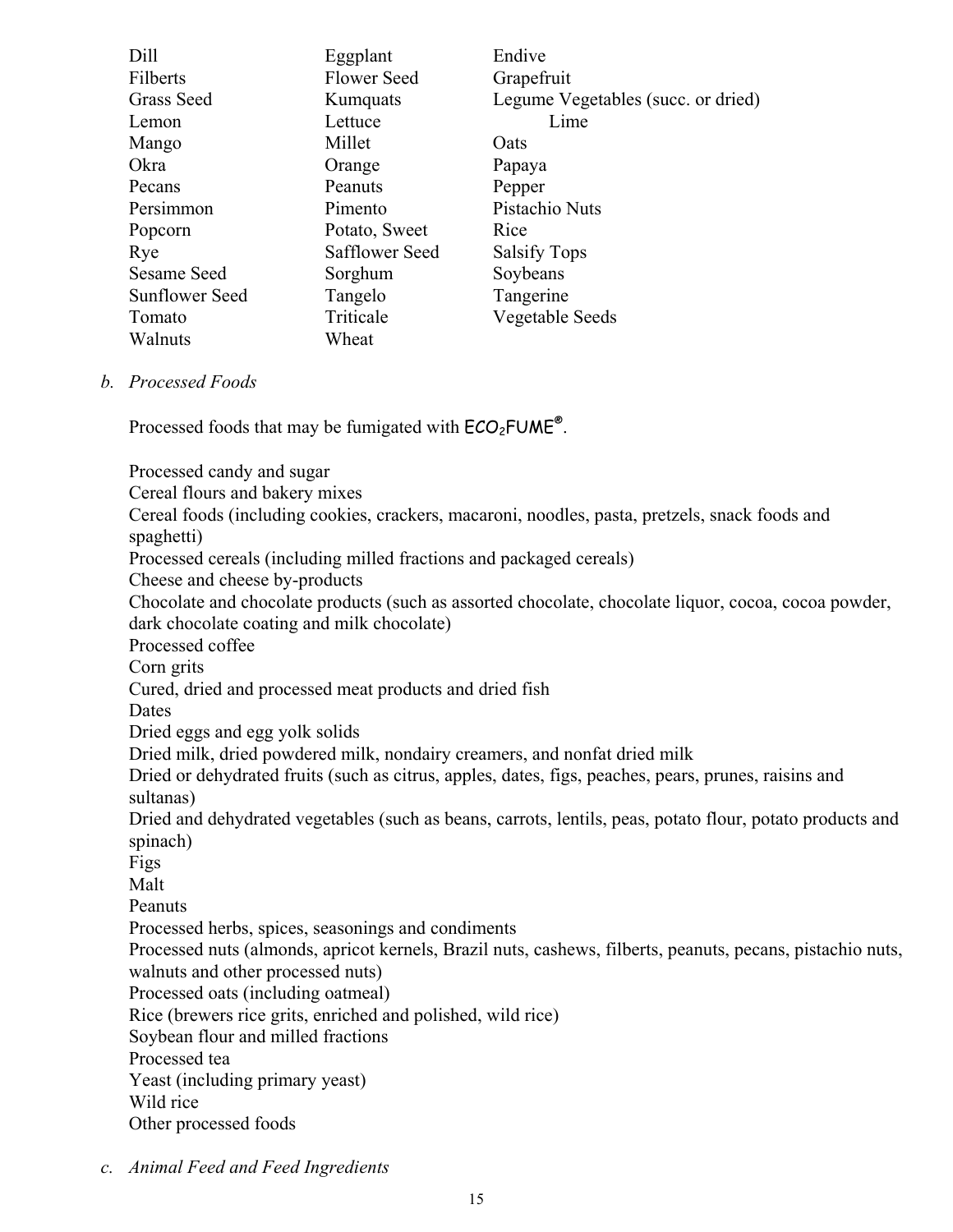#### *d. Nonfood Commodities Including Tobacco*

Nonfood items that may be fumigated with  $ECO<sub>2</sub>FUME<sup>®</sup>$ :

Animal hide Processed or unprocessed cotton, wool and other natural fibers or cloth, including clothing Clothing, feathers, furs, human hair, rubberized hair, vulcanized hair, mohair Leather products Tobacco Wood, cut trees, wood chips and wood and bamboo products Tires (for mosquito control) Paper and paper products Non-food flour Dunnage Non-food starch Fresh or dried plants and flowers Bulbs, tubers, corms and rhizomes Seeds (grass seed, ornamental herbaceous plant seed, and vegetable seed) Straw or hay Psyllium seed and psyllium seed husks\*\* Other nonfood commodities

\*\*Psyllium seed and Psyllium seed husks destined for shipment to pharmaceutical manufacturers may be fumigated. Such dedicated lots may be fumigated in transport vehicles (truck trailers, railcars and containers) prior to shipment. In addition, psyllium seed and husks may be fumigated at other locations only under direct instructions from the pharmaceutical company.

## **D. DOSAGE GUIDE**

| Temperature                                     | PH <sub>3</sub> Concentration<br>Maintained/1000 $\text{ft}^3$<br>of Area | Rate of $ECO2FUME®/1,000$ cu. Ft. | <b>Minimum Duration</b> |
|-------------------------------------------------|---------------------------------------------------------------------------|-----------------------------------|-------------------------|
| Below $32^{\circ}F(0^{\circ}C)$                 | Do not fumigate                                                           | Do not fumigate                   | Do not fumigate         |
| 32-39 $\rm{P}$ (0-4 $\rm{O}$ )                  | 200-1,000 ppm                                                             | $0.88 - 4.41$ lb                  | 6 days                  |
| 40-53 $\rm{^{\circ}F}$ (5-12 $\rm{^{\circ}C}$ ) | 200-1,000 ppm                                                             | $0.88 - 4.41$ lb                  | $4 \text{ days}^4$      |
| 54-59 $\rm{P}$ F (12-15 $\rm{^{\circ}}$ C)      | 200-1,000 ppm                                                             | $0.88 - 4.41$ lb                  | 3 days                  |
| 60-79° F (16-25° C)                             | 200-1,000 ppm                                                             | $0.88 - 4.41$ lb                  | 2 days                  |
| 80° F & Above ( $\geq 26$ ° C)                  | 200-1,000 ppm                                                             | $0.88 - 4.41$ lb                  | 36 hours                |
| 80° F & Above ( $\geq 26$ °C)                   | 500-1,000 ppm                                                             | $2.20 - 4.41$ lb                  | 24 hours                |

## RECOMMENDED PHOSPHINE DOSAGES FOR ECO<sub>2</sub>FUME<sup>®1,2,3</sup>

<sup>1</sup> For other calculations, refer to Section IV.H.2.f

<sup>2</sup>Recommendations for spot treatment applications are provided in Section IV.H.8.

<sup>3</sup>When fumigating wood or wood products, the fumigation rate may need to be adjusted depending upon the moisture content of the wood or wood product. For best results, fumigate with a dose of 750-1000 ppm phosphine for 10 days. Higher concentrations are recommended to counter the solubility of phosphine in water or moisture present in the wood or wood product. If fumigating for quarantine purposes, check with the receiving country concerning accepted fumigation methods for the specific product being fumigated.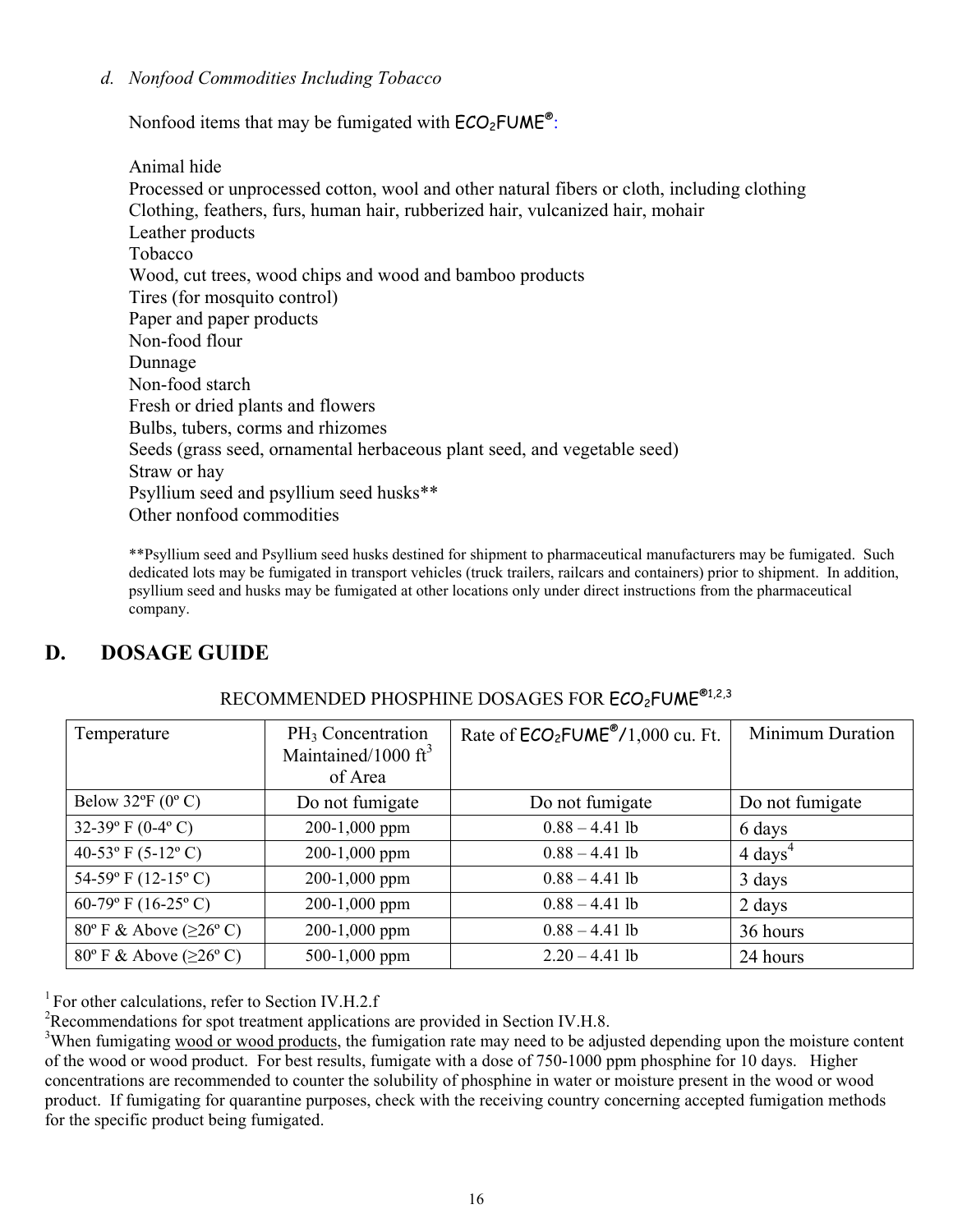<sup>4</sup>ECO<sub>2</sub>FUME Fumigant Gas can be used on cocoa beans to control all stages of those moth species (including Indian Meal Moth) that commonly infest cocoa beans in a 24-hour exposure time with 500-1000 ppm phosphine at a temperature of  $40^{\circ}$ F or higher.

Rodents and other vertebrate pests in storages may be controlled with short-term fumigations within 1 to 4 hours after achieving distribution of phosphine throughout the structure.

#### **Restriction: After introduction and stabilization, the maximum concentration of phosphine maintained during fumigation should not exceed 1,000 ppm.**

# **E. EXPOSURE GUIDELINES**

The above table may be used as a guide in determining the minimum length of the exposure at the indicated temperatures. These are the temperatures found within the immediate surroundings of the target pest (cold walls, center of grain mass, etc.). For example, this means that a minimum of 200 parts per million of phosphine from  $ECO<sub>2</sub>FUME<sup>®</sup>$  is necessary for 2 days at 60-79° F at the location of the pest insect. This does not mean the ambient temperature the fumigator is experiencing but the localized concentration and temperature next to the pest insects.

Some insect species and life stages are harder to kill than others. It is important that target pests are known and understood. For example, overwintering dormant larva may be more difficult to kill than an active larva of the same species. Use of the maximum duration is recommended when possible. Insects, in general, are more difficult to control at lower temperatures because of factors such as slower respiration and slower diffusion of the fumigant into the space and commodity.

Short treatment times are effective at high temperatures  $(80^{\circ}$ F and above). At these higher temperatures a treatment time of one day is sufficient to kill most storage pests, however, two days may be needed to destroy 100% of the eggs of some storage pests (e.g., *Amyelois transitella, tribolium* spp., and *Trogoderma variabile*). Knowing the pest and life stage to control is critical to determining the dose and treatment time needed.

Certain stored product insects are more tolerant and harder to kill. Here is a partial list of those insect species: Rice weevil, Granary weevil, Maize weevil (*Sitophilus* spp.), Lesser grain borer (*Rhyzopertha dominica*), Warehouse beetle (*Trogoderma* spp.), Carpet beetle (*Attagenus/Anthrenus* spp.), and Cigarette beetle (*Lasioderma serricorne*).

Consequently, exposure periods recommended in the table are minimum periods and may not be adequate to control all stages of stored product pests under all conditions. This is particularly true at lower temperatures (below 60 degrees F) due to the lower activity and respiration levels of insects.

Fumigators also should be aware that different types of packaging will influence the penetration rate of the gas. Selection of appropriate exposure should be considered accordingly.

The key to a successful fumigation remains with correct dosage, adequate exposure periods, proper application procedures and well-sealed enclosures.

# **F. SEALING**

Good sealing is necessary for an effective fumigation. Turn off all ventilation, supply air, air conditioning, and any other air moving systems that could negatively effect the fumigation. Thoroughly inspect the fumigation chamber/area and seal all cracks, holes and openings. These areas could include, but are not limited to: windows, doors, vents, chimneys and structural flaws. Sealing techniques can vary, but most often include polyethylene sheeting, adhesive tapes and adhesive sprays. Expandable foam or caulking material can work well on structural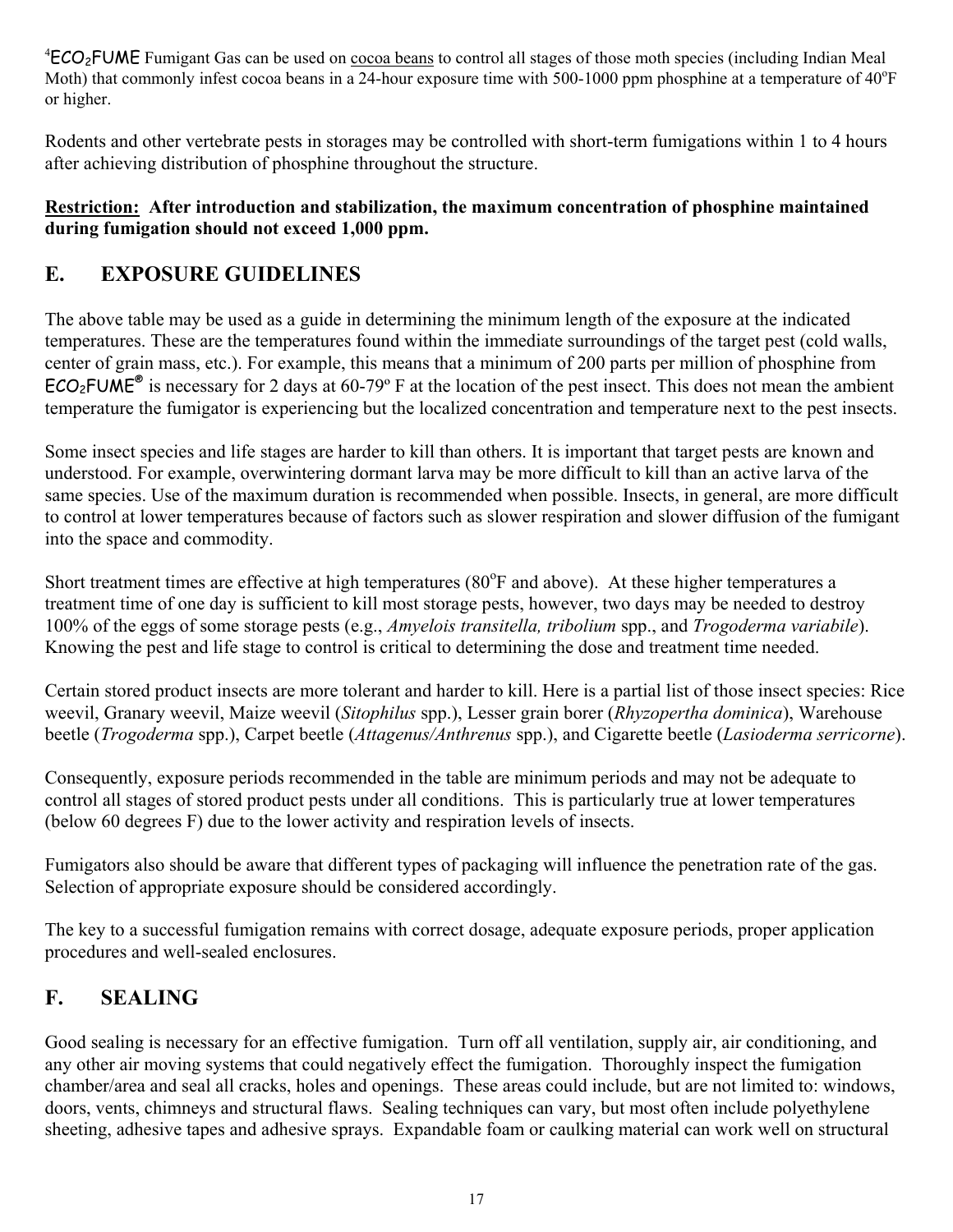flaws. Proper sealing will ensure sufficient gas levels within the fumigated area and will decrease the chance of unwanted exposure outside of the fumigated area.

As with all fumigations, perimeter monitoring for leaks and potential exposures is required. If phosphine above 0.3 ppm is found in an area where exposure to workers or bystanders may occur, the addition of fumigant must be stopped. Using the proper protective equipment, the applicator must attempt to seal the leak from the exterior of the structure. Failing this, the applicator must follow all proper procedures for confined space entry including wearing SCBA with full facepiece and operated in pressure-demand mode, and seal the leak from the interior. At times the applicator may find that all the calculated amount of fumigant has been added, however the target concentration has not been reached. In this case, the fumigator must first check the calculations. It is possible the phosphine concentration is localized and has not had enough time to disperse evenly. Continue to monitor the inside concentration while checking for leaks as above. All structures will leak to some degree. Large leaks must be repaired to minimize loss of fumigant to the environment and reduce risk of potential exposure to personnel. Fence-line concentrations must never be allowed to exceed the TLV of 0.3 ppm.

Phosphine gas is highly mobile and given enough time may penetrate seemingly gas-tight materials such as concrete and cinder block. Therefore, adjacent, enclosed areas likely to be occupied must be examined to ensure that significant leakage has not occurred. Sealing of the fumigated site and/or airflow in the occupied areas must be sufficient to bring down the phosphine concentration to a safe level of 0.3 ppm or below.

# **G. FUMIGATION MANAGEMENT PLANS**

The certified applicator is responsible for working with the owners and/or responsible employees of the site to be fumigated to develop a Fumigation Management Plan (FMP). The FMP is intended to ensure a safe and effective fumigation. The FMP must address characterization of the site, and include appropriate monitoring and notification requirements, consistent with, but not limited to, the following:

- 1. Inspect the structure and/or area to determine its suitability for fumigation.
- 2. When sealing is required, consult previous records for any changes to the structure, seal leaks, and monitor any occupied adjacent buildings to ensure safety.
- 3. Prior to each fumigation, review any existing FMP, MSDS, Applicators Manual and other relevant safety procedures with company officials and appropriate employees.
- 4. Consult company officials in the development of procedures and appropriate safety measures for nearby workers that will be in and around the area during application and aeration.
- 5. Consult with company officials to develop an appropriate monitoring plan that will confirm that nearby workers and bystanders are not exposed to levels above the allowed limits during application, fumigation and aeration. This plan must also demonstrate that nearby residents will not be exposed to concentrations above the allowable limits.
- 6. Consult with company officials to develop procedures for local authorities to notify nearby residents in the event of an emergency.
- 7. Confirm the placement of placards to secure entrance into any area under fumigation.
- 8. Confirm the required safety equipment is in place and the necessary manpower is available to complete a safe effective fumigation.
- 9. Written notification must be provided to the receiver of a vehicle that is fumigated in transit.

These factors must be considered in putting a FMP together. It is important to note that some plans will be more comprehensive than others. All plans should reflect the experience and expertise of the applicator and circumstances at and around the structure and/or area.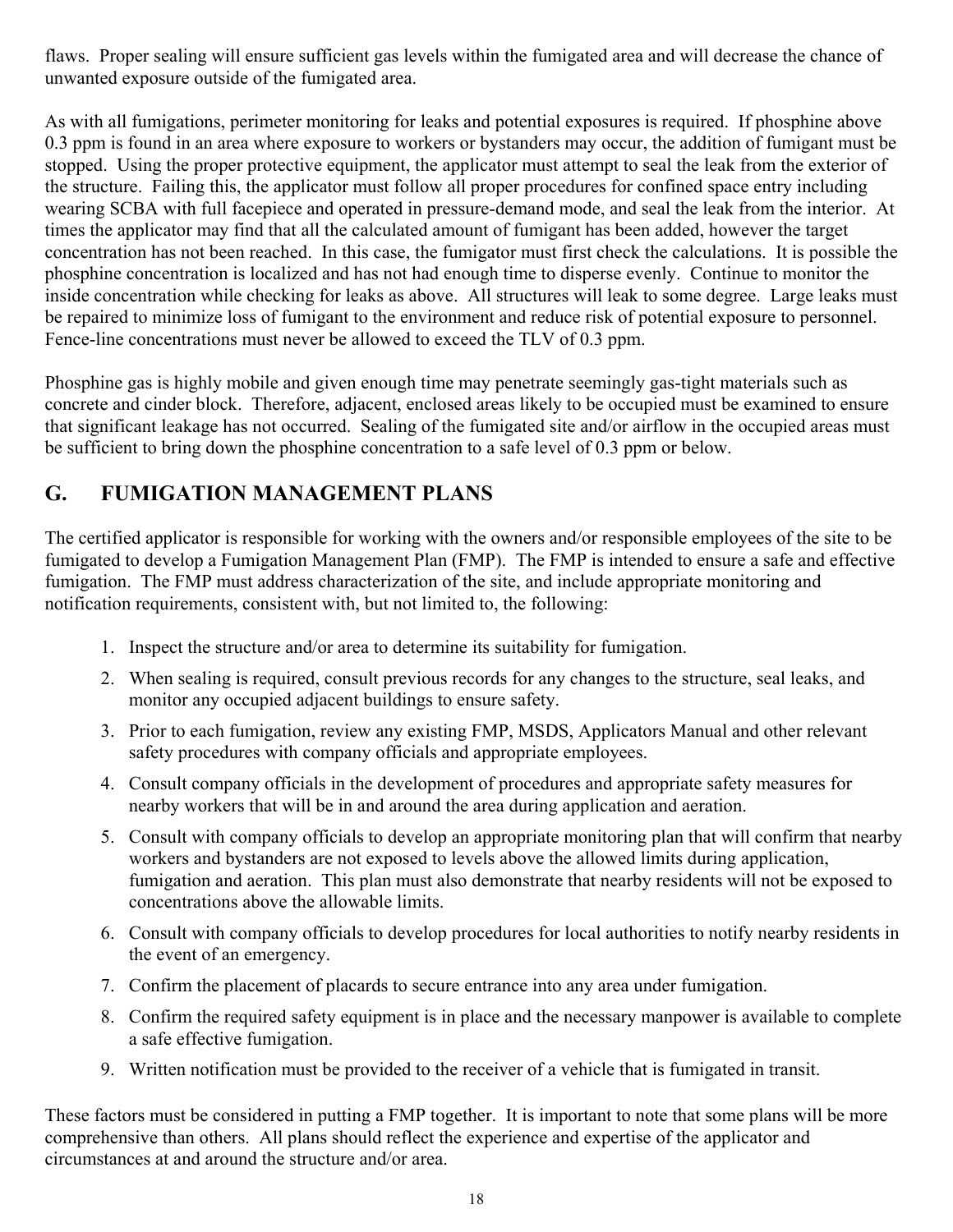In addition to the plan, the applicator must read the entire label and application manual and follow their directions carefully. If the applicator has any questions about the development of a FMP contact Cytec Industries Inc. for further assistance.

The FMP and related documentation, including monitoring records, must be maintained for a minimum of 2 years.

### **1. Guidance for Preparation of a Fumigation Management Plan**

### Purpose

A Fumigation Management Plan (FMP) is an organized, written description of the required steps involved to help ensure a safe, legal, and effective fumigation. It will also assist you and others in complying with pesticide product label requirements. The guidance that follows is designed to help assist you in addressing all the necessary factors involved in preparing for and fumigating a structure and/or area.

This guidance is intended to help you organize any fumigation that you might perform PRIOR TO ACTUAL TREATMENT. It is meant to be somewhat prescriptive, yet flexible enough to allow the experience and expertise of the fumigator to make changes based on circumstances that may exist in the field. By following a step-by-step procedure, yet allowing for flexibility, a safe and effective fumigation can be performed.

Before any fumigation begins, carefully read and review the label and the Applicator's Manual. This information must also be given to the appropriate company officials (supervisors, foreman, safety officer, etc.) in charge of the structure and/or area. Preparation is the key to any successful fumigation. If the type of fumigation that you are to perform is not listed in this Guidance Document you will want to construct a similar set of procedures. Finally, before any fumigation begins you must be familiar with and comply with all applicable state and local laws. The success of the fumigation is not only dependent on your ability to do your job but also upon carefully following all rules, regulations, and procedures required by governmental agencies.

### **2. A Checklist Guide for a Fumigation Management Plan**

This checklist is provided to help you take into account factors that must be addressed prior to performing all fumigation's. It emphasizes safety steps to protect people and property. The checklist is general in nature and cannot be expected to apply to all types of fumigation situations. It is to be used as a guide to prepare the required plan. Each item must be considered, however, it is understood that each fumigation is different and not all items will be necessary for each fumigation structure and/or area.

#### A. PRELIMINARY PLANNING AND PREPARATION

- 1. Determine the purpose of the fumigation.
	- a. Elimination of pest infestation
	- b. Plant pest quarantine.
- 2. Determine the type of fumigation, for example:
	- a. Space; tarp, mill, warehouse, food plant
	- b. Vehicle; railcar, truck, van, container
	- c. Commodity; raw agricultural or processed foods
	- d. Grain; vertical silo, farm storage, flat storage
	- e. Vessels or ships (not for use on barges). In addition to the Applicator's Manual, read the US Coast Guard Regulations 46CFR 147A.
- 3. Fully acquaint yourself with the structure and/or area and commodity to be fumigated, including:
	- a. The general structure layout, construction (materials, design, age, maintenance, of the structure, fire or combustibility hazards, connecting structures and escape routes, above and below ground, and other unique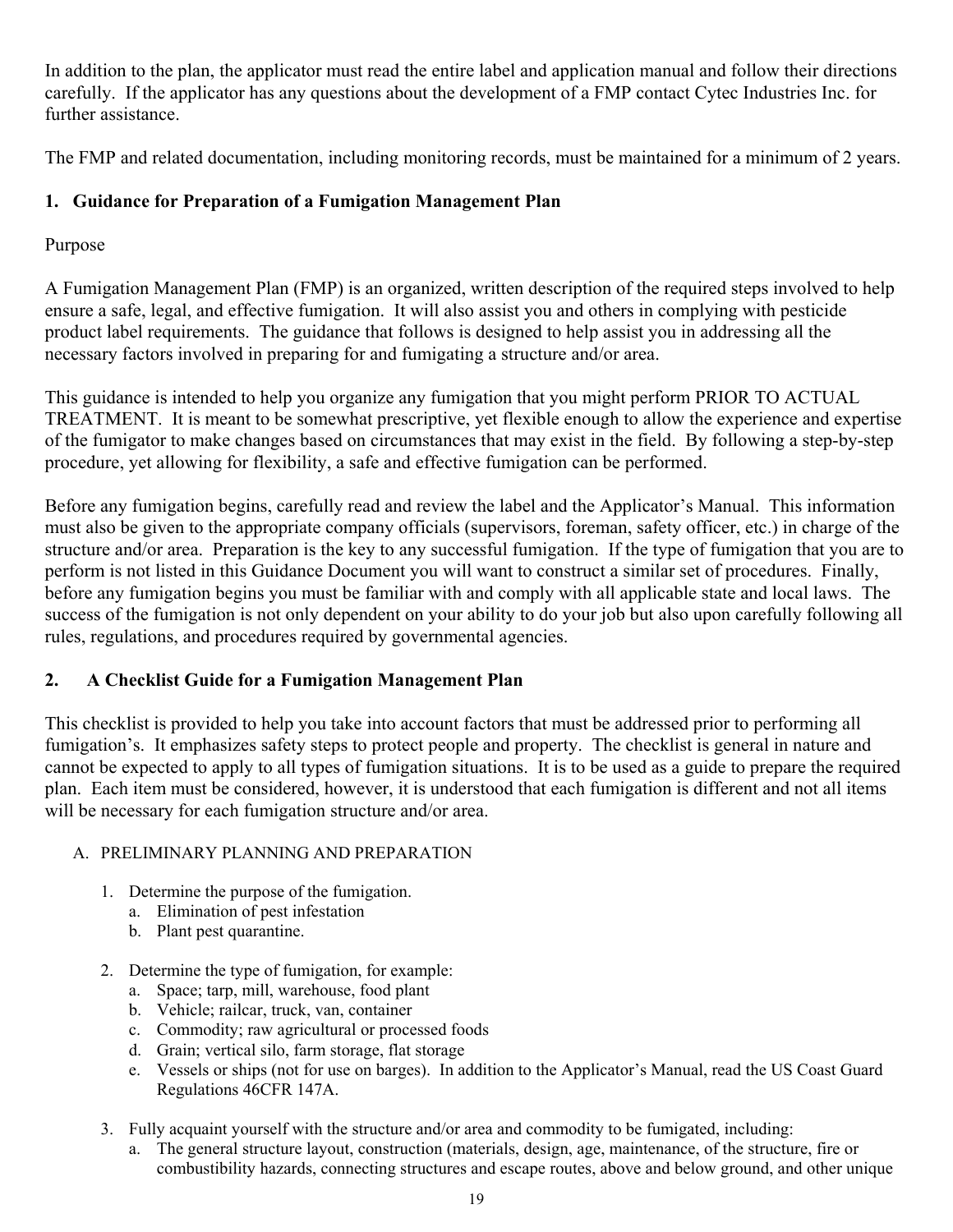hazards or structure characteristics. Prepare, with the owner/operator/person in charge. Draw or have a drawing or sketch of structure to be fumigated, delineating features, hazards, and other structural issues.

- b. The number and identification of persons who routinely enter the area to be fumigated (i.e., Employees, visitors, customers, etc.).
- c. The specific commodity to be fumigated, its mode of storage, and its condition.
- d. The previous treatment history of the commodity, if available.
- e. Accessibility of utility service connections.
- f. Nearest telephone or other means of communication, and mark the location of these items on the drawing/sketch.
- g. Emergency shut-off stations for electricity water and gas. Mark the location of these items on the drawing/sketch.
- h. Current emergency telephone numbers of local Health, Fire, Police, Hospital and Physician responders.
- i. Name and phone number (both day and night) of appropriate company officials.
- j. Check, mark and prepare the points of fumigation application.
- k. Review labeling and Applicator's Manual.
- l. Exposure time considerations.
	- 1. Fumigant to be used.
	- 2. Minimum fumigation period, as defined and described by the label use directions.
	- 3. Down time required to be available.
	- 4. Aeration requirements.
	- 5. Measure and recorded commodity temperature.
- m. Determination of dosage.
	- 1. Cubic footage or other appropriate space/location calculations.
	- 2. Structure sealing capability and methods.
	- 3. Label recommendations.
	- 4. Temperature and wind.
	- 5. Commodity/space volume.
	- 6. Past history of fumigation of structure
	- 7. Exposure time.
	- 8. Commodity Type
	- 9. Pest and life stage

#### B. PERSONNEL

- 1. Confirm in writing that all personnel in and around the area to be fumigated have been notified prior to application of the fumigant. Consider using a checklist that each employee initials indicating they have been notified.
- 2. Instruct all fumigation personnel about the hazards that may be encountered; and about the selection of personal protection devices, including detection equipment.
- 3. Confirm that all personnel are aware of and know how to proceed in case of an emergency situation.
- 4. Instruct all personnel on how to report any accident and/or incidents related to fumigant exposure. Provide a telephone number for emergency response reporting.
- 5. Instruct all personnel to report to proper authorities any theft of fumigant and/or equipment related to fumigation.
- 6. Establish a meeting area for all personnel in case of emergency.
- 7. Confirm that all applicators have been trained in the use of  $\mathsf{ECO}_2\mathsf{FUME}^{\otimes}$  Fumigant Gas and are in good standing including the required refresher training.

#### C. MONITORING

- 1. Perimeter Safety
	- a. Monitoring of phosphine concentrations must be conducted in areas to prevent excessive exposure and to determine where exposure may occur. Document where monitoring will occur.
	- b. Keep a log or manual of monitoring records for each fumigation site. This log must at a minimum contain the timing, number of readings taken and level of concentrations found in each location.
	- c. When monitoring for leaks, document there is no phosphine present above the safe levels. Subsequent leak monitoring is not routinely required. However spot checks must be made, especially if conditions significantly change.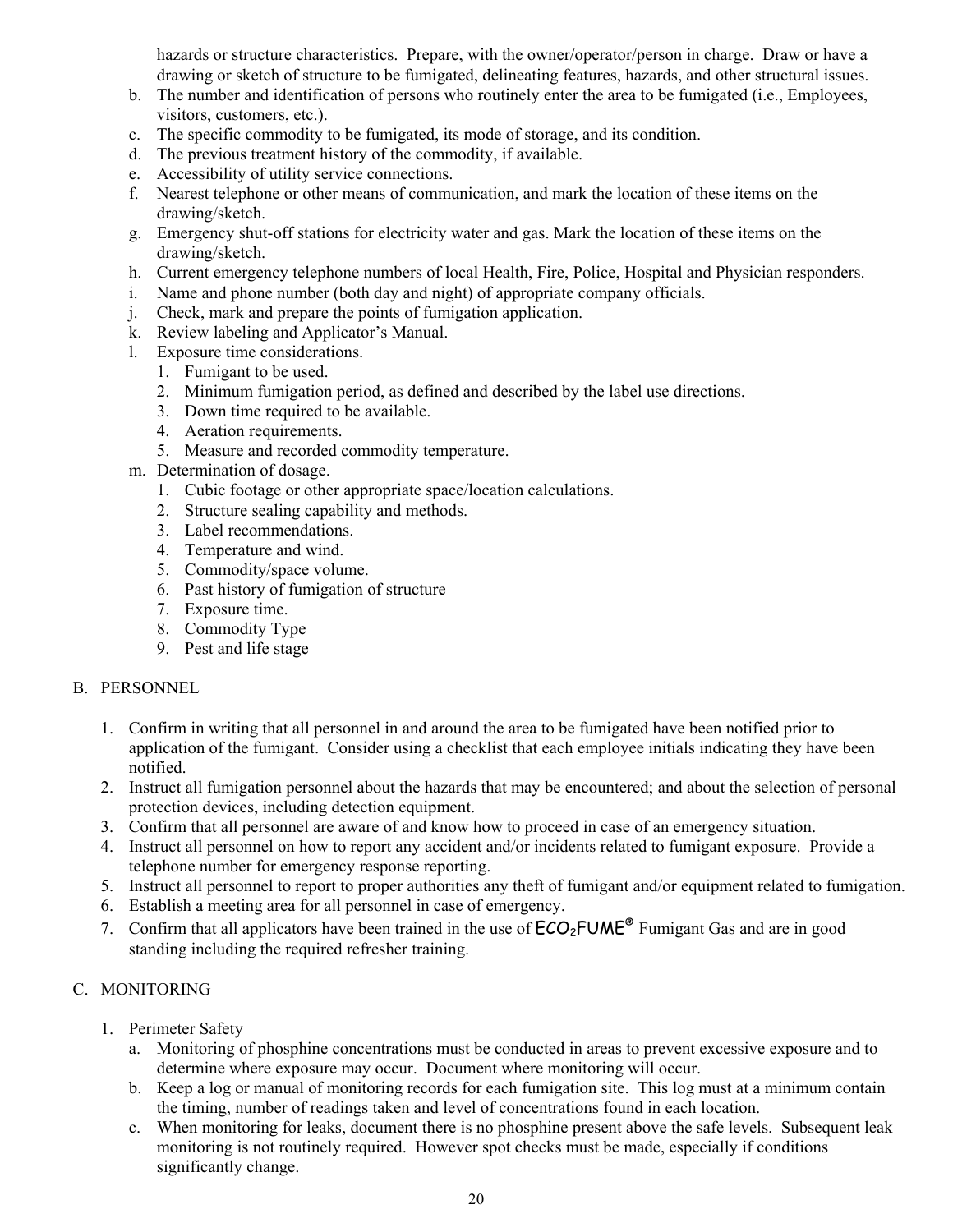d. Monitoring must be conducted during aeration and corrective action taken if gas levels exceed the allowed levels in an area where bystanders and/or nearby residents may be exposed.

#### 2. Efficacy

- a. Gas readings should be taken from within the fumigated structure to ensure proper gas concentrations. This can be safely achieved outside the structure through the use of sample lines.
- b. All phosphine readings should be documented.

#### D. NOTIFICATION

- 1. Confirm that all appropriate local authorities (fire departments, police departments, etc.) have been notified as per label instructions, local ordinances if applicable, or instructions of the client.
- 2. Prepare written procedure ("Emergency Response Plan") which contains explicit instructions, names, and telephone numbers so as to be able to notify local authorities if phosphine levels are exceeded in an area that could be dangerous to bystanders and/or domestic animals.
- 3. Confirm that the receivers of vehicles and containers under in-transit fumigation have been notified and that trained workers will be available on site (IV. H. 6. c. under DIRECTIONS FOR USE).

#### E. SEALING PROCEDURES

- 1. Sealing must be adequate to control pests. Care should be taken to ensure that sealing materials will remain intact until the fumigation is complete.
- 2. If the structure and/or area has been fumigated before, review the previous FMP for previous sealing information.
- 3. Make sure that construction/remodeling has not changed the building in a manner that will affect the fumigation.
- 4. Warning placards must be placed on every possible entrance to the fumigation site.
- F. APPLICATION PROCEDURES & FUMIGATION PERIOD
	- 1. Plan carefully and apply all fumigants in accordance with the label requirements.
	- 2. When entering into the area under fumigation always work with two or more people under the direct supervision of a certified applicator wearing appropriate respirators.
	- 3. Apply fumigant from outside the fumigation space.
	- 4. Provide watchmen when a fumigation site cannot otherwise be made secure from entry by unauthorized persons.
	- 5. When entering structures always follow OSHA rules for confined spaces.
	- 6. Document that the receiver of vehicles fumigated in transit has been notified and is trained to receive commodity under fumigation.

#### G. POST-APPLICATION OPERATIONS

- 1. Provide watchmen when you cannot secure the fumigation site from entry by unauthorized persons during the aeration process.
- 2. Ventilate and aerate in accordance with structural limitations.
- 3. Turn on ventilating or aerating fans where appropriate.
- 4. Use a suitable gas detector before reentry to determine fumigant concentration.
- 5. Keep written records of monitoring to document completion of aeration.
- 6. Consider temperature when aerating.
- 7. Ensure aeration is complete before moving vehicle into public roads.
- 8. Remove warning placards when aeration is complete.
- 9. Inform business/client that employees/other persons may return to work or otherwise be allowed to reenter the aerated structure.

# **H. APPLICATION PROCEDURES**

#### **1. General Statement**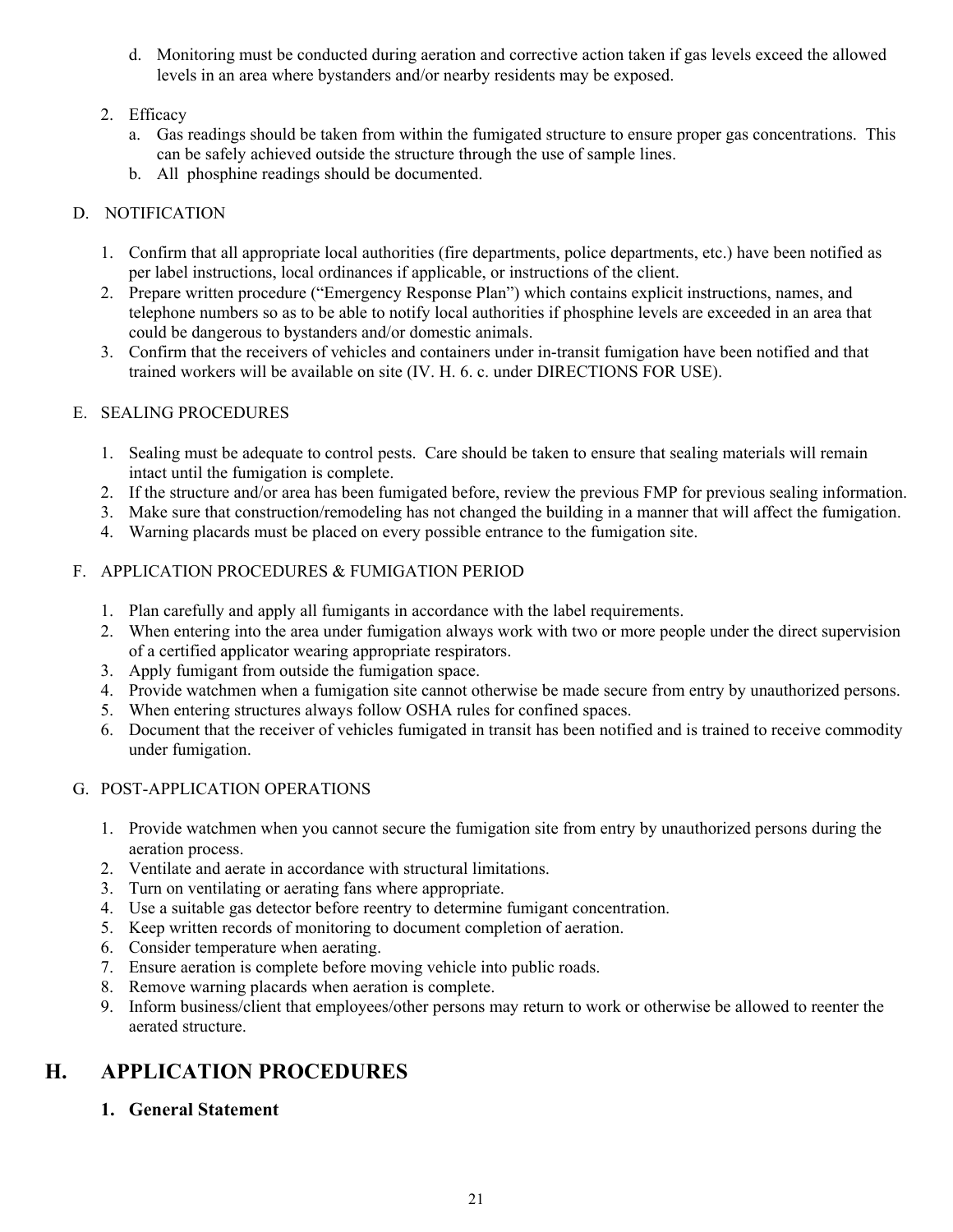A Fumigation Management Plan (FMP) (see Section IV. G above) must be prepared for all structures and containers before fumigation is started in order to prevent human and animal exposure to phosphine and to help assure adequate control of insect pests.

The following instructions are intended to provide general guidelines for typical fumigation. There are a number of critical factors involved in the design of dispensing equipment. As such, dispensing equipment must meet both high-pressure standards and chemical compatibility requirements. Improper or inappropriate use of dispensing equipment may result in severe injury or death. Application inconsistent with the labeling and Application Manual is a violation of Federal law. Buyer assumes all risk should the product be used contrary to label or Application Manual instructions.

### **2. Equipment Specification and Use**

### a. General

The equipment used to dispense  $ECO_2$ FUME<sup>®</sup> provides a means of containing the gas during the fumigation and controlling the release of the product into the desired space. While some dispensing equipment has been developed and used to date, they cannot be expected to cover all possible fumigation scenarios. The development of suitable dispensing equipment is an ongoing process, based on the needs of the users and available technology.

The design of dispensing equipment must account for a number of technical issues, including pressure rating, material compatibility, temperature limitations and operator safety. For this reason, only appropriate equipment should be used in the dispensing of  $\overline{ECO_2FUME^{\circ}}$ . Only persons trained in the proper use of  $ECO<sub>2</sub>FUME<sup>®</sup>$  and the dispensing equipment shall be permitted to use  $ECO<sub>2</sub>FUME<sup>®</sup>$  for fumigation.

The instruction materials provided with the dispensing equipment should be consulted for their proper use and maintenance.

b. Unapproved Dispensing Methods

It has been common practice, with other cylinderized fumigants, to place the cylinder in the space to be fumigated and the cylinder outlet valve opened to allow the fumigant to release. This is not an approved dispensing method and should not be used with  $ECO<sub>2</sub>FUME<sup>®</sup>$ .

c. Approved Dispensing Methods

The approved dispensing methods for  $ECO<sub>2</sub>FUME<sup>®</sup>$  include placing the cylinder outside the fumigation area. Pressure reducing regulators should be used for slow release, and selected piping components should be used for quick release. The slow release of  $ECO_2$ FUME<sup>®</sup> is generally used for fumigating bulk storage facilities such as silos or bins, or for small fumigation chambers or spaces and for fumigation of stacked materials under tarpaulins. The quick release method is used for space fumigation, or where the commodity to be treated is warehoused. The selection of the dispensing method will depend on the size of the fumigation, the time required and facility limitations.

d. Regulated Dispensing Equipment

Regulated dispensing equipment has been developed for use with  $\text{ECO}_2\text{FUME}^{\otimes}$ . The regulated dispensers are designed to reduce the high cylinder pressure to a low pressure (less than 100 psig exit the pressure regulator) and provide the heat necessary to vaporize the fumigant. This pressure is further reduced to near ambient exit the flow control valve. Once reduced to this lower pressure, the fumigant may be distributed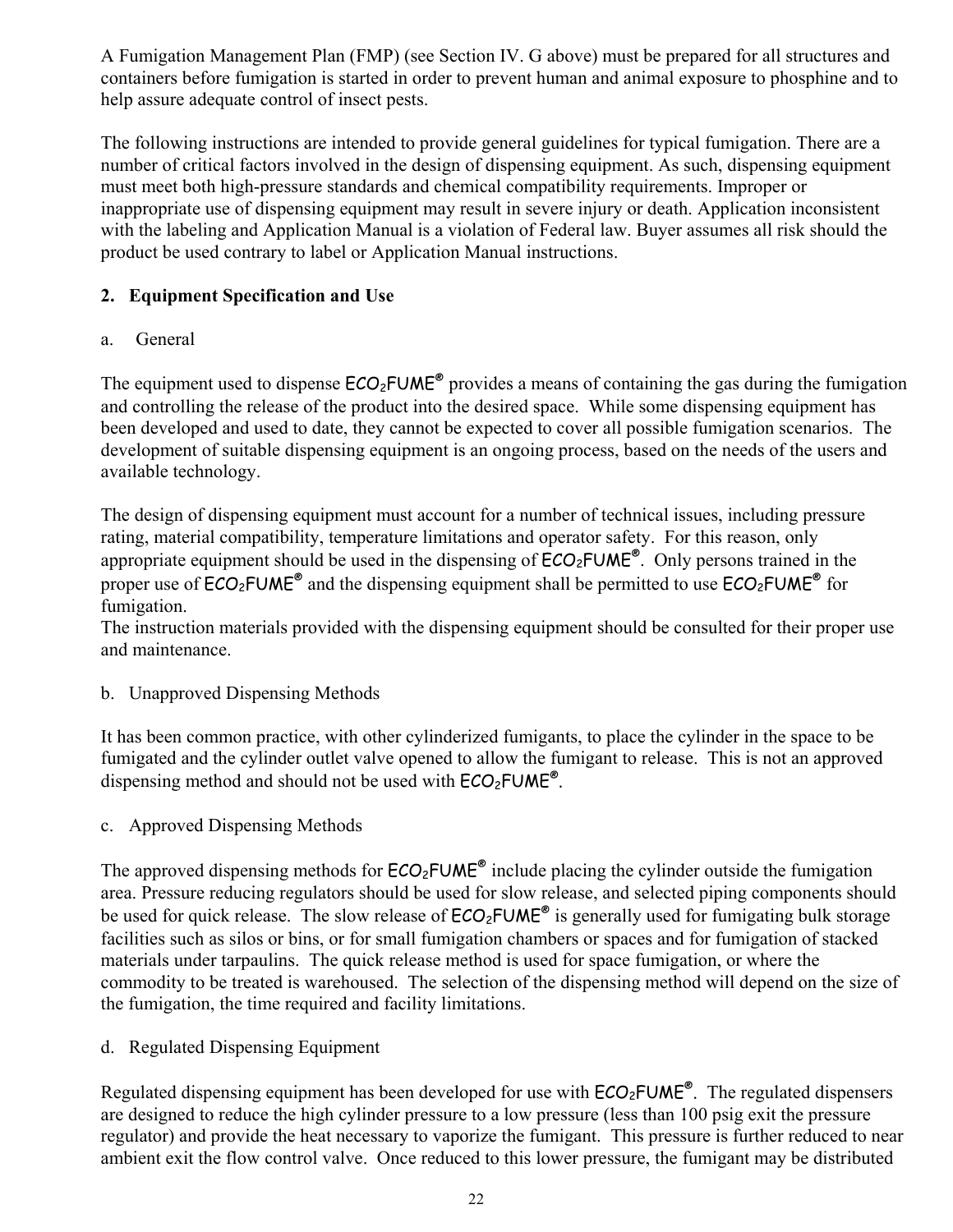to the desired dispensing points using inexpensive and easy to use materials, such as plastic tubing. Flow indicators are used with regulated dispensers to measure and set the dispensing rate.

 $ECO<sub>2</sub>FUME<sup>®</sup>$  regulator assemblies, equipped with basic features, are available through authorized  $ECO<sub>2</sub>FUME<sup>®</sup>$  distributors. Multiple regulators may be used together to achieve higher fumigant flows than available through a single regulator and custom equipment can be developed for specific types of applications.

e. Quick Release Dispensing Equipment

For cases where the fumigation space is very large, such as a mill, warehouse, large tarpaulin or large fumigation chamber, and the use of a number of cylinders is anticipated, a quick means of dispensing  $ECO<sub>2</sub>FUME<sup>®</sup>$  is available. Specially selected components can be used to direct the cylinder discharge into the fumigation space, without the need to enter the space itself during the fumigation. A single cylinder can be discharged using this method in as little as 20 minutes. Unlike the regulated dispensing methods, the dispensing rate is not adjustable and generally, entire cylinders are emptied using this process. If partial cylinder contents are needed, the  $ECO<sub>2</sub>FUME<sup>®</sup>$  cylinder can be placed on a weight scale and the amount of fumigant released can be measured. The quick release method must not be used for fumigation of small sized fumigation of stacked materials under tarpaulins. The use of regulated dispensing equipment or flow restricting nozzles to control the rate of  $ECO<sub>2</sub>FUME<sup>®</sup>$  dispensing is recommended for small tarpaulin fumigations (see IV.G.5.3 Applications to Tarpaulin Fumigations).

f. Calculating the Amount of  $ECO<sub>2</sub>FUME<sup>®</sup>$  Required

The amount of  $ECO<sub>2</sub>FUME<sup>®</sup>$  required to perform a fumigation will depend on (i) type of space to be fumigated and its sealability, (ii) type of commodity, (iii) type of insect pest, its life stage and resistance level, (iv) temperature at the infestation site, (v) duration of fumigation, (vi) use of any re-circulation devices and (vii) whether or not it is stationary or in-transit fumigation.. An initial dose of  $ECO<sub>2</sub>FUME<sup>®</sup>$  is used to establish a pesticidal atmosphere in the fumigation space, and through active monitoring of the phosphine concentrations, additional  $ECO<sub>2</sub>FUME<sup>®</sup>$  added as required to maintain the target concentration for the prescribed time period.

The initial dose of fumigant is based on the total volume of the space to be fumigated and the target phosphine concentration desired. When dispensing  $ECO<sub>2</sub>FUME<sup>®</sup>$  it is sometimes easier to speak in terms of the amount of phosphine that is required rather than the amount of  $ECO<sub>2</sub>FUME<sup>®</sup>$ .

#### **One gram of phosphine (PH3) will produce a concentration of 25 parts per million (ppm) in a volume of 1000 cubic feet (ft<sup>3</sup> ). This is the fundamental conversion used when calculating the amount of**  ECO2FUME® **needed to dose a space.**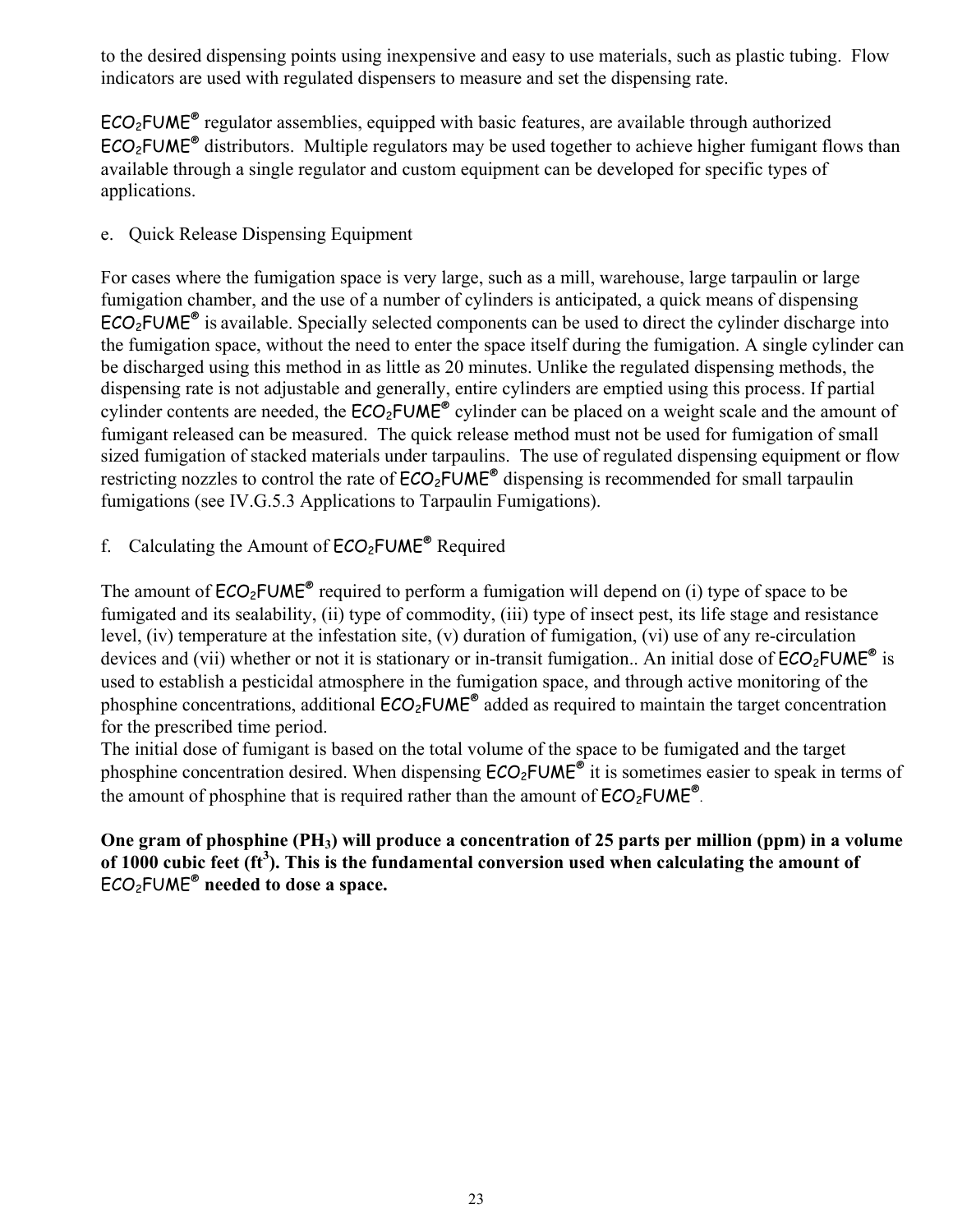To calculate the total amount of phosphine or  $ECO<sub>2</sub>FUME<sup>®</sup>$  required to dose a space:

1 gram  $PH_3 = 25$  ppm  $PH_3/1000$  ft<sup>3</sup> 1 pound  $ECO<sub>2</sub>FUME<sup>®</sup> = 9.07 grams PH<sub>3</sub>$ 

grams of  $PH_3 = (Target concentration x Volume) / 25,000$ 

or

pounds of  $ECO<sub>2</sub>FUME<sup>®</sup> = (Target concentration x Volume) / 226,800$ 

"Target" is the desired phosphine concentration in parts per million (ppm).

"Volume" is the empty volume of the space to be fumigated in cubic feet  $(f_t^3)$ .

To calculate the amount of phosphine or  $ECO<sub>2</sub>FUME<sup>®</sup>$  to be added to a space to reestablish the Target concentration:

grams of  $PH_3 = (Target concentration - Actual) \times Volume / 25,000$  or pounds of  $ECO_2$ FUME<sup>®</sup> = (Target Concentration– Actual) x Volume / 226,800 "Target" is the desired phosphine concentration in parts per million (ppm). "Volume" is the empty volume of the space to be fumigated in cubic feet  $(f_t^3)$ . "Actual" is the measured phosphine concentration in parts per million (ppm).

As a general rule, 200 ppm of PH<sub>3</sub> in  $ECO<sub>2</sub>FUME<sup>®</sup>$  will release 7,700 ppm of carbon dioxide in the fumigation space.

When adding  $ECO<sub>2</sub>FWE<sup>®</sup>$  to a space, the phosphine concentration should be actively monitored. This can be accomplished from outside the space by use of plastic sample tubing run through an opening and securely attached to a point inside the space. If the desired concentration is achieved before the calculated amount of  $ECO_2$ FUME<sup>®</sup> has been added, the addition of  $ECO_2$ FUME<sup>®</sup> should be stopped and the calculations should be checked. It is possible that a localized higher concentration has been detected and the  $ECO<sub>2</sub>FUME<sup>®</sup>$  requires more time to evenly disperse.

When a partial cylinder of  $ECO<sub>2</sub>FUME<sup>®</sup>$  is required, the cylinder can be placed on a scale and the amount of fumigant released can be measured. The scale can also be used to check how much  $ECO<sub>2</sub>FUME<sup>®</sup>$  is left in the cylinder by comparing this weight to the tare weight. The tare weight is stamped near the top of the cylinder and distinguished with the letters "TW". Subtract the tare weight from the measured weight and the difference is the amount of product left in the cylinder.

g. Troubleshooting

This section is provided to assist in addressing problems that may be encountered while using  $ECO<sub>2</sub>FUME<sup>®</sup>$ cylinders. In the event of potential leaking structures, refer to Section F. SEALING. When troubleshooting leaking cylinders, SCBA is required when levels of phosphine are unknown, or known to exceed the shortterm exposure limit (STEL; 1 ppm for 15 minutes for phosphine). Troubleshooting assistance for a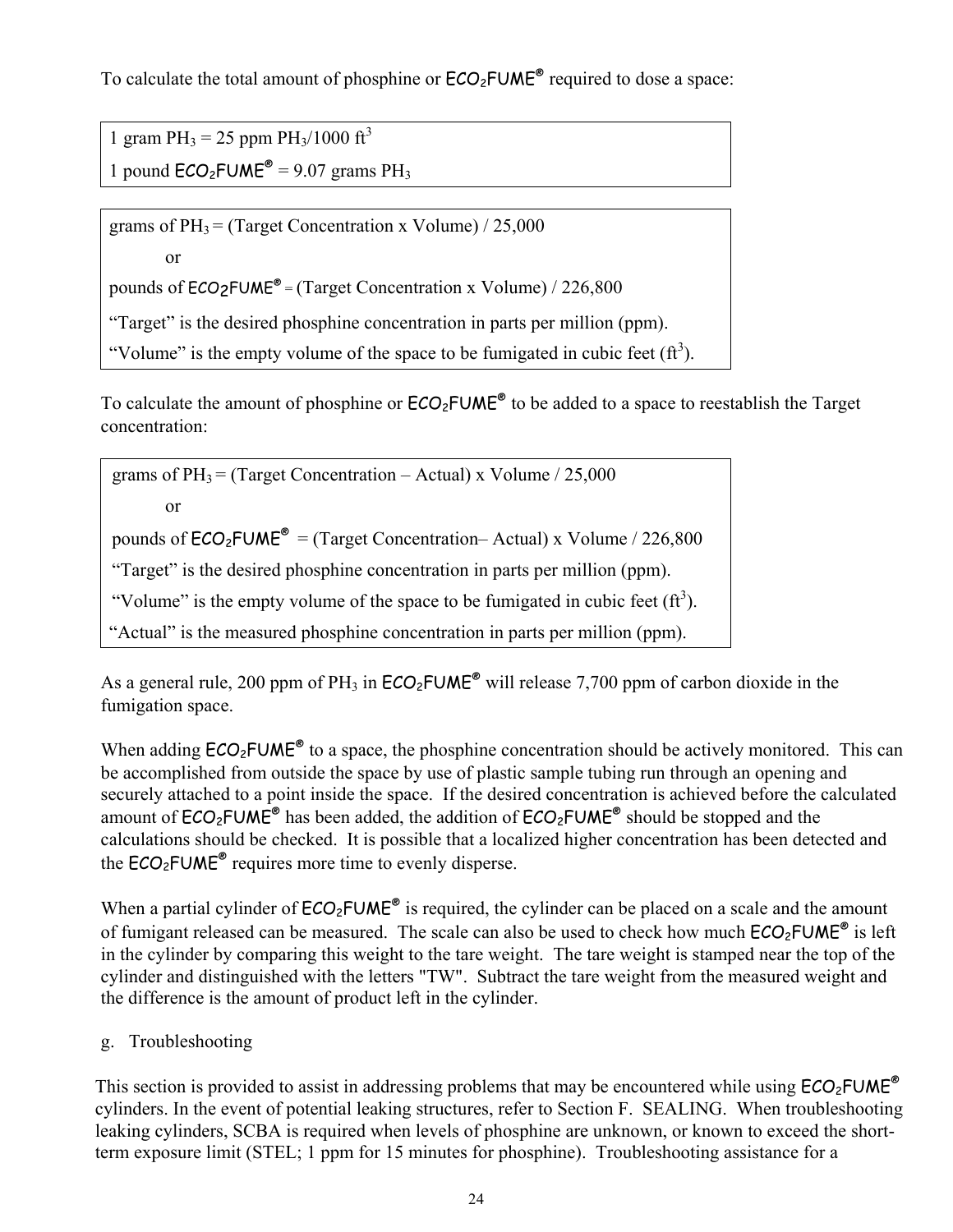particular piece of dispensing equipment is addressed in the respective equipment manual. Questions for problems other than those listed below should be directed to the authorized  $ECO<sub>2</sub>FUME<sup>®</sup>$  distributor.

- (1) Condensation is forming on the outside of the cylinder. This is normal. As the fumigant is removed from the cylinder, the liquefied gas mixture boils to maintain the pressure in the cylinder gas space. This results in a chilling of the cylinder, and the condensing of moisture from the air.
- (2) Ice has formed on the bottom of the cylinder. This is normal. When the liquid fumigant level in the cylinder falls below the dip tube, gas only can be withdrawn, and the liquid that remains in the cylinder must vaporize in order to be released. If the dispensing rate is high enough, the temperature that results from chilling can be below the freezing point for water. Instead of ambient moisture simply condensing, it freezes on the cylinder surface.
- (3) There is a leak at the cylinder valve. REFER TO SECTION XIV- SPILL AND LEAK PROCEDURES.
	- (a) There is a leak at the cylinder valve outlet.
		- (i) If the cylinder is attached to the dispensing equipment: The connection to the valve outlet might be the problem. If tightening (but not overtightening) the outlet connection does not solve the problem, close the cylinder valve and use the dispensing equipment to vent the remaining fumigant in the line. Disconnect the connection to the cylinder and inspect the fitting and valve outlet for damage. If the fitting is damaged, replace it. If the valve outlet is damaged, do not use the cylinder. Attach a tag to the cylinder conspicuously indicating "Bad Valve Outlet" and return it.
		- (ii) If the cylinder is not attached to the dispensing equipment: Check to see if the cylinder valve is fully closed. If it is fully closed and the leak continues, the cylinder should be moved to a well-ventilated area, away from personnel. Refer to Spill and Leak Procedures.
	- (b) The leak is not at the cylinder valve outlet. Assistance is required. Refer to Spill and Leak Procedures.
- (4) Gas is not dispensing.

Check to see if the cylinder is empty. First connect a 1000 psig pressure gauge to the cylinder outlet using a CGA 350 fitting. Open the cylinder valve and check the pressure gauge. If pressure is measured, the cylinder is not empty and a problem with the dispensing equipment is possible. Consult the dispensing equipment instructions for troubleshooting assistance. If no pressure is measured, weigh the cylinder (without the cap) and compare it to the cylinder tare (empty) weight. The tare weight is stamped near the top of the cylinder and distinguished with the letters "TW". Subtract the tare weight from the measured weight. The difference is the amount of product in the cylinder. If there is a weight difference, then the cylinder has product and the outlet valve is faulty. Do not attempt to use the cylinder. Attach a tag to the cylinder indicating "bad valve" and return it to your distributor.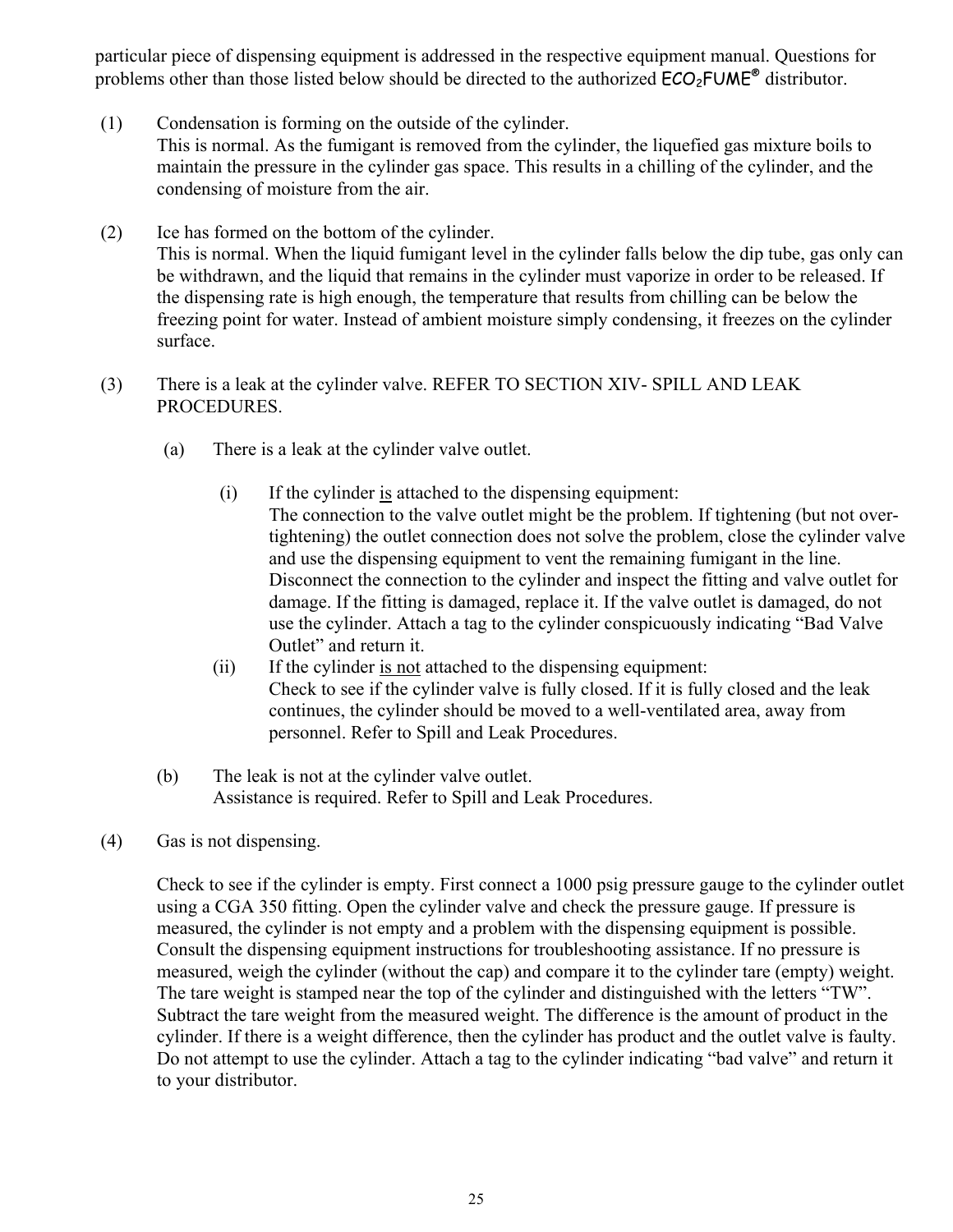### **3. APPLICATION TO BULK COMMODITIES**

#### a. Storage

 $ECO<sub>2</sub>FUME<sup>®</sup>$  can be used to fumigate any type of storage used to hold listed bulk commodities. These include, but are not limited to bins, tanks, flat storage, and bunkers. The most important aspects of a successful fumigation, as with any fumigant, are the degree to which the space is sealed and the assurance that the minimum fumigant concentrations are maintained for the required time.

b. Develop and follow an appropriate Fumigation Management Plan (Refer to Section IV. G. Fumigation Management Plans).

- c. Procedure for Fumigating Bulk Commodities
	- 1. Calculate the empty volume space to be treated.
	- 2. Determine the target phosphine concentration desired and the duration of the fumigation based on area fumigated (space volume), the insect pest(s) involved and the commodity temperature.
	- 3. Calculate how much fumigant will be required and the means by which it will be dispensed.
	- 4. Determine where the fumigant will be dispensed into the space, and plan for and install required equipment.
	- 5. Gas monitoring should be performed from outside the fumigated structure. Polyethylene tubing is used for remote monitoring. This tubing can be run from each area of the fumigation to an outside location where gas samples can be taken safely. At least one monitoring line should be run in each fumigated structure. In the event of multi-floored structures or compartmentalized buildings, monitoring should be performed in all major areas of the fumigated structure. Fans can be used to help distribute gas into smaller areas and the outer reaches of these structures.
	- 6. Isolate and seal all connections to other storage and spaces that are not intended for fumigation.
	- 7. Seal all openings including cracks, windows, doors, vents, eaves, hatches, loading and unloading connections and ventilation fans. Seal all penetrations used for fumigant dispensing and monitoring. Use proper safety equipment and entry procedures if confined space entry is required.
	- 8. Lock all entrances to the space.
	- 9. Ensure that all personnel, animals, and damageable goods are clear of the space to be treated and post fumigation placards on all points of access and any unloading penetrations.
	- 10. Verify that all required safety equipment is available and in good working order.
	- 11. Notify all personnel in nearby buildings at the facility that fumigant release is about to commence.
	- 12. Connect the  $ECO<sub>2</sub>FUME<sup>®</sup>$  cylinders to the dispensing equipment.
	- 13. Dispense the initial dose of fumigant.
	- 14. Periodically monitor the phosphine concentrations within the space, using suitable gas detection equipment, to ensure that the minimum concentrations are being maintained. During and immediately after dispensing of  $ECO<sub>2</sub>FUME<sup>®</sup>$  the fumigation area should be monitored hourly for phosphine concentrations until stabilized. If concentration is falling rapidly, the applicator should investigate the structure for possible leak points. Seal any leak points found. In a well-sealed structure, the phosphine concentration should stabilize quickly and monitoring frequency can be reduced to daily measurements. The sampling frequency should be adjusted and additional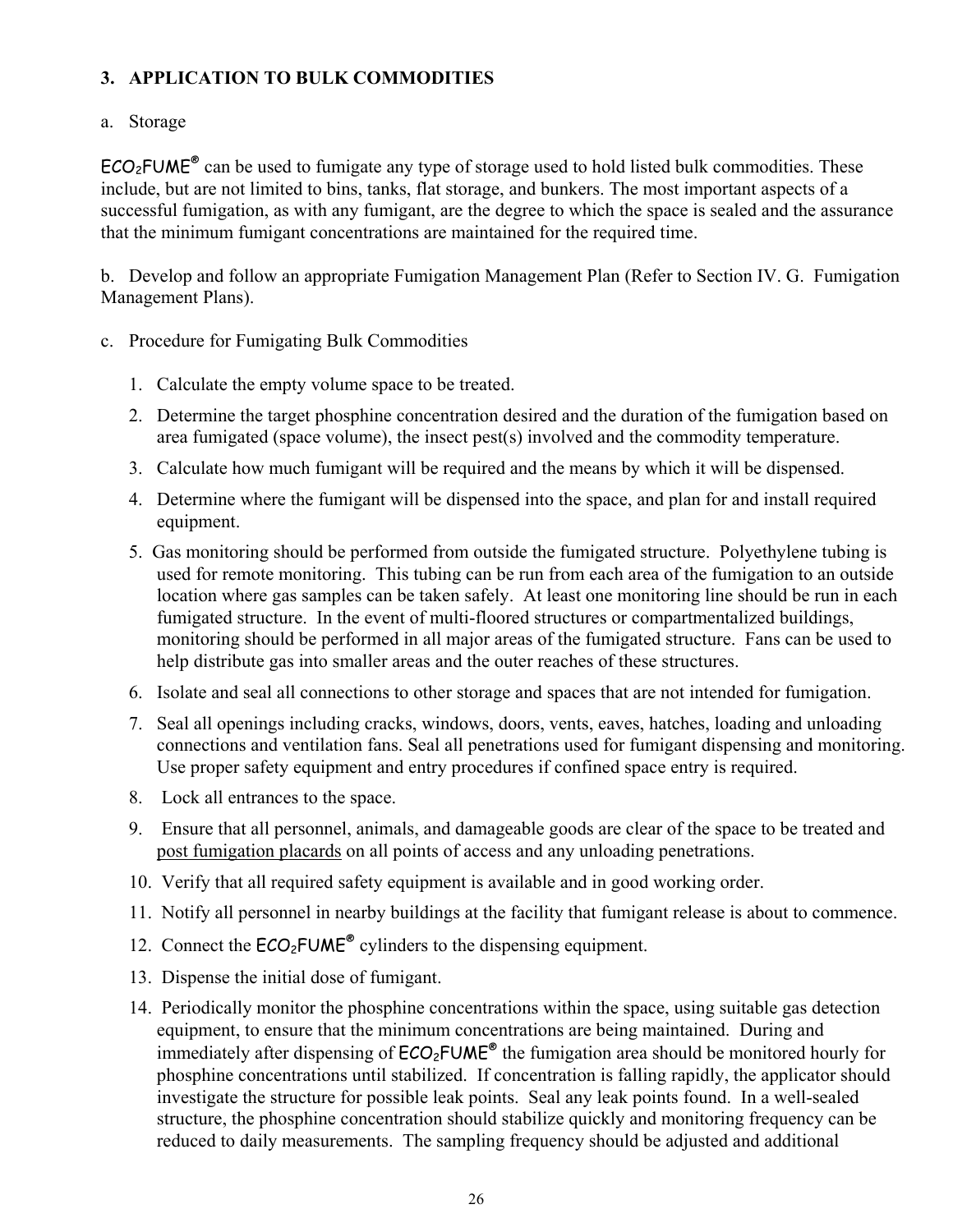$ECO<sub>2</sub>FWE<sup>®</sup>$  added as required to ensure the desired phosphine concentrations are maintained during the fumigation period.

- 15. Dispense additional fumigant as required to maintain the desired phosphine concentrations. When no further fumigant is required, close all cylinder valves. Depressurize the dispensing equipment and disconnect all  $ECO<sub>2</sub>FUME<sup>®</sup>$  cylinders. Ensure that the valve discharge cap is securely installed and replace the cylinder cap.
- 16. Before leaving the fumigation site, re-check barricades and placards at all entrances/exits into the fumigation space and/or area under fumigation to prevent entry by unauthorized people and animals during fumigation.
- 17. When the fumigation is complete, unseal the space and aerate (see VIII. AERATION OF FUMIGATED COMMODITIES and IX. E. AERATION AND REENTRY). Use suitable gas detection equipment to check both the carbon dioxide and phosphine concentrations before allowing entry into the space. Use appropriate breathing apparatus and entry procedures to avoid undue worker exposure.

#### Additional Considerations:

- 1. Dispensing and monitoring lines should be installed with loading, unloading and other operations in mind. If frequent fumigations are expected, permanently mounted lines should be secured within the space. If temporary lines are to be used, they should be installed so they can easily be removed at the end of the fumigation.
- 2. The use of additional tarpaulins or plastic sheeting atop the commodity should be considered, if there is a substantial open space above the stored product. This will help minimize the loss of phosphine from the commodity and the total amount of fumigant required.
- 3. Recirculation of fumigant by specially installed small blowers is an excellent means of distributing  $ECO<sub>2</sub>FUME<sup>®</sup>$  throughout the space being treated. The use of existing aeration blowers is not suggested since their capacity is often so high that it assists in the loss of the fumigant. Small commercial blowers can be used to recirculate the atmosphere within the space being treated.  $ECO<sub>2</sub>FUME<sup>®</sup>$  should be dispensed into the discharge of recirculation blowers. The blowers should not be run continuously, but long enough to ensure good fumigant distribution and each time fumigant is added.
- 4. For large storage facilities, multiple dispensing points should be considered to assist in the distribution of the fumigant.

### **4. APPLICATION TO SPACE FUMIGATIONS**

#### a. Spaces

ECO2FUME® can be used to fumigate any type of space where listed commodities are stored or processed, except barges. These include, but are not limited to mills, warehouses, processing facilities, packaging plants and other structures. The most important aspects of a successful fumigation, as with any fumigant, are the degree to which the space is sealed and the assurance that the minimum fumigant concentrations are maintained for the required time.

- b. Develop and follow an appropriate Fumigation Management Plan (Refer to Section IV. G.).
- c. Procedure for Fumigating Spaces
	- 1. Calculate the empty volume of the space to be treated.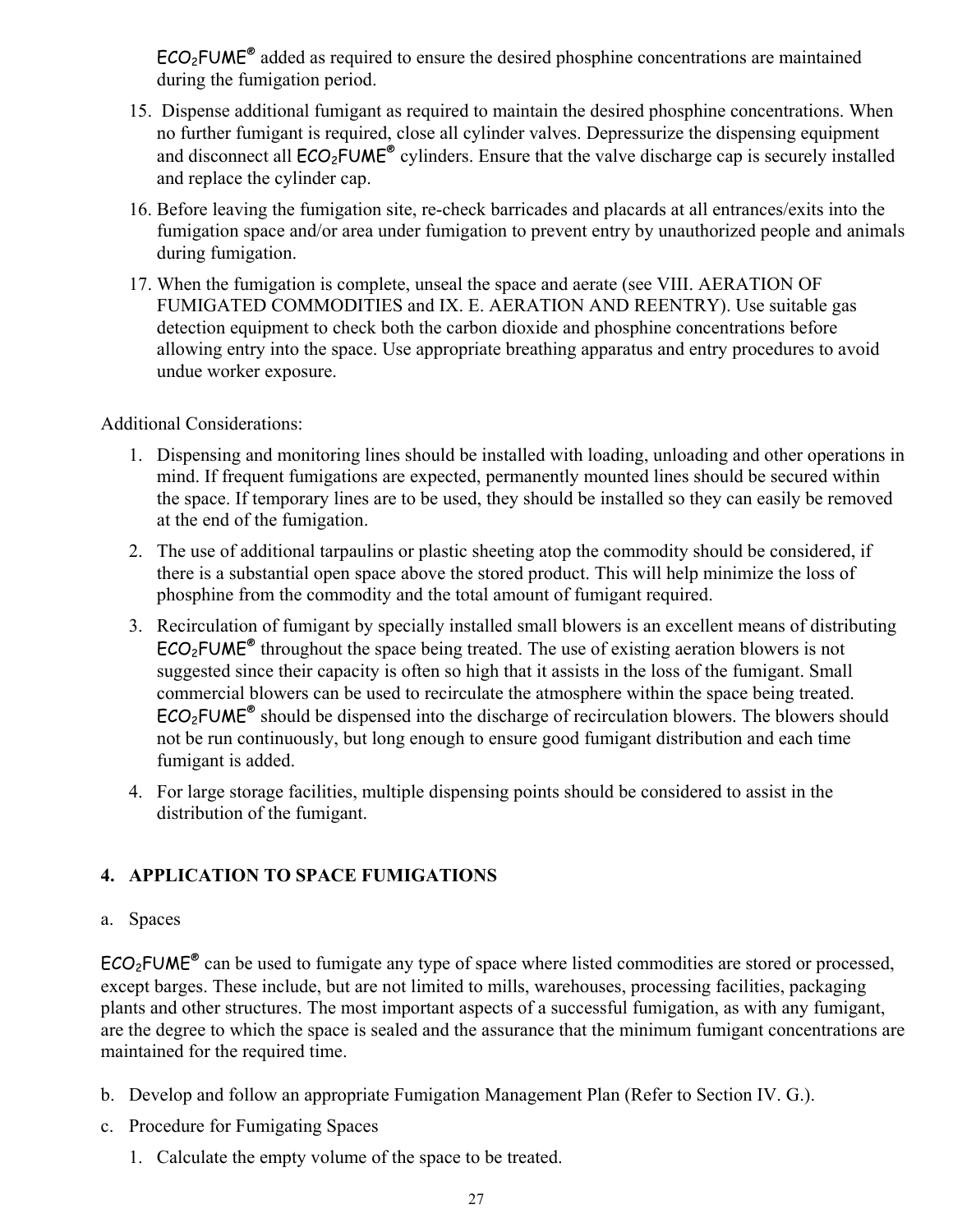- 2. Determine the target phosphine concentration desired and the duration of the fumigation. This should be based on the target pests and the temperature of the space.
- 3. Calculate how much fumigant will be required and the means by which it will be dispensed. Since space fumigations generally involve large volumes, fast dispensing methods are the best way to quickly achieve and maintain the desired phosphine concentrations.
- 4. Determine where the fumigant will be dispensed into the space, and plan for and install required components. Dispensing points should not be located in or attached to commodity packages. Securing the dispensing lines is important for fast dispensing, to minimize the chance of unwanted movement of the lines during discharge. Direct the discharge toward the center of the space being treated and away from equipment if possible.
- 5. Determine the number and location of circulating fans. Low speed fans should be placed on the floor and angled upwards. A means of turning the fans off from outside the treated space should be provided.
- 6. Determine where the fumigant concentrations will be measured (if used) and plan for and install required gas sampling lines.
- 7. Identify one access door and lock all others. Lock all ground level and other accessible windows if possible.
- 8. Except for the access door, seal all openings including cracks, windows, doors, vents, eaves, ventilation fans and points of material transfer. Seal all penetrations used for fumigation dispensing and monitoring. Isolate and seal all connections to other spaces that are not intended for fumigation.
- 9. Remove from the space, or protect sensitive equipment, material and food.
- 10. Ensure that all personnel, animals and damageable goods are clear of the space to be treated and post fumigation placards on and lock all points of access. The only exception to this is silo complexes connected by tunnels. Separate ventilation and monitoring must be in place to protect workers in adjacent areas.
- 11. Close, lock, seal and placard the access door.
- 12. Verify that all required safety equipment is available and in good working order.
- 13. Notify all personnel that fumigant release is about to commence.
- 14. Connect the  $ECO<sub>2</sub>FUME<sup>®</sup>$  cylinders to the dispensing equipment.
- 15. Dispense the initial dose of fumigant.
- 16. Periodically monitor the phosphine concentrations within the space, using suitable gas detection equipment, to ensure that the minimum concentrations are being maintained.
- 17. Dispense additional fumigant as required to maintain the desired phosphine concentrations.
- 18. When no further fumigant is required close all cylinder valves. Depressurize the dispensing equipment and disconnect all  $ECO<sub>2</sub>FUME<sup>®</sup>$  cylinders. Ensure that the valve discharge cap is securely installed and replace the cylinder cap.
- 19. Before leaving the fumigation site, recheck barricades and placards at all entries into the fumigation space and/or fumigated area to prevent entry by unauthorized personnel during fumigation
- 20. When the fumigation is complete, unseal the space and aerate (see VIII. AERATION OF FUMIGATED COMMODITIES and IX. E. AERATION AND REENTRY). Use suitable gas detection equipment to check both the carbon dioxide and phosphine concentrations before allowing entry into the space. Use appropriate breathing apparatus and entry procedures to avoid undue worker exposure.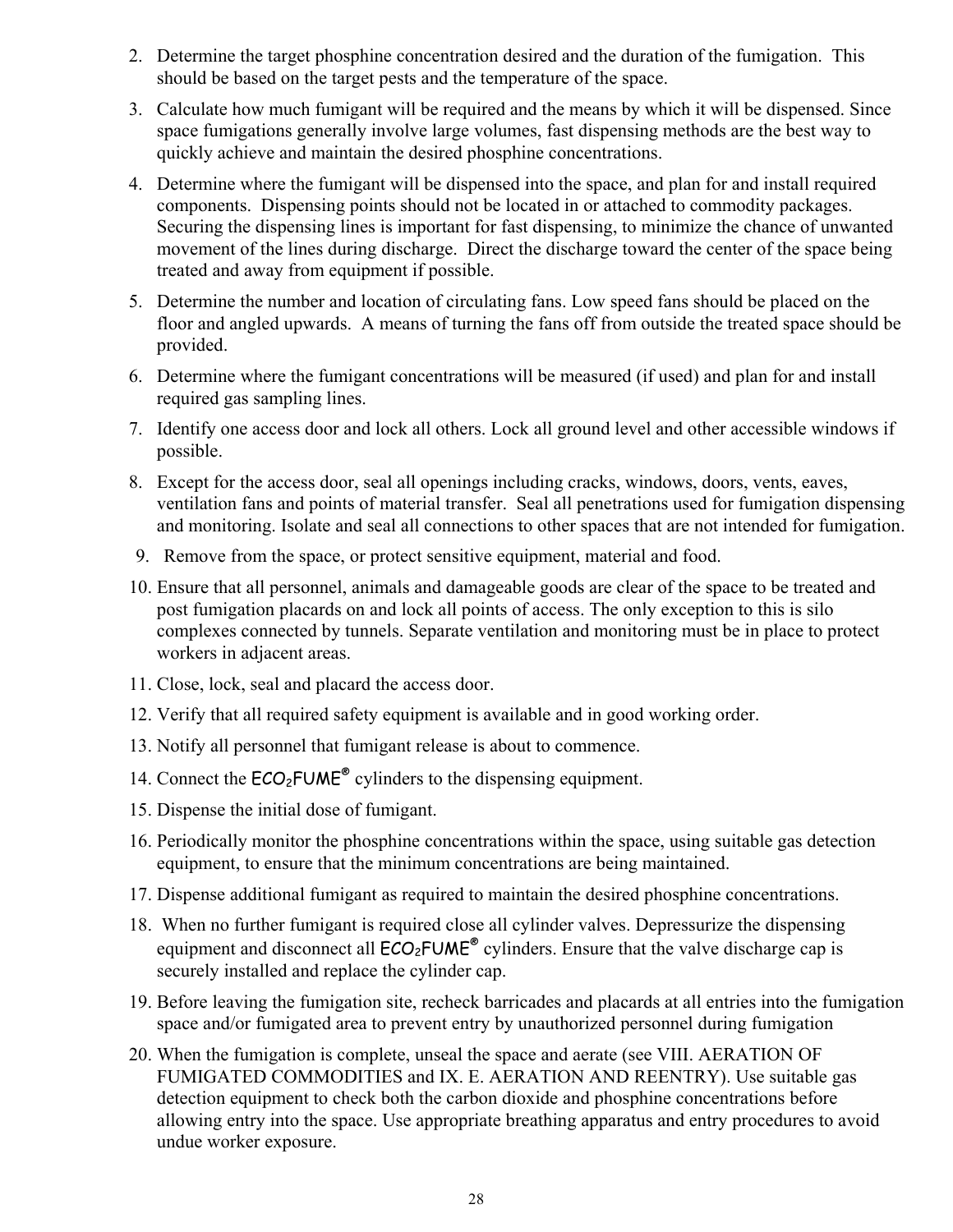- 21. Remove all dispensing and gas monitoring lines.
- 22. Workers should be aware that some residual gas may be entrapped within the fumigated commodity container (i.e. bagged product such as SUPERSACKS). Adequate monitoring and aeration must be performed to reduce any residual phosphine levels to below 0.3 ppm.

### **5. APPLICATION TO TARPAULIN FUMIGATIONS**

a. General

 $ECO<sub>2</sub>FWE<sup>®</sup>$  can be used to fumigate stacked materials by covering the material with a tarpaulin made from plastic sheeting. This allows the fumigant to be contained to the treated material only. The most important aspects of a successful fumigation, as with any fumigant, are the degree to which the space is sealed and the assurance that the minimum fumigant concentrations are maintained for the required time.

- b. Develop and follow an appropriate Fumigation Management Plan (Refer to Section IV. G).
- c. Procedure for Tarpaulin Fumigations
	- 1. Since the volume of tarped materials can vary widely, it is important to make a good estimate of the volume enclosed by the tarp. Calculate the volume taken up by the material itself (palletized stacks for example) or any containers used to hold it. After tarping is complete, revise the volume estimate based on the additional empty space contained within the tarp.
	- 2. Determine the target phosphine concentration desired and the duration of the fumigation. This should be based on the target pests and the temperature of the material being treated.
	- 3. Calculate how much fumigant will be required, based on the volume calculation, and the means by which it will be dispensed. A means of controlling the dispensing flow rate is required for small sized tarpaulin fumigations since high-speed discharge from fast dispensing can damage the tarp and undo any sealing that was done. A regulated dispenser is one option to achieve control of dispensing flow rates. The approved dispensing equipment includes a pressure regulator to reduce the cylinder pressure to less than 100 psig exit the pressure regulator. From this pressure  $ECO<sub>2</sub>FWE<sup>®</sup>$  flows through a flow control further reducing the exit pressure to near ambient. The use of flow restricting nozzles is another option to control the rate of  $ECO<sub>2</sub>FUME<sup>®</sup>$  dispensing to prevent damage to tape and seals.
	- 4. Determine where the fumigant will be dispensed into the space, and plan for and install required components. Dispensing points should not be located in or attached to commodity packages or within containers.
	- 5. Determine where the fumigant concentrations will be measured and plan for and install required gas sampling lines. Sampling points should not be located near dispensing points to avoid incorrect readings.
	- 6. Cover the material with plastic sheeting using tape, glue or clamps to join individual sheets. If the flooring on which the material is placed is wood or other porous material, it should be covered first with plastic sheeting. Seal the plastic covering to the floor using tape, glue, sand or water "snakes", shoveling sand or soil onto the ends of the plastic, or by other suitable means. Reinforce by tape or other means, any sharp corners or edges to reduce the risk of tearing the plastic. Plastic sheeting should be a minimum of 2-mil thickness for indoor applications however, 4 or 6 mil is preferred and is more suitable for outdoor use. Ensure that tarp penetrations for dispensing and monitoring are well sealed.
	- 7. Placard the tarped material.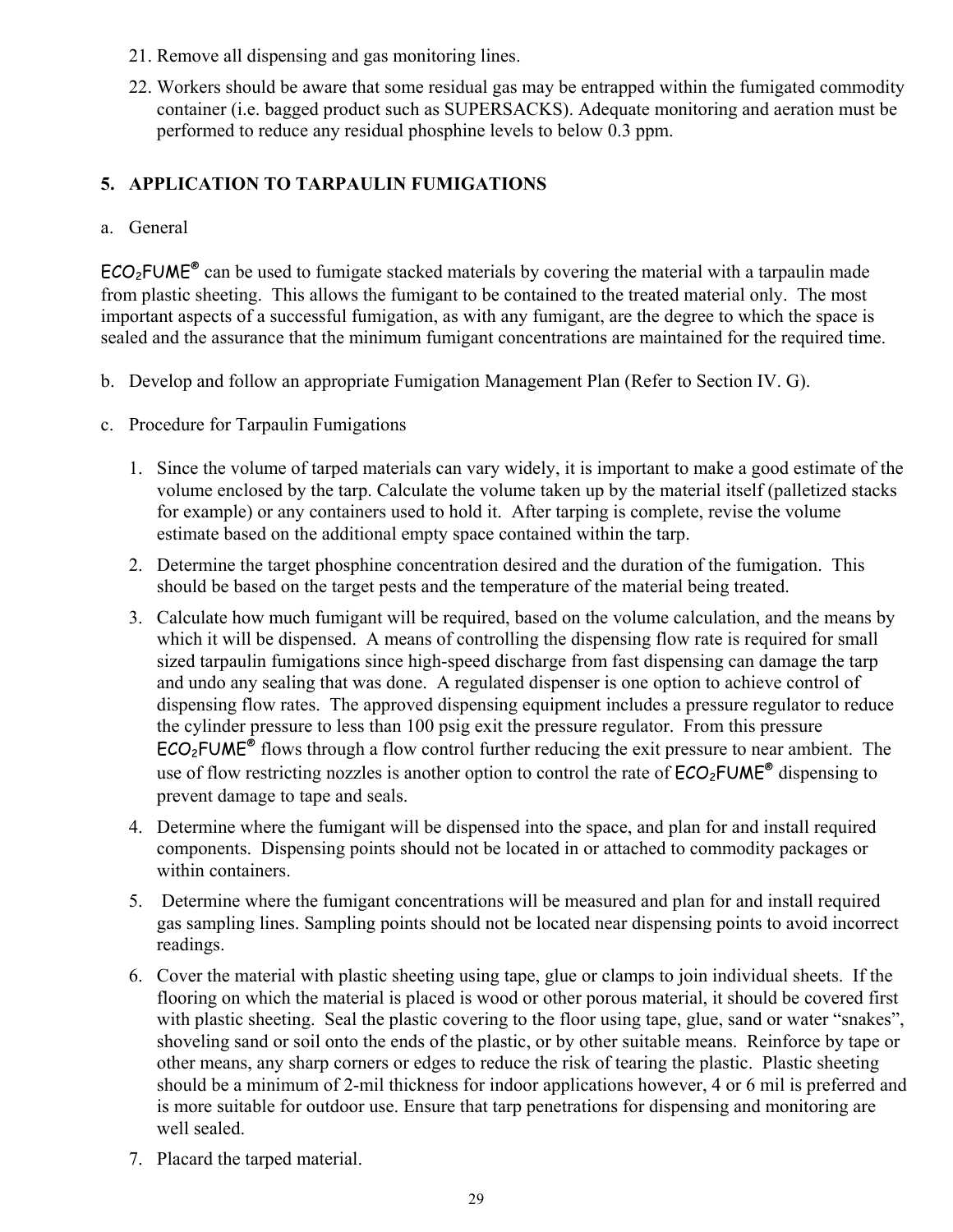- 8. Verify that all required safety equipment is available and in good working order.
- 9. Connect the  $ECO<sub>2</sub>FUME<sup>®</sup>$  cylinders to the dispensing equipment.
- 10. Dispense the initial dose of fumigant.
- 11. Periodically monitor the phosphine concentrations within the space, using suitable gas detection equipment, to ensure that the minimum concentrations are being maintained for the required time.
- 12. Phosphine gas is highly mobile and given enough time may penetrate seemingly gas-tight materials such as concrete and cinder block. Therefore, adjacent, enclosed areas likely to be occupied must be monitored to ensure that significant leakage has not occurred and phosphine concentrations are at a safe level of 0.3 ppm or below.
- 13. Dispense additional fumigant as required to maintain the desired phosphine concentrations.
- 14. When no further fumigant is required, close all cylinder valves. Depressurize the dispensing equipment and disconnect all  $ECO<sub>2</sub>FUME<sup>®</sup>$  cylinders. Ensure that the valve discharge cap is securely installed and replace the cylinder cap.
- 15. Before leaving the fumigation site, recheck barricades and placards at all entries into the fumigation space and/or fumigated area to prevent entry by unauthorized personnel during fumigation.
- 16. When the fumigation is complete, remove the tarp and aerate as appropriate using precautions to prevent exposure to workers (see VIII. AERATION OF FUMIGATED COMMODITIES and IX. E. AERATION AND REENTRY).

Additional Considerations:

- 1. Do not walk on tarped material once it has been sealed and fumigant has been dispensed.
- 2. Placard each access to the area where treatment is occurring.
- 3. Seal off doors, windows and other connections to adjacent areas that may be occupied and placard on the occupied side.

## **6. APPLICATION TO TRANSPORT CONTAINERS AND TRAILERS**

#### a. General

Railcars and containers, trucks, vans and other transport vehicles shipped piggyback by rail may be fumigated in-transit, however, aeration en-route is prohibited. It is not legal to move trucks, trailers, containers, vans, etc. over public roads or highways until they have been aerated and the warning placards removed. Notify the consignee if the commodity is to be shipped under fumigation. If the consignee is unfamiliar with proper handling of fumigated rail cars and containers fumigated in-transit, it is recommended that they be provided with the necessary information. See Sections VI and VIII of this manual for recommendations on placarding, commodity aeration, and training of persons authorized to remove placarding.

Containers, trucks, and other transport vehicles loaded with bulk commodities, to which  $ECO<sub>2</sub>FWM<sup>®</sup>$  may be added are treated in essentially the same way as any other storage facility.

 $ECO<sub>2</sub>FUME<sup>®</sup>$  gas dispensing lines shall not be placed in or attached to commodity packages containing processed food.

b. Procedure for Stationary Container and Trailer Fumigation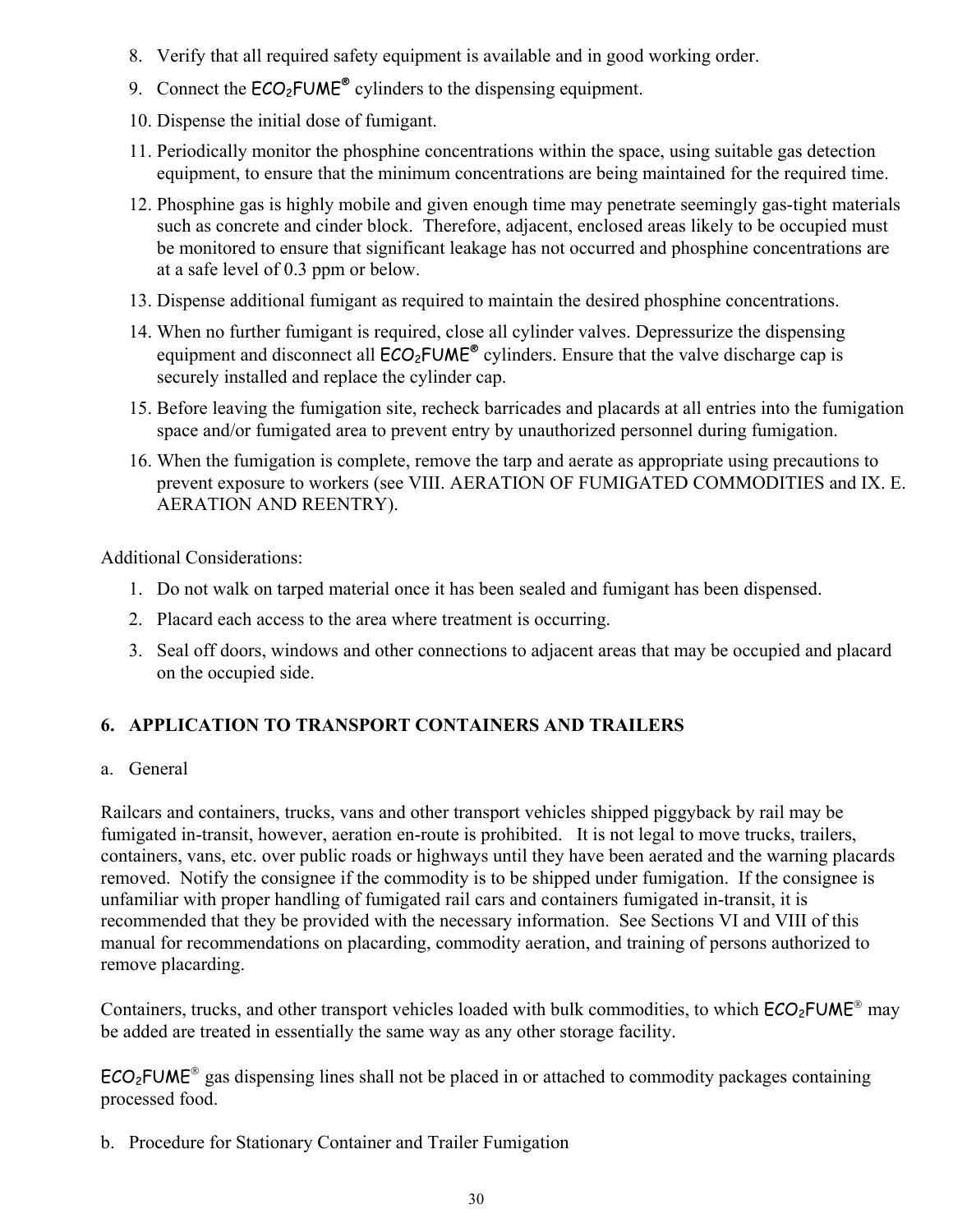- 1. Develop and follow an appropriate Fumigation Management Plan (Refer to Section IV. G).
- 2. Determine the empty volume of the trailer or container.
- 3. Determine the target phosphine concentration and exposure time desired. This should be based on the target pests, commodity temperature, and commodity stored in the container.
- 4. Calculate how much fumigant will be required, and the dispensing time needed. A regulated dispenser or flow restricting nozzles are the recommended means of dispensing the fumigant.
- 5. Inspect all sidewalls, roof, floor, and doors for cracks, holes or defects. Seal all openings with tape or caulk. Particular attention should be paid to any drain holes in the floor.
- 6. Install the  $ECO_2$ FUME<sup>®</sup> gas dispensing line and secure it to the door, wall or floor with tape.
- 7. Close the door and seal with tape, caulk or polyethylene sheeting to prevent gas loss.
- 8. Affix fumigation placards to all sides and at all openings of the container or trailer.
- 9. Verify that all required safety equipment is available and in good working condition before fumigation begins.
- 10. Notify all personnel that fumigant release is about to commence. When trailers attached to tractors and trucks are fumigated, drivers should not be allowed to enter the vehicle until fumigation has ended and the truck is aerated.
- 11. Dispense the predetermined quantity of  $ECO<sub>2</sub>FUME<sup>®</sup>$  into the container or trailer.
- 12. Before leaving the fumigation site, recheck barricades and placards at all doors into the fumigation space and/or fumigated area to prevent entry by unauthorized personnel while fumigation is in progress
- 13. When the fumigation is complete, aerate as appropriate using precautions to prevent exposure to workers (See Section VIII. Aeration of Fumigated Commodities and Section IX.E. Aeration and Reentry. Adequate monitoring and aeration must be performed to reduce any residual Phosphine levels to below 0.3 ppm.
- c. Procedure for In-Transit Container and Trailer Fumigation

Develop and follow an appropriate Fumigation Management Plan (Refer to Section IV. G).

A certified applicator or trained person under his direct supervision must be responsible for adding fumigant and sealing and placarding the container or trailer for transport. The shipper and/or the fumigator must provide written notification to the receiver of the railcar, railroad boxcars, shipping containers and other vehicles which have been fumigated in-transit. A certified applicator or trained person under his direct supervision is responsible for ensuring that a copy of the label and Application Manual precedes or accompanies all transportation containers or vehicles, which are fumigated in-transit. If the Applicator's manual is sent with the transport vehicle it must be placed securely on the outside of the vehicle.

Proper handling at their destination is the responsibility of the consignee. Upon receipt of the railcar, railroad boxcars, shipping containers and other vehicles fumigated in-transit, a certified applicator and/or persons with documented authorized training must supervise the aeration process and removal of the placards.

TRAINING REQUIREMENTS FOR RECEIPT OF VEHICLES OR SHIPPING CONTAINERS FUMIGATED IN-TRANSIT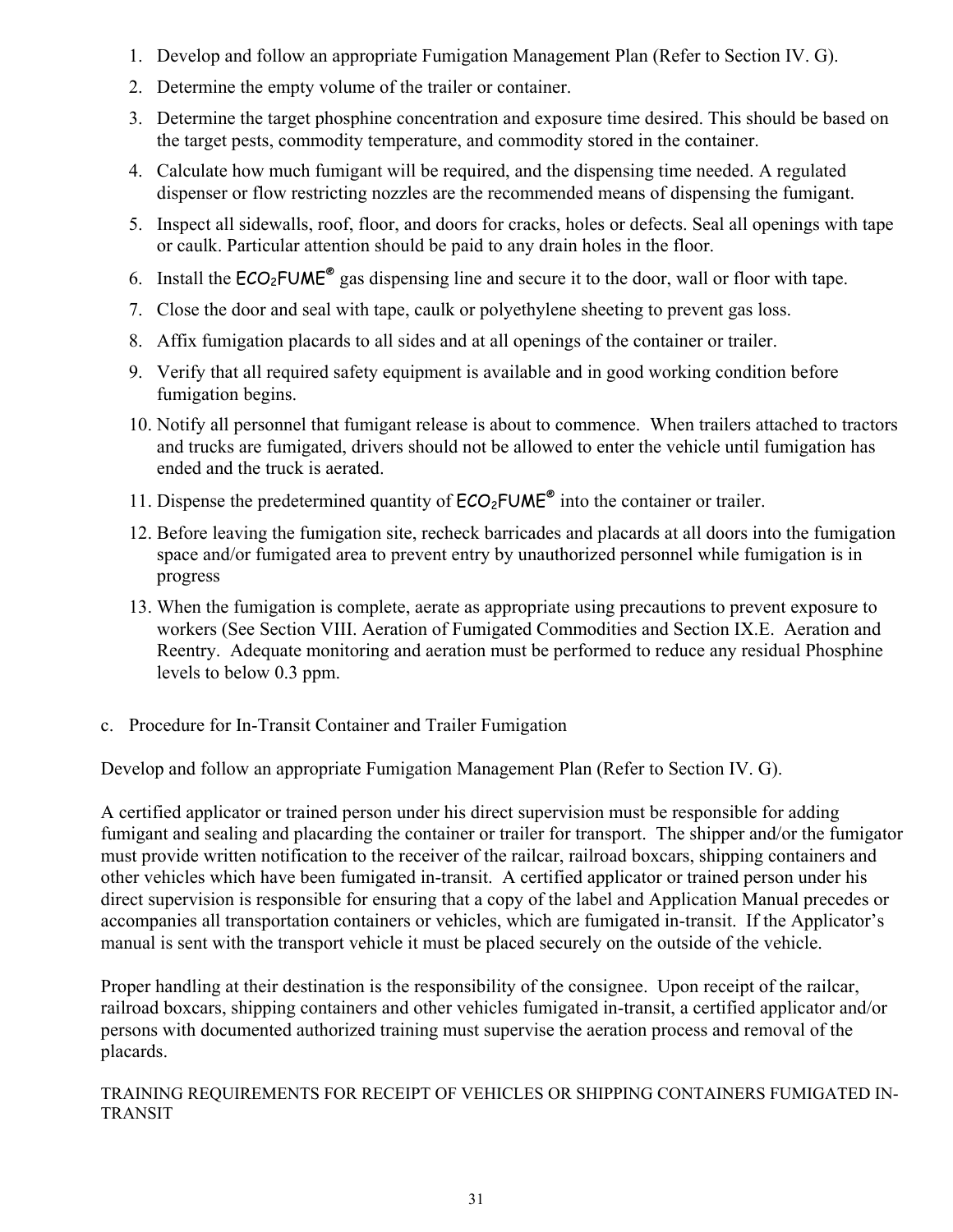The trained person(s) must be trained by a Certified Applicator following the EPA accepted product application manual or by other training which is accepted by local or state authorities. The worker training should take place before the in-transit (fumigated) containers arrive and the training should include related instructional materials in addition to the Application Manual. When training has been completed and the employee demonstrates safety knowledge proficiency, the training date must be logged and maintained in the employee's safety training record for a minimum of three years. Refresher training must be done on an annual basis.

This training must cover the following items, each of which may be found in this manual. Additional training in the use of fumigant pesticides may be required by the local or state authorities.

1. How to aerate the vehicle or shipping container and verify that it contains no more than 0.3 ppm phosphine

#### OR

- 2. How to transfer the commodity under fumigation to another storage area without prior aeration and ensure that safety limits for workers and people in neighboring areas are not being exceeded during transfer and to placard the new storage area until aeration.
	- 3. How to determine when respiratory protection must be worn.
- 4. How to protect workers and nearby persons from exposure to levels above the 8-hour time weighted average (TWA) of 0.3 ppm or the 15 minute TWA short- term exposure limit (STEL) of 1.0 ppm phosphine.
- 5. Proper removal of placards from the vehicle or shipping container

### **7. APPLICATION TO SHIPS (not for use on barges)**

#### a. General

- 1. Develop and follow an appropriate Fumigation Management Plan (Refer to Section IV. G.).
- 2. Important: shipboard, in transit ship or ship hold fumigation is also governed by U.S. Coast Guard Regulation 46 CFR 147A. *Interim regulations for shipboard fumigation.* Refer to this regulation prior to fumigation. For further information contact:

 Commandant U.S. Coast Guard Hazardous Materials Standards Division GMSO-3 Washington, DC 20593-0001

3. In addition to the ship fumigation procedures outlined in the following paragraphs (b, c, d, and e), applicators must follow the general procedures for fumigating bulk commodities (see IV. H. 3. c.), spaces (see IV. H. 4. c), or containers (see IV.H. 6. b), as appropriate. Gas circulation assistance may be needed to ensure complete penetration with  $ECO<sub>2</sub>FUME<sup>®</sup>$  Fumigant Gas for bulk commodity fumigations. Suggestions are provided under "Additional Considerations" in Section IV.H. 3. c. of "Application to Bulk Commodities."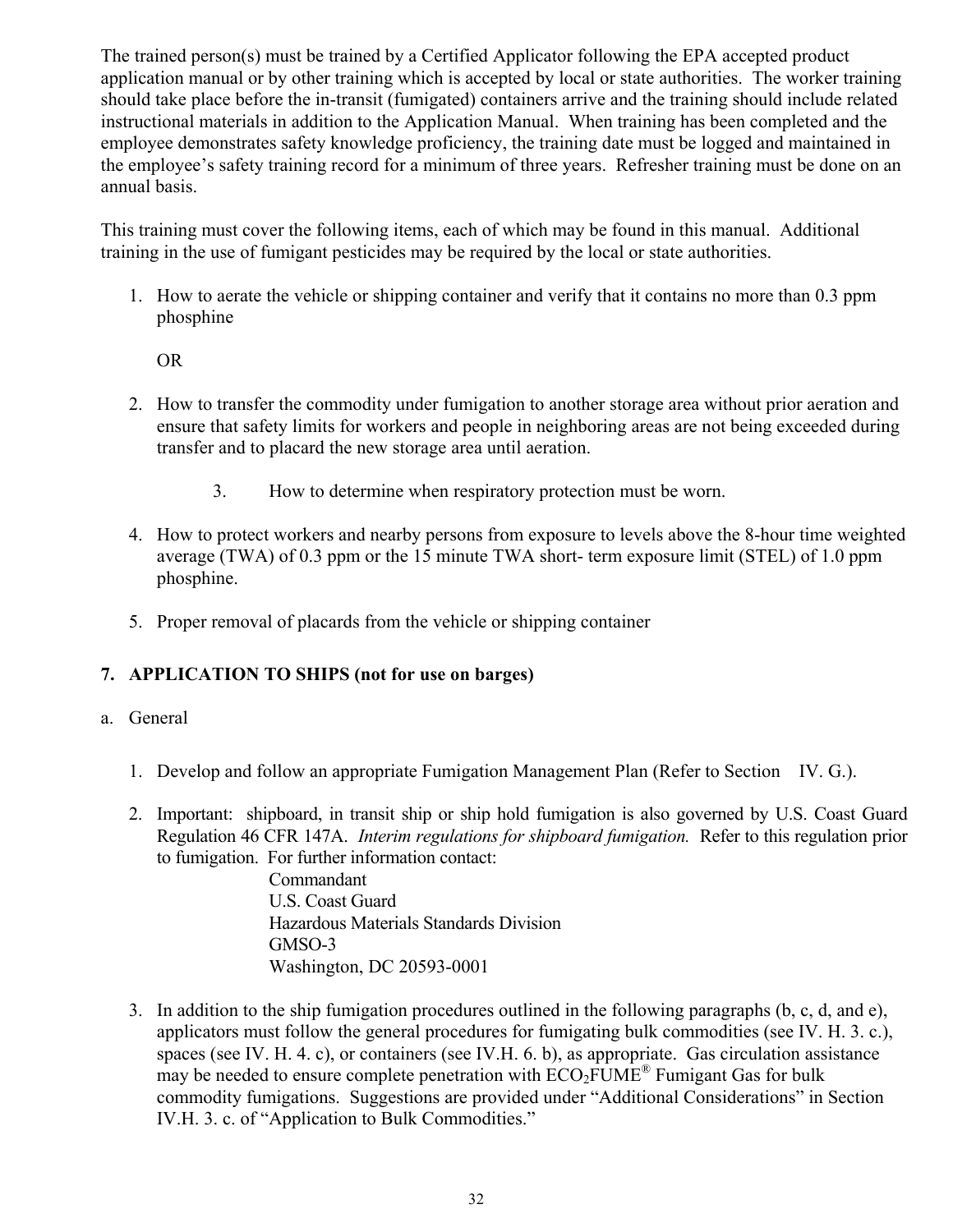- b. Pre-Voyage Fumigation Procedures for In-Transit Fumigation
	- 1. Prior to fumigating a vessel for in-transit cargo fumigation, the master of the vessel, or his representative, and the fumigator must determine if the vessel is suitably designed and configured to allow for safe occupancy by the ship's crew throughout the duration of the fumigation. If it is determined that the design and configuration of the vessel does not allow for safe occupancy by the ship's crew throughout the duration of the fumigation, then the vessel will not be fumigated unless all crew members are removed from the vessel. The crew members must not be allowed to reoccupy the vessel until it has been properly aerated and a determination has been made by the master of the vessel and the fumigator that the vessel is safe for occupancy.
	- 2. The person responsible for the fumigation must notify the master of the vessel or his representative of the requirements relating to personal protection equipment\* and detection equipment, and that a person qualified in the use of all this equipment must accompany the vessel with cargo under fumigation. Emergency procedures, cargo ventilation, periodic monitoring and inspections, and first aid measures must be discussed with and understood by the master of the vessel or his representative.

\*Personal protection equipment means a NIOSH/MSHA-approved air purifying full face gas-mask with a chin style mounted canister approved for phosphine, OR a NIOSH/MSHA approved supplied-air respirator with a full face piece for phosphine levels up to 15 ppm. A self-contained breathing apparatus (SCBA) must be worn and operated in a positive pressure mode when phosphine levels are above 15 ppm or at unknown concentrations.

- 3. Seal all openings to the cargo hold or tank and lock or otherwise secure all openings, manways, etc., that might be used to enter the hold. The overspace pressure relief system of each tank aboard tankers must be sealed by closing the appropriate valves and sealing the openings into the overspace with gas-tight materials.
- 4. Placard all entrances to the treated spaces with fumigation warning signs.
- 5. If the fumigation is not completed and the vessel aerated before the manned vessel leaves port, the person in charge of the vessel shall ensure that at least two units of personal protection equipment and one gas or vapor detection device, and a person qualified in their operation be on board the vessel during the voyage.  $ECO<sub>2</sub>FUME<sup>®</sup>$  cylinders must be disconnected and removed from the vessel before it leaves port.
- 6. During the fumigation or until a manned vessel leaves port or the cargo is aerated, the person in charge of the fumigation shall ensure that a qualified person using gas or vapor detection equipment tests spaces adjacent to spaces containing fumigated cargo and all regularly occupied spaces for fumigant leakage. If leakage of the fumigant is detected, the person in charge of the fumigation shall take action to correct the leakage or shall inform the master of the vessel, or his representative, of the leakage so that corrective action can be taken.
- 7. The person in charge of the fumigation shall review with the master, or his representative, the precautions and procedures to be followed during the voyage.
- c. Application Procedures for Bulk Dry Cargo Vessels and Tankers

Immediately after application of the fumigant, close and secure all hatch covers, tank tops, butterworth valves, manways, etc.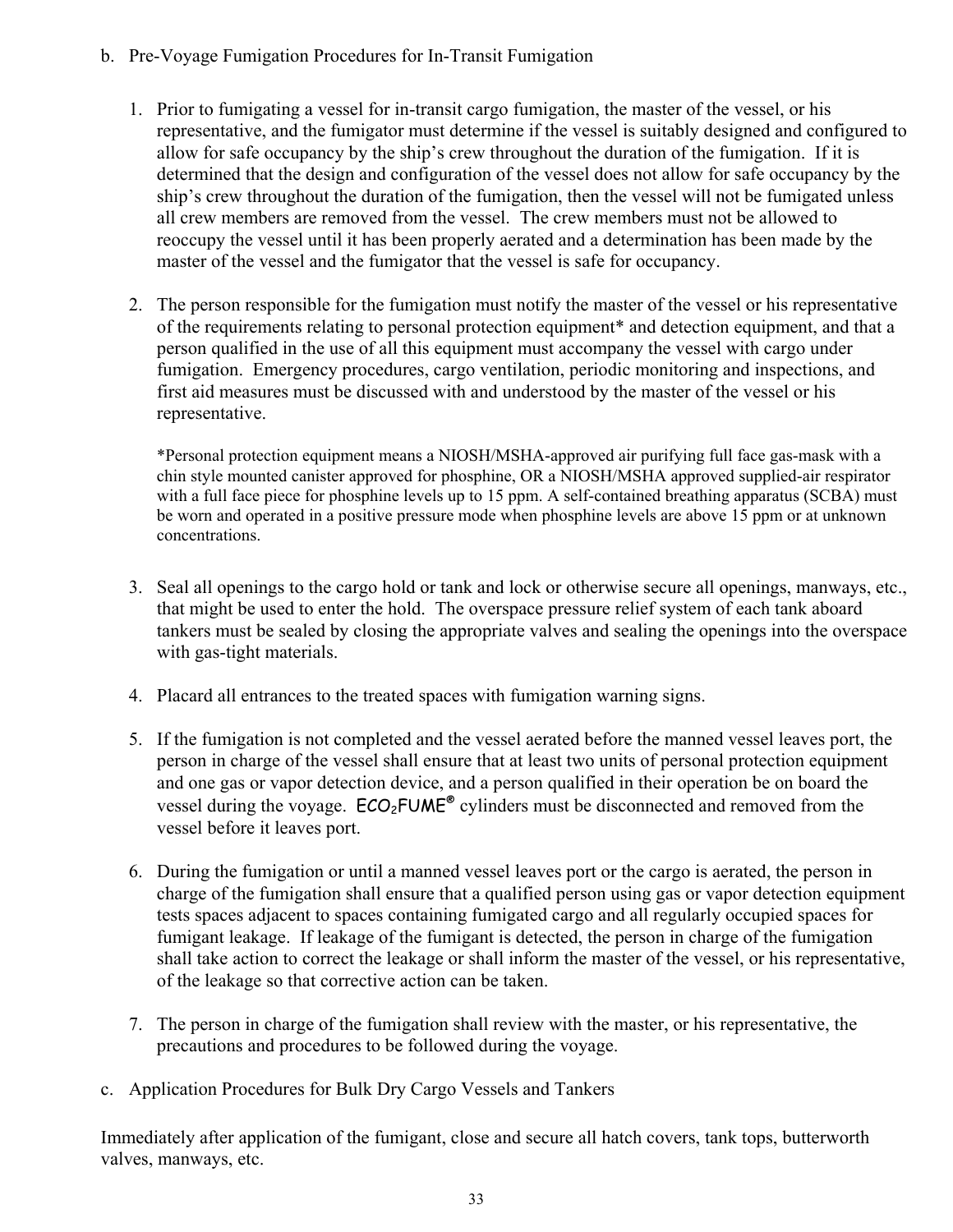1. If the fumigation is not completed and the vessel aerated before the manned vessel leaves port, the person in charge of the vessel shall ensure that at least two units of personal protection equipment and one gas or vapor detection device, and a person qualified in their operation be on board the vessel during the voyage.

### **ECO2FUME® cylinders must be disconnected and removed from the vessel before it leaves port**.

- 2. During the fumigation or until a manned vessel leaves port or the cargo is aerated, the person in charge of the fumigation shall ensure that a qualified person using gas or vapor detection equipment tests spaces adjacent to spaces containing fumigated cargo and all regularly occupied spaces for fumigant leakage. If leakage of the fumigant is detected, the person in charge of the fumigation shall take action to correct the leakage or shall inform the master of the vessel, or his representative, of the leakage so that corrective action can be taken.
- d. In-transit Fumigation of Transport Units (Containers) Aboard Ships

In-transit fumigation of transport units on ships is also governed by the U.S. Department of Transportation (DOT). RSPA 49 CFR 176.76 (h) transport vehicles, freight containers, and portable tanks containing hazardous materials and International Maritime Dangerous Goods Code P9025-1 Amdt. 30-00.

- 1. If the fumigation is not completed and the vessel aerated before the manned vessel leaves port, the person in charge of the vessel shall ensure that at least two units of personal protection equipment and one gas or vapor detection device, and a person qualified in their operation be on board the vessel during the voyage. **ECO<sub>2</sub>FUME<sup>®</sup> cylinders must be disconnected and removed from the vessel before it leaves port**.
- 2. During the fumigation or until a manned vessel leaves port or the cargo is aerated, the person in charge of the fumigation shall ensure that a qualified person using gas or vapor detection equipment tests spaces adjacent to spaces containing fumigated cargo and all regularly occupied spaces for fumigant leakage. If leakage of the fumigant is detected, the person in charge of the fumigation shall take action to correct the leakage or shall inform the master of the vessel, or his representative, of the leakage so that corrective action can be taken.

Application procedures for fumigation of raw commodities or processed foods in transport units (containers) are described in Section IV. H. 6. of this manual.

- e. Precautions and Procedures During Voyage
	- 1. Using appropriate gas detection equipment, monitor spaces adjacent to areas containing fumigated cargo and all regularly occupied areas for fumigant leakage. If leakage is detected, the area should be evacuated of all personnel, ventilated, and action taken to correct the leakage before allowing the area to be occupied.
	- 2. Do not enter fumigated areas except in an emergency. If necessary to enter a fumigated area, appropriate personal protection equipment must be used. Never enter fumigated areas alone. At least one other person, wearing personal protection equipment, should be available to assist in case of an emergency.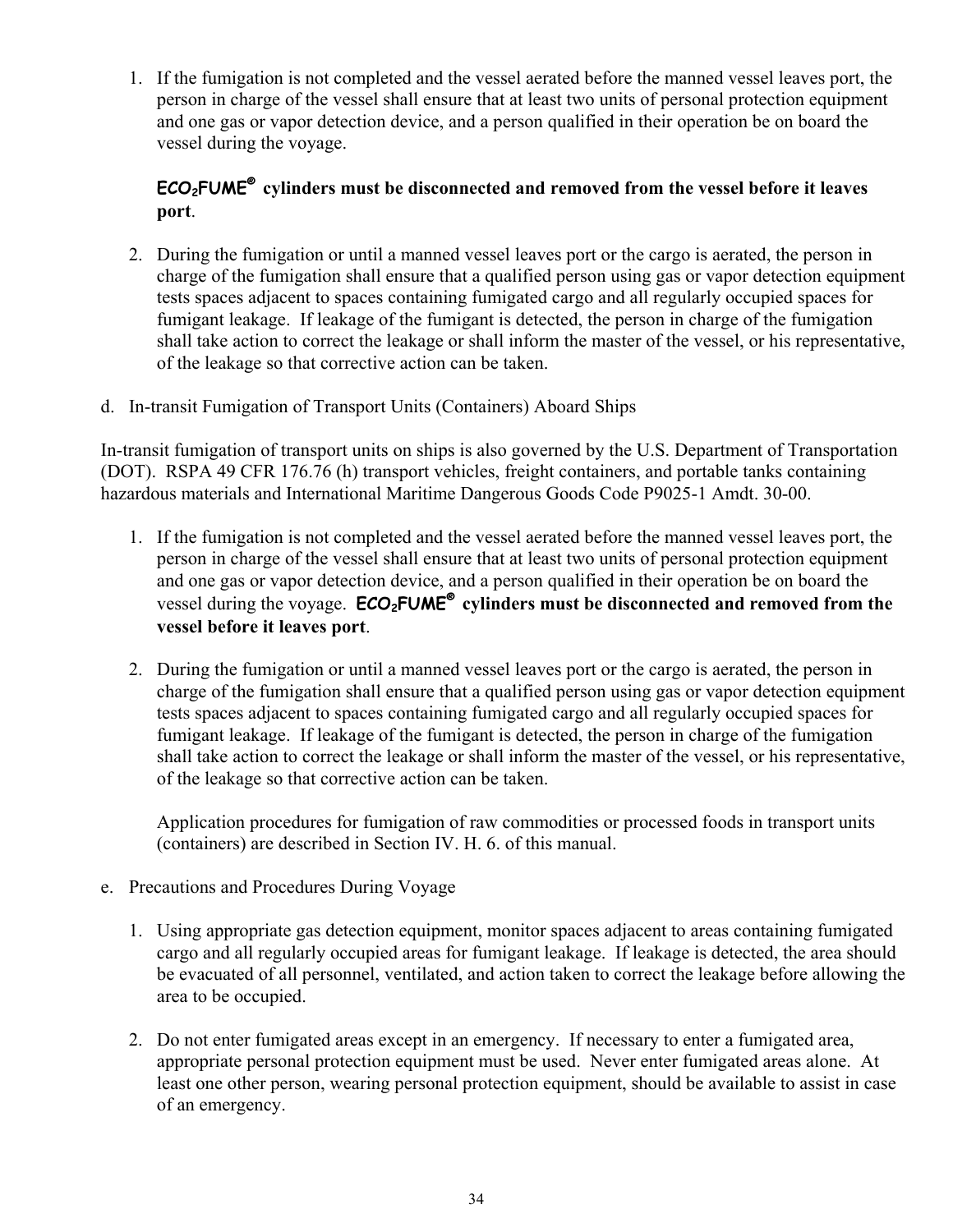- f. Precautions and Procedures During Discharge
- g. If necessary to enter holds prior to discharge, test spaces directly above cargo surface for fumigant concentration using appropriate gas detection and personal safety equipment. Do not allow entry to fumigated areas without personal safety equipment, unless fumigant concentrations are at safe levels, as indicated by a suitable detector.

### **8. SPOT FUMIGATION APPLICATION**

#### a. General

 $ECO<sub>2</sub>FUME®$  Fumigant Gas is recommended for spot fumigation treatment of bins, silos, holding tanks, elevator boots and heads, filters, conveyers, spouting and purifiers, food processing equipment (e.g., sifters, rollers, dusters and other related equipment); and other related equipment found in mills, food and feed processing plants, breweries and similar industries.

Traditionally spot fumigation has been defined as a method of achieving short-term control of insect infestations resulting from the presence of food and food particles that remain within the processing equipment. This practice is meant to control only the adult and larval stages of the insects. It is therefore recommended that spot fumigation be repeated as necessary to control insect re-infestation from the emergence of egg and pupae stages that may not have been completely eliminated by the first treatment. Spot treatment with ECO<sub>2</sub>FUME® Fumigant Gas should be conducted as a supplement to general fumigation. The frequency of treatments is recommended on a monthly basis at a minimum.

- b. Develop and Follow an appropriate Fumigation Management Plan (Refer to Section IV.G.)
- c. Efficacy

As with all fumigants, the most important aspects of any successful fumigation is the degree to which the space is sealed and the assurance that the minimum fumigant concentrations is maintained for the required time. Given the wide variation in potential infestation scenarios and the difficulty in achieving a well-sealed area in certain situations it is important to note that spot fumigation alone may not completely control the infestation in all cases. Consideration should be given to an integrated pest management solution which may include the use of fogging chemicals and routine hygiene in conjunction with  $ECO<sub>2</sub>FUME®$  Fumigant Gas.

Monitoring of the phosphine gas concentrations within and around the fumigated space should be conducted throughout the fumigation. This effort will assist in determining the ability of the fumigation space to hold gas, identifying any leak points that can then be repaired and allow for necessary steps to ensure no one is exposed to unacceptable levels of phosphine. Monitoring of the phosphine concentrations within the fumigation space will also ensure that lethal concentrations are maintained for the minimum exposure time. As a rule of thumb to obtain satisfactory results minimum phosphine concentrations of 50-100 ppm should be observed after 10 hours of the initial addition of  $ECO<sub>2</sub>FUME@Fumigant Gas$ .

The minimum exposure time for treatment in spot fumigation using  $ECO<sub>2</sub>FUME<sup>®</sup>$  Fumigant Gas is 24 hours. Efficacy studies have shown that effective control of adults and larva can be achieved within this time frame with ECO<sub>2</sub>FUME® Fumigant Gas. The complete control of the egg and pupae stages is more difficult in spot fumigation applications in 24 hrs due to the difficulty in achieving a gas tight seal in all situations. It is recommended that retrievable insect bioassays be added inside the fumigation space as a measure of assessing the success of each treatment. As spot fumigation is meant as a short–term control measure the frequency of repetitive treatments recommended is one month or less until the problem is brought under control.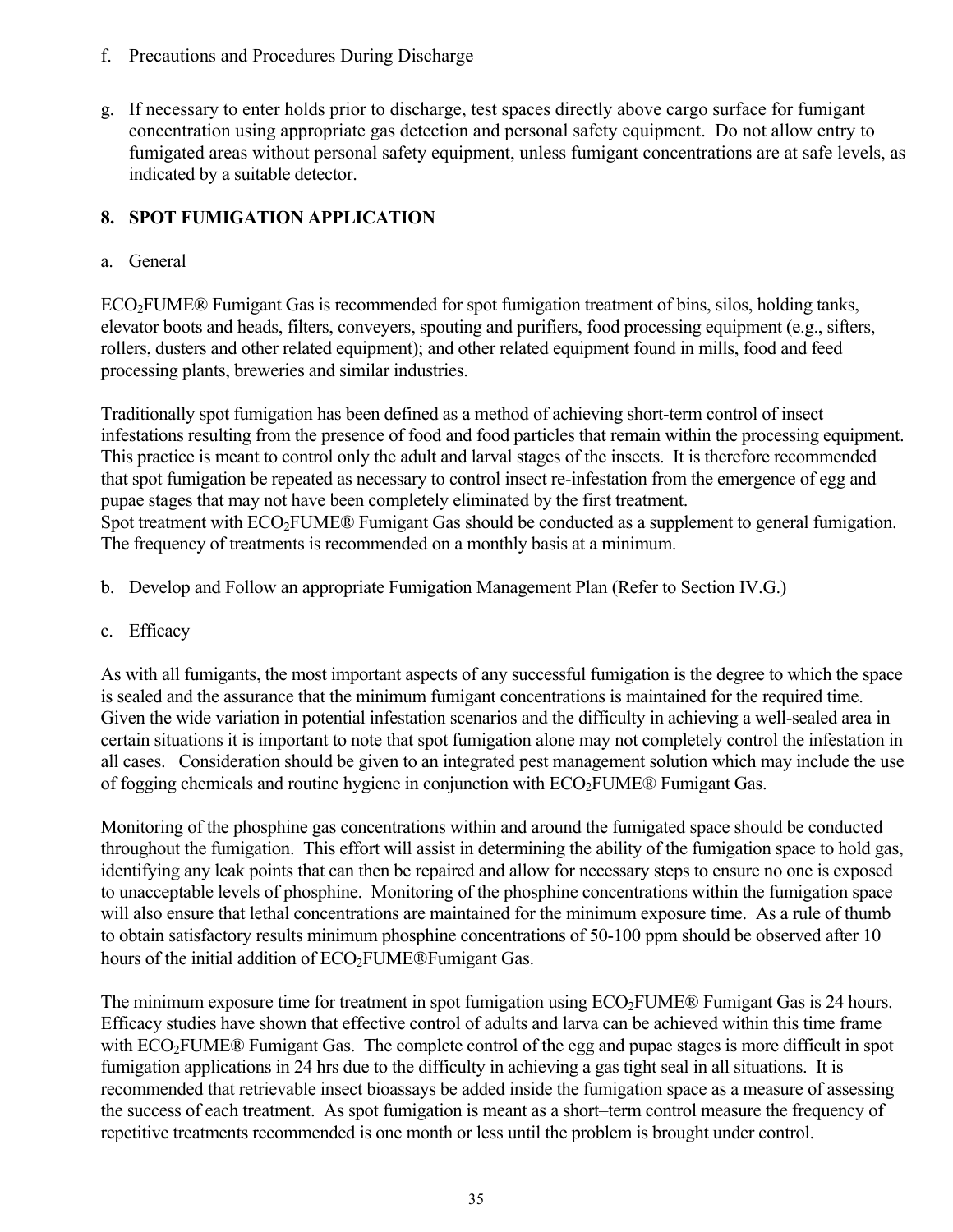#### d. Recommended Dosage and Exposure Time

The minimum dosage requirement for spot fumigation with  $ECO<sub>2</sub>FUME®$  Fumigant Gas is 500ppm. Refer to the Application Procedure section of this manual for instructions on calculating of the amount of ECO2FUME® Fumigant Gas required. Under colder temperature conditions or when certain pieces of equipment including purifiers and sifters can not be readily sealed a maximum dosage of 1000 ppm may be used. The recommended dosage and exposure times are summarized in the following table.

| Temperature                                | Dosage (ppm)     | Minimum         | Comments                        |
|--------------------------------------------|------------------|-----------------|---------------------------------|
|                                            |                  | Duration        |                                 |
| Below $32^{\circ}F(0^{\circ}C)$            | Do not fumigate. | Do not Fumigate | Do not fumigate.                |
| 32-59 ${}^{\circ}$ F (0-15 ${}^{\circ}$ C) | $1000$ ppm       | 24 hours        |                                 |
| $60^{\circ}$ F & above (16 <sup>o</sup> C  | $500 - 1000$ ppm | 24 hours        | Choose dosage based upon        |
| $&$ above)                                 |                  |                 | target insect, level of         |
|                                            |                  |                 | infestation, ability to achieve |
|                                            |                  |                 | gas tight seal.                 |

e. General Procedure for Spot Fumigation

The following procedure is intended to provide general guidelines only for the use of  $ECO<sub>2</sub>FUME<sup>®</sup>$  Fumigant Gas in spot fumigation. It is very important that the use of  $ECO<sub>2</sub>FUME®$  Fumigant Gas for spot fumigation be conducted in compliance with all other instructions found in this manual including sections regarding Health and Safety; Directions for Use; Monitoring; Aeration; Handling, Storage and Transportation of ECO<sub>2</sub>FUME® Fumigant Gas cylinders; and the Fumigation Management Plan.

- 1. Examine the equipment and area to be fumigated thoroughly in order to determine if the equipment can be sealed sufficiently to hold gas.
- 2. Develop a comprehensive plan before conducting a spot fumigation. This plan should include a thorough understanding of the equipment to be fumigated including all related products and air flow patterns. Review equipment schematics and or diagrams when available.
- 3. Assess the condition of the equipment for potential sources of leakage and determine the best sealing practice(s). The fumigator should also have a sound understanding of the facility design and the areas surrounding the site of fumigation.
- 4. Establish and follow all aspects of the Fumigation Management plan to prevent exposure to any workers and bystanders during the fumigation.
- 5. Establish a security plan to prevent entrance by unauthorized personnel into the placarded fumigation area until after aeration.
- 6. Phosphine gas can be corrosive to copper, copper alloys and precious metals including gold and silver. Ensure that any sensitive equipment or components of the equipment to be fumigated that may contain these items are removed or protected prior to fumigation.
- 7. Determine the target phosphine concentration desired for the fumigation. Refer to the Section C Recommended Dosage and Exposure Time guide for spot fumigation in Section (IV.H.8.c). Additional information for calculating the amount of ECO2FUME<sup>®</sup> Fumigant Gas required is found in Section IV.H.2.d.
- 8. Calculate the volume within the space to be treated. Since the volume of spot treatment area can vary widely, it is important to make a good estimate of the enclosed volume. If a tarp is involved first calculate the volume taken up by the equipment itself. After tarping is complete, revise the volume estimate based on the additional space contained within the tarp.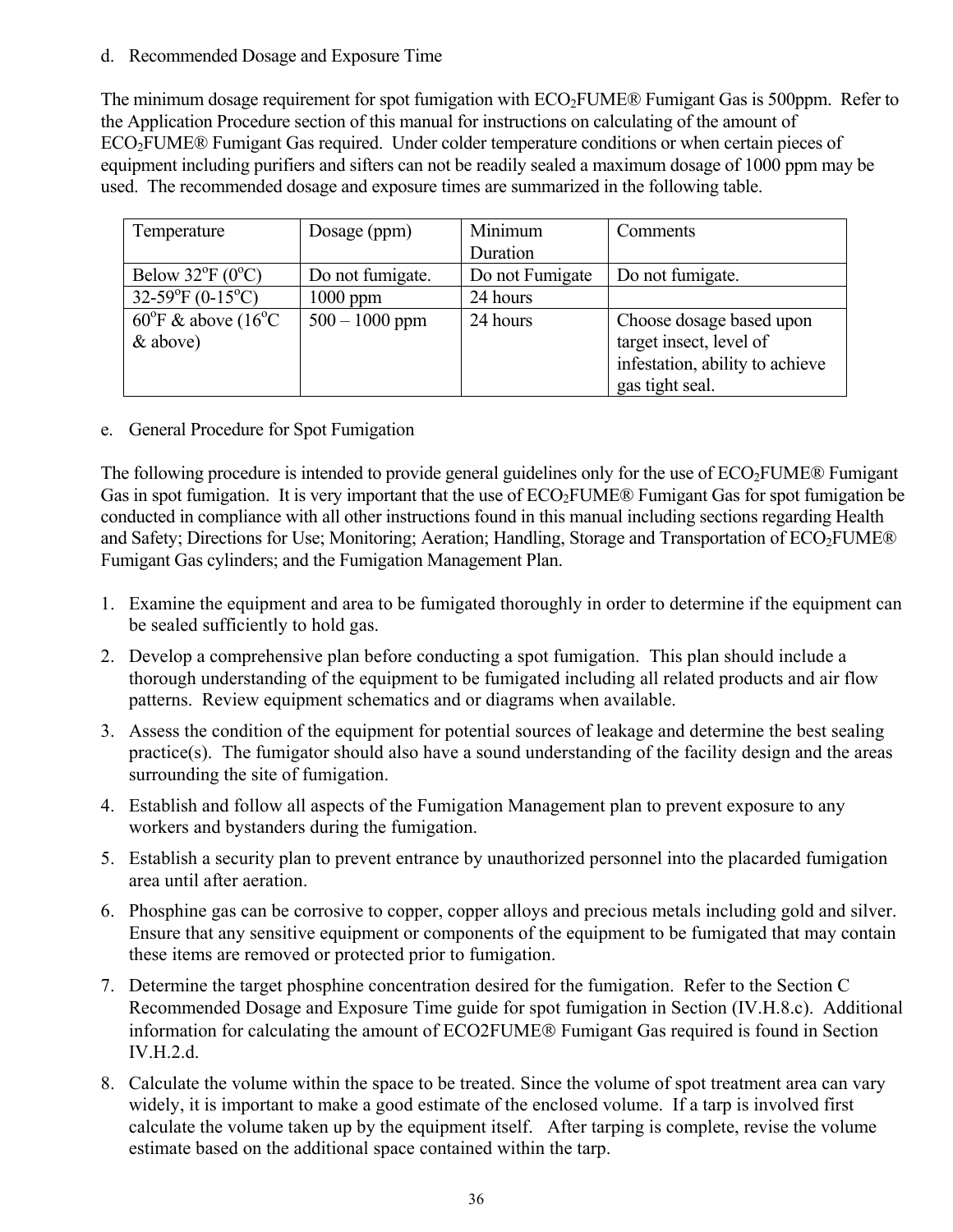- 9. Calculate how much fumigant will be required, based on the volume calculation, and the means by which it will be dispensed. A regulated dispenser may be required, since high-speed discharge from fast dispensing may damage small tarped areas and undo any sealing that was done. The approved dispensing equipment includes a pressure regulator to reduce the cylinder pressure to less than 100 psig. From this pressure ECO2FUME® Fumigant Gas flows through flow indicators, and the discharge side of the flow indicators is maintained near atmospheric pressure. The use of flow restricting nozzles is another option to control the rate of ECO2FUME® Fumigant Gas dispensing to prevent damage to tarps and seals.
- 10. Determine where the fumigant will be dispensed into the space, and plan for and install required components.
- 11. Determine where the fumigant concentrations will be measured and plan for and install required gas sampling lines. Sampling points should not be located near dispensing points to avoid incorrect readings.
- 12. All equipment to which ECO2FUME® Fumigant Gas will be applied must be sealed. Seal all openings using tape, glue, tarping etc. When tarps are used seal the plastic covering to the floor using tape, glue, sand or water "snakes" or by other suitable means. Reinforce by tape or other means, any sharp corners or edges to reduce the risk of tearing the plastic sheeting. Plastic sheeting should be a minimum of 2 mil thickness for indoor applications however, 4 or 6 mi1 is preferred and is more suitable for outdoor use. Ensure that any penetrations made in the tarp for dispensing and monitoring purposes are well sealed.
- 13. Placard the sealed equipment or tarped area as well as all entrances or access points to the area under fumigation with  $ECO<sub>2</sub>FUME®$  Fumigant Gas warning placards. Phosphine gas is highly mobile and given enough time may penetrate seemingly gas-tight materials such as concrete and cinder block and may escape from sealed or partially sealed equipment. This is generally of no consequence if the tank or bin is out-of-doors. However, leakage into rooms housing treated machinery, equipment, transfer lines, etc. may result in phosphine gas levels above 0.3 ppm Doors leading to work areas housing treated equipment must be placarded and entry prior to aeration prohibited, unless approved respiratory protection is worn or gas levels less than 0.3 ppm have been measured. Adjacent, enclosed areas likely to be occupied must be examined to ensure that significant leakage has not occurred. Sealing of the fumigated site and/or airflow in the occupied areas must be sufficient to meet exposure standards.
- 14. Verify that all required safety equipment is available and in good working order.
- 15. Notify all personnel that fumigant release is about to commence. The area surrounding the equipment being treated should be monitored for phosphine concentrations to ensure that workers are not unduly exposed. It is required that all personnel not trained or involved in execution of the fumigation be restricted from entering the area, until the work is complete. The licensed fumigator must evaluate if workers under a continuous roof, connected buildings or those working near an adjacent outside wall should be vacated to prevent exposure.
- 16. Connect the ECO2FUME® Fumigant Gas cylinders to the dispensing equipment.
- 17. Dispense the initial dose of fumigant.
- 18. Immediately after application close all doors and windows so as to reduce drafts and air currents in the building during the exposure period.
- 19. Periodically monitor the phosphine concentrations within the space, using suitable gas detection equipment, to ensure that the minimum concentrations are being maintained for the required time.
- 20. Dispense additional fumigant as required to maintain the desired phosphine concentrations.
- 21. When no further fumigant is required, close all cylinder valves. When using the regulated dispenser depressurize the equipment and disconnect all ECO2FUME® Fumigant Gas cylinders. Ensure that the valve discharge cap is securely installed and replace the cylinder cap.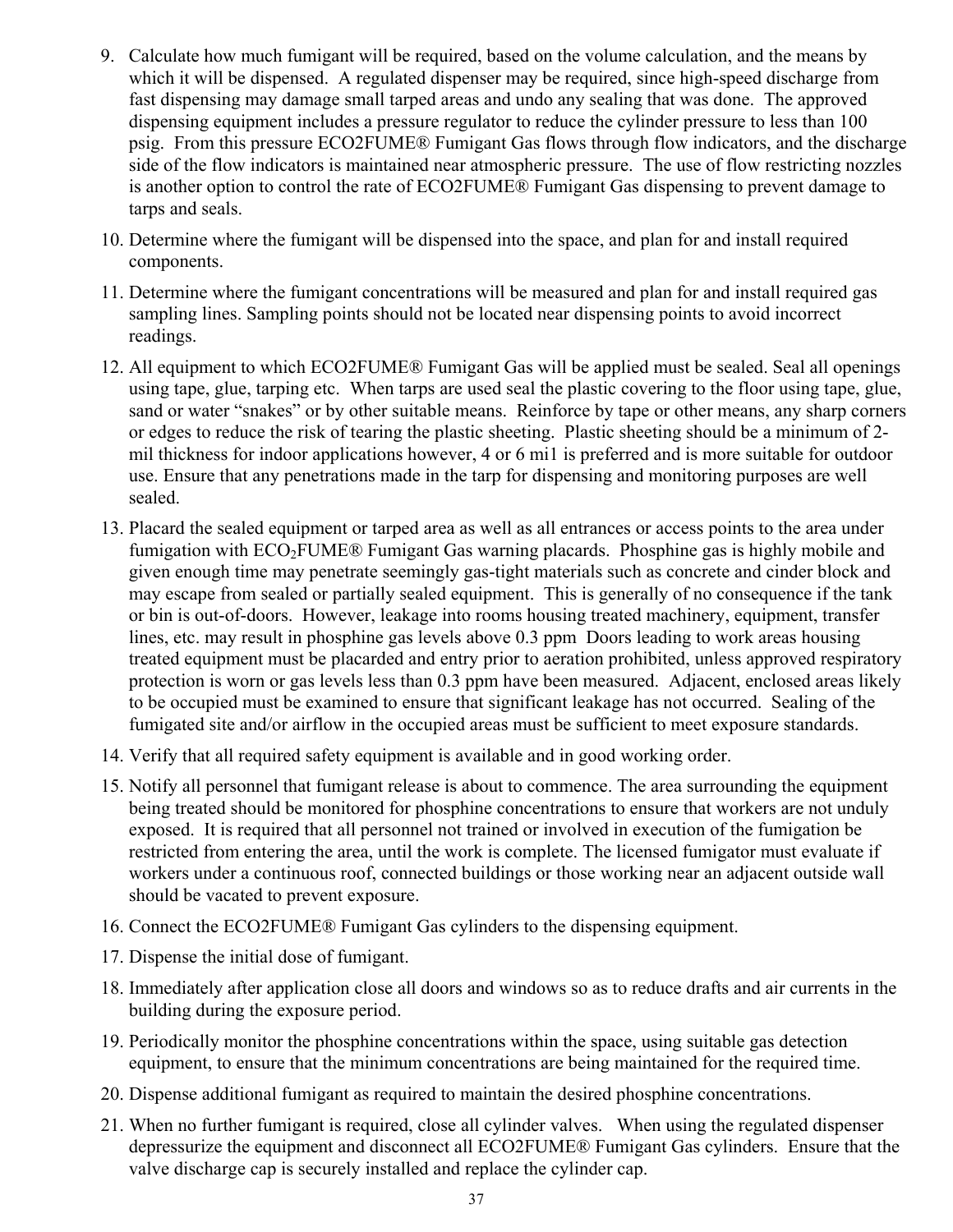- 22. When the fumigation is complete, remove any tarps or sealed openings and aerate as appropriate using precautions to prevent exposure to workers (see VIII. AERATION OF FUMIGATED COMMODITIES and IX. E. AERATION AND REENTRY). The use of aeration fans, dust collectors or the opening of windows may help in the aeration process.
- 23. Determine that the gas concentration is 0.3 ppm or below before removal of warning placards or allowing entry of any personnel without the appropriate respiratory protection into the fumigation area.

# **V. PERSONAL PROTECTIVE EQUIPMENT (PPE)**

# **A. GLOVES**

It is recommended that leather work gloves or leather faced cotton gloves be used when connecting to or disconnecting ECO<sub>2</sub>FUME<sup>®</sup> cylinders from the dispensing equipment.

## **B. SAFETY GLASSES**

When working with pressurized equipment, safety glasses should be worn. Eye protection must be worn to prevent freezing or cryogenic "burns" to the eyes by rapidly evaporating liquid.

## **C. SAFETY SHOES**

It is recommended that steel-toed safety shoes be worn by anyone handling compressed gas cylinders.

## **D. HAND TRUCKS**

Hand trucks are the recommended means of moving individual  $ECO<sub>2</sub>FUME<sup>®</sup>$  cylinders about the fumigation site. The hand truck should be designed specifically for compressed gas cylinders and equipped with a suitable chain or strap to ensure the cylinder remains in place. Never move an  $ECO<sub>2</sub>FUME<sup>®</sup>$  cylinder without valve cap and cylinder cap in place.

## **E. RESPIRATORS**

1. When respiratory protection must be worn

NIOSH/MSHA approved respiratory protection must be worn during exposure to concentrations in excess of permitted limits or when concentrations are unknown. Respiratory protection (SCBA) must be worn during trouble shooting for leaks if the concentration of phosphine is unknown or known to exceed the STELs for phosphine (1 ppm for 15 minutes) and/or carbon dioxide (30,000 ppm for 15 minutes).

2. Permissible gas concentration ranges for respiratory protection devices

A NIOSH/MSHA approved, full-face gas mask phosphine canister combination may be used at levels up to 15 ppm. Full-face canister respirators shall not be used in phosphine concentrations above 15 ppm phosphine because of the presence of carbon dioxide. Although respiratory protection is not required for  $CO<sub>2</sub>$  exposure up to 5,000 ppm, a canister respirator will not provide protection from  $CO<sub>2</sub>$  at any concentration.

3. Requirements for availability of respiratory protection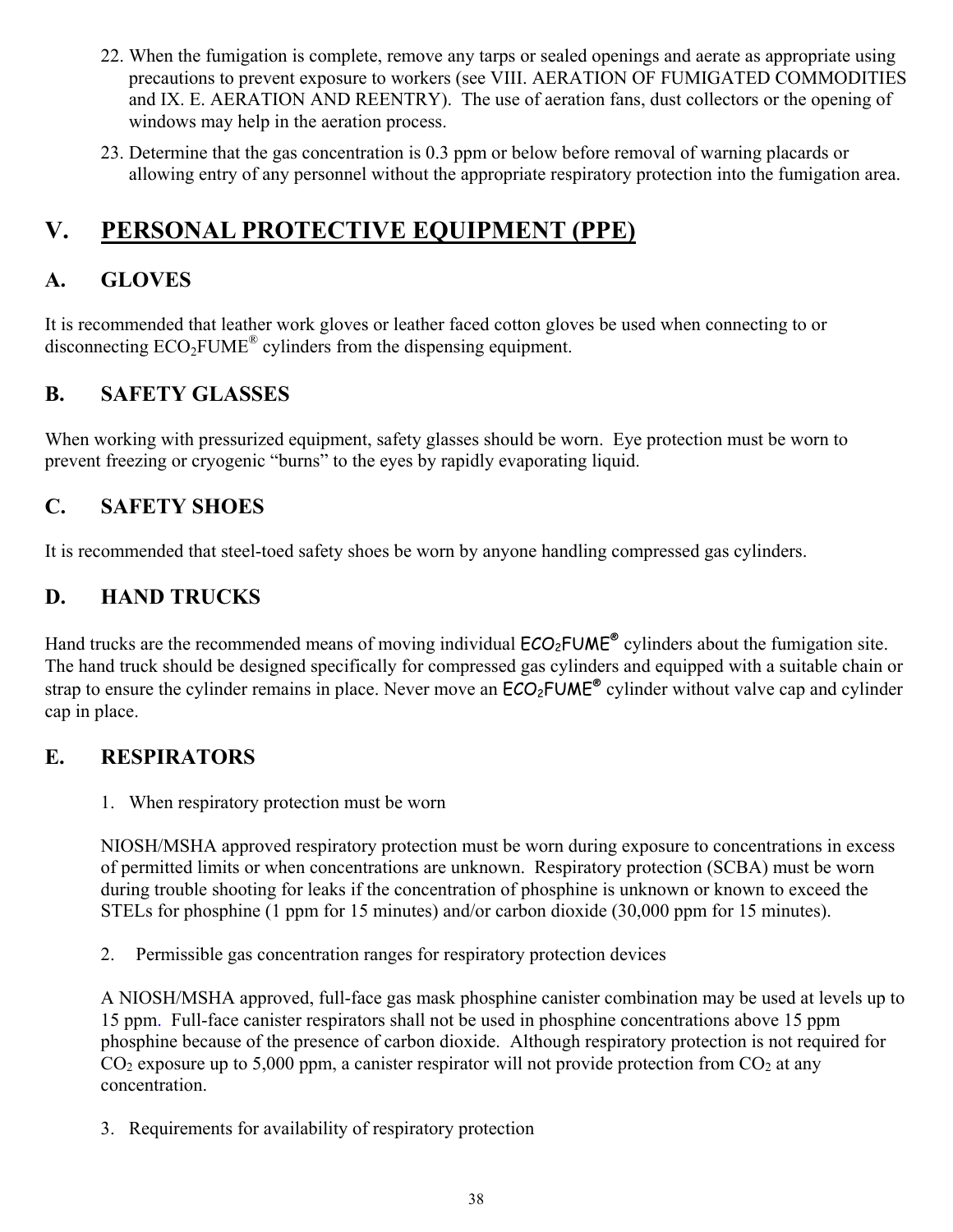Respiratory protection must be available at the site of application in case it is needed when applying ECO<sub>2</sub>FUME<sup>®</sup>. An adequate number of self-contained breathing apparatus (SCBA) with full facepiece and operated in pressure-demand mode must be available at the site of application. Other types of respiratory protective equipment may be used as appropriate. See the following Table.

### **NIOSH –RECOMMENDED RESPIRATORY PROTECTION FOR WORKERS EXPOSED TO PHOSPHINE GAS:**

| <b>CONDITION</b>     | MINIMUM RESPIRATORY PROTECTION                                                           |
|----------------------|------------------------------------------------------------------------------------------|
| (Phosphine gas, ppm) |                                                                                          |
| $0.3 - 3$            | Supplied-air respirator                                                                  |
| 7.5 or less          | Supplied-air respirator operated in a continuous-flow mode                               |
| 15 or less           | Self-contained breathing apparatus with full facepiece or supplied-air respirator with a |
|                      | full facepiece, or air-purifying full-facepiece respirator (gas mask) with a chin-style  |
|                      | front- or back-mounted canister.                                                         |
| 50 or less           | Supplied-air respirator equipped with a full facepiece and operated in pressure-demand   |
|                      | mode or SCBA with a full-facepiece and operated in a pressure-demand mode.               |

## **F. NOTIFICATION REQUIREMENTS**

1. Authorities and on-site workers:

On an annual basis, prior to a fumigation, or more frequently if required by the Fumigation Management Plan, provide and review with local emergency planning committee officials (as defined by Emergency Planning and Community Right-to-Know Act (EPCRA) section 301(c), the MSDS, Applicator's Manual, and other relevant safety information, if available, for use in the event of an emergency.

2. Incidents involving these products:

Registrants must be informed of any incident involving the use of this product. Please call Dan Liebowitz at Cytec Industries Inc. (1-973-357-3460) so the registrant can report all incidents as per requirements of OSHA CFR 29.

3. Theft of products:

Report all thefts of product immediately to proper local officials.

# **VI. PLACARDING OF FUMIGATED AREAS**

The applicator must placard or post all entrances to the fumigated area with signs in English and Spanish bearing:

- 1. The signal word "DANGER/PELIGRO" and the SKULL and CROSSBONES symbol in red.
- 2. The statement, "Area and/or commodity under fumigation, DO NOT ENTER/NO ENTRE".
- 3. The statement "This sign may only be removed after the commodity is completely aerated (contains 0.3 ppm or less phosphine gas and 5,000 ppm or less carbon dioxide). If incompletely aerated commodity is transferred to a new site, the new site must also be placarded and workers and nearby personnel must not be exposed to more than 0.3 ppm phosphine or 5,000 ppm carbon dioxide."
- 4. The date and time fumigation began and expected completion date.
- 5. Trade Name and EPA Registration Number of fumigant used.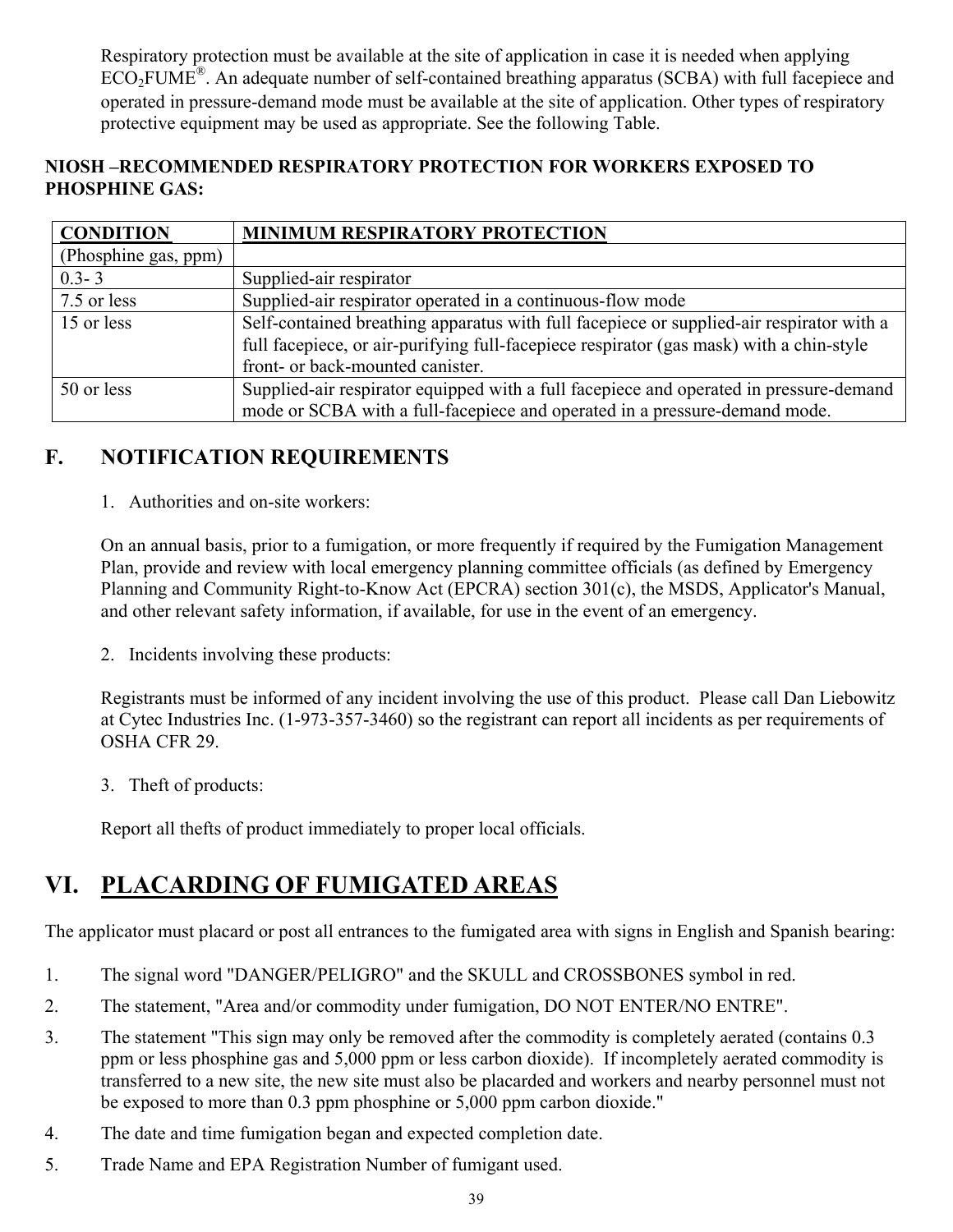- 6. Name, address, and telephone number of the applicator.
- 7. All entrances to a fumigated area must be placarded. Placards should be placed in advance of the fumigation in order to keep unauthorized persons away. Do not remove a placard until the treated commodity is aerated down to 0.3 ppm or less of phosphine and 5,000 ppm or less of carbon dioxide. To determine whether aeration is complete, each fumigated site or vehicle must be monitored and shown to contain 0.3 ppm or less phosphine gas and 5,000 ppm or less of carbon dioxide in the air space around and, when feasible, in the mass of the commodity. For railcar hopper cars, placarding must be placed securely on both sides of the car near the ladders and next to or on the top hatch into which the fumigant is added.
- 8. A Certified Applicator or person under his direct supervision must put placards in place after determining how many are required at the container or fumigation site and where they must be placed. An exception is when a trained worker receives raw agricultural commodities under in-transit fumigation and the commodity is transferred to another container before the contents are aerated. In this case, placarding is the responsibility of the trained worker.
- 9. Persons with documented training in the handling of phosphine products must be responsible for receiving, aerating and removal of placards from vehicles, which have been fumigated in transit. Refer to Section IV. H. 6. c for training requirements. It is recommended that the person responsible for removing the placards be familiar with the physical, chemical and toxicological properties of phosphine and carbon dioxide. They should also be knowledgeable in how to take gas readings, exposure limits, symptoms and first aid treatment for phosphine and carbon dioxide poisoning.

# **VII. GAS DETECTION EQUIPMENT**

There are a number of devices on the market for the measurement of phosphine gas as well as carbon dioxide levels for industrial hygiene purposes. Glass detection tubes used in conjunction with the appropriate handoperated air sampling pumps are a widely used method. These devices are portable, simple to use, do not require extensive training and are relatively rapid, inexpensive and accurate. Electronic devices are also available for both low level and high phosphine and carbon dioxide gas readings. The newer low-level electronic units as well as the low-level detector tubes can detect 0.01 ppm of phosphine and are suitable for industrial hygiene monitoring. Such devices should be used in full compliance with manufacturers' recommendations.

# **VIII. AERATION OF FUMIGATED COMMODITIES**

# **A. FOODS AND FEEDS**

Tolerances for phosphine residues have been established at 0.1 ppm for animal feeds, grains, nuts and dates; 0.01 ppm for processed foods; and 0.01 ppm in fresh fruits and vegetables. To guarantee compliance with these tolerances, it is necessary to aerate these commodities for a minimum of 48 hours prior to offering them to the end consumer. A shorter aeration period may be permitted if the airborne phosphine was found to be less than 0.3 ppm. Commodities may be analyzed before release to consumers to ensure that phosphine levels do not exceed tolerances.

# **B. NON-FOOD COMMODITIES**

Aerate all non-food commodities to less than 0.3 ppm of phosphine. Continue to monitor densely packed commodities carefully.

# **C. TOBACCO**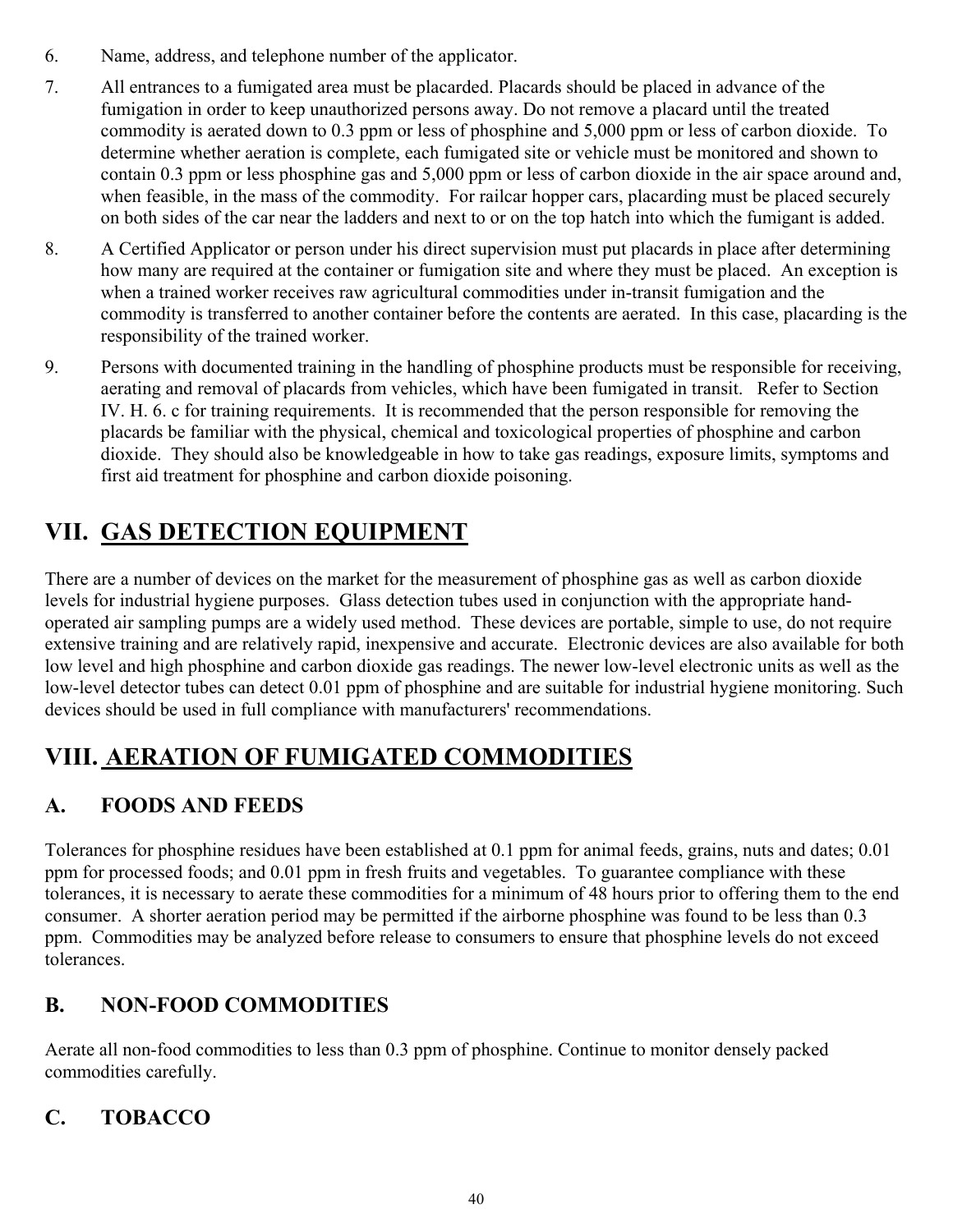Tobacco must be aerated to less than 0.3 ppm. When plastic liners are used, longer aeration periods will probably be required to aerate the commodity down to less than 0.3 ppm. A minimum aeration period of 48 hours is required.

# **IX. APPLICATOR AND WORKER EXPOSURE**

# **A. PHOSPHINE EXPOSURE LIMITS**

Exposure to phosphine must not exceed the 8-hour TWA of 0.3 ppm for applicators and workers during application. All persons in the treated site and in adjacent indoor areas are covered by this exposure standard. Such exposures might occur because of leakage into enclosed areas from fumigation sites or during transfer of unaerated commodity. The short-term exposure limit (STEL) is 1.0 ppm phosphine for 15 minutes.

# **B. CARBON DIOXIDE EXPOSURE LIMITS**

Exposure to carbon dioxide must not exceed the 8-hour TWA of 5,000 ppm or the STEL of 30,000 ppm for applicators and workers during application. Exposure to carbon dioxide must not exceed the TLV of 5,000 ppm for any persons not associated with the application during the fumigation. All persons in the treated site and in adjacent indoor areas are covered by this exposure standard. After application is completed worker or applicator exposure must not exceed 5,000 ppm maximum concentration. Such exposures might occur because of leakage into enclosed areas from fumigation sites during transfer of unaerated commodity. An SCBA is required for any carbon dioxide concentrations exceeding the TLV or TWA.

# **C. APPLICATION OF FUMIGANT**

Because it is not dependent on environmental conditions such as temperature and humidity,  $ECO<sub>2</sub>FUME<sup>®</sup>$ 's release is instantaneous. This instantaneous release can expose the fumigator to immediate high levels of fumigant. If the fumigator's exposure exceeds the 8- hour TWA of 0.3 ppm of phosphine or the TLV of 5,000 ppm (0.5% by volume) of carbon dioxide, approved respiratory protection such as an SCBA must be worn. Gas concentration measurements for safety purposes must be made using suitable low-level detection equipment. See the "Industrial Hygiene Monitoring" section below. The STEL for phosphine is 1.0 ppm for 15 minutes. The STEL for carbon dioxide is 30,000 ppm.

# **D. LEAKAGE FROM FUMIGATED SITES**

Phosphine and carbon dioxide are highly mobile and given enough time may penetrate seemingly gas tight materials such as concrete and cinder block. Therefore, adjacent, enclosed areas likely to be occupied must be monitored to ensure that significant leakage has not occurred. Proper sealing of the fumigated area and/or the occupied areas should be used to reduce exposure.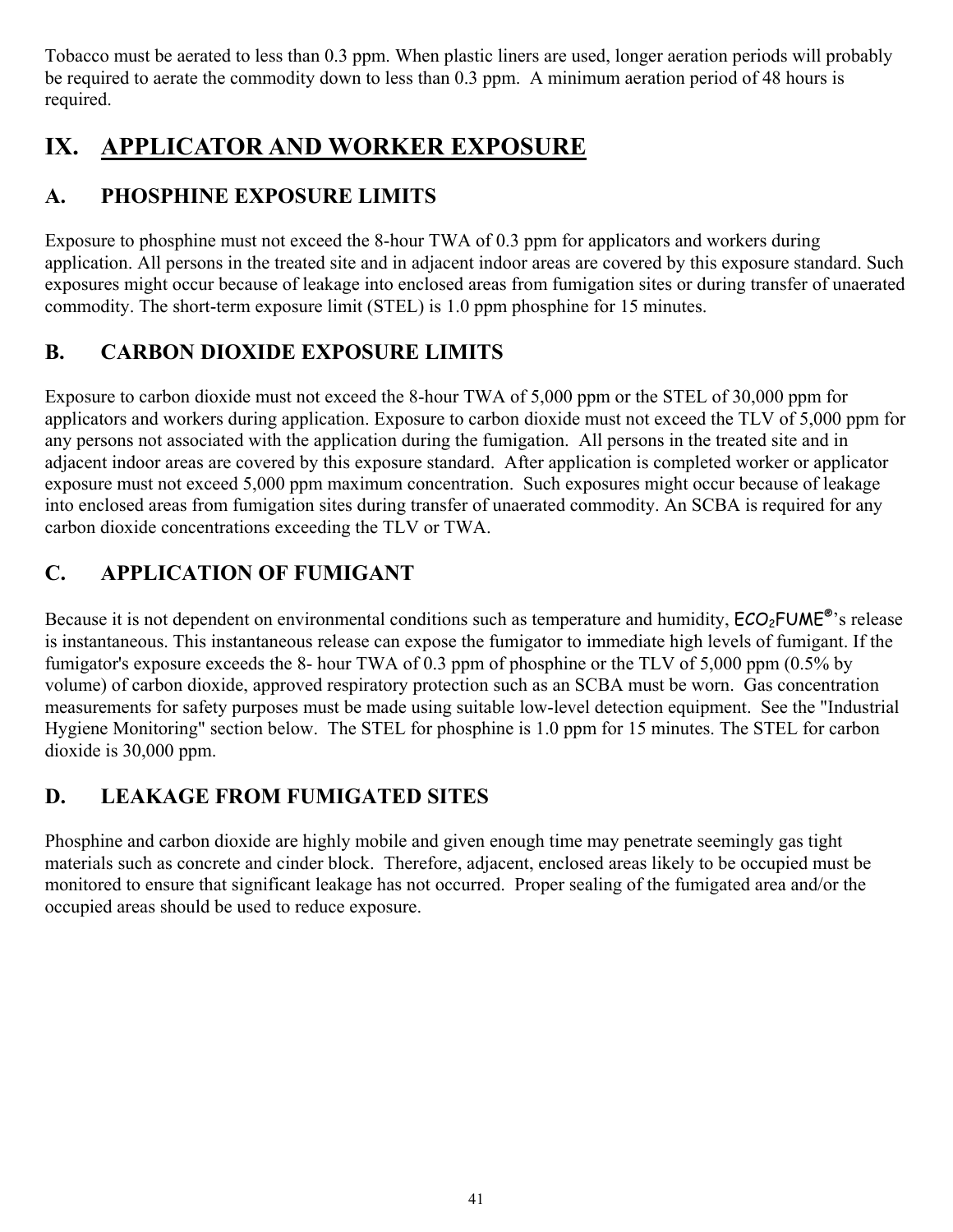# **E. AERATION AND REENTRY**

If the area is to be entered after fumigation, it must be aerated until the level of phosphine gas is 0.3 ppm or below and the level of carbon dioxide is 5,000 ppm (or 0.5% by volume) or below. The area or site must be monitored to ensure that liberation of gas from the treated commodity does not result in the development of unacceptable levels of phosphine and carbon dioxide. Do not allow reentry into treated areas by any person before this time unless protected by an approved respirator.

## **F. HANDLING UNAERATED COMMODITIES**

Transfer of a treated commodity prior to complete aeration is permissible. In the process, people must not be exposed to phosphine and/or carbon dioxide in excess of the permitted exposure limits.

Transfer of incompletely aerated commodity via bulk handling equipment such as augers, drag conveyors and conveyor belts to a new site is permissible; however, the new storage must be placarded if it contains more than 0.3 ppm phosphine or 5,000 ppm of carbon dioxide. Workers who handle incompletely aerated listed commodity must be informed and appropriate measures must be taken (i.e., ventilation or respiratory protection) to prevent exposures from exceeding the exposure limits for phosphine and carbon dioxide. This section does not pertain to transferring fumigated containers or vehicles over pubic roads. The transfer of fumigated containers or truck trailers over public roads is prohibited.

## **G. INDUSTRIAL HYGIENE MONITORING**

At each site and operation, monitor airborne phosphine and carbon dioxide concentrations in all indoor areas to which fumigators and other workers have had access during fumigation and aeration. Perform such monitoring in workers' breathing zones. This monitoring is performed to determine when and where respiratory protection is required. After gas concentrations have been adequately characterized for various locations, spot-check those areas to determine whether conditions have significantly changed or if an unexpected garlic-like odor is present. Record all monitoring data in an operation log or manual.

## **H. ENGINEERING CONTROLS AND WORK PRACTICES**

If initial monitoring shows that workers are exposed to concentrations in excess of the permitted exposure limits, then engineering controls (such as forced air ventilation) and/or appropriate work practices should be used (such as using personal exposure monitors) where possible to reduce exposure to below permitted limits. In any case, PPE must be worn if phosphine and/or carbon dioxide exposure limits are exceeded.

# **X. SAFE HANDLING OF COMPRESSED GASES IN CONTAINERS**

The following are excerpts from the Compressed Gas Association (CGA) Pamphlet P-1 "Safe Handling of Compressed Gases in Containers". These are provided to assist the user with the more important aspects of cylinder handling. It is recommended that the user be familiar with all aspects of this pamphlet.

- 1. The user is responsible for the safe use of the container and its contents and for returning the container to the gas manufacturer or distributor in the same safe condition as it was received.
- 2. The user shall not modify, tamper with, paint, deface, obstruct, remove or repair any part of the cylinder, including the pressure relief device, and the container valve or the valve protection device. Maintenance of the container and its valve or relief device (if required) shall be performed only by trained personnel under the direction of the container owner or an authorized representative.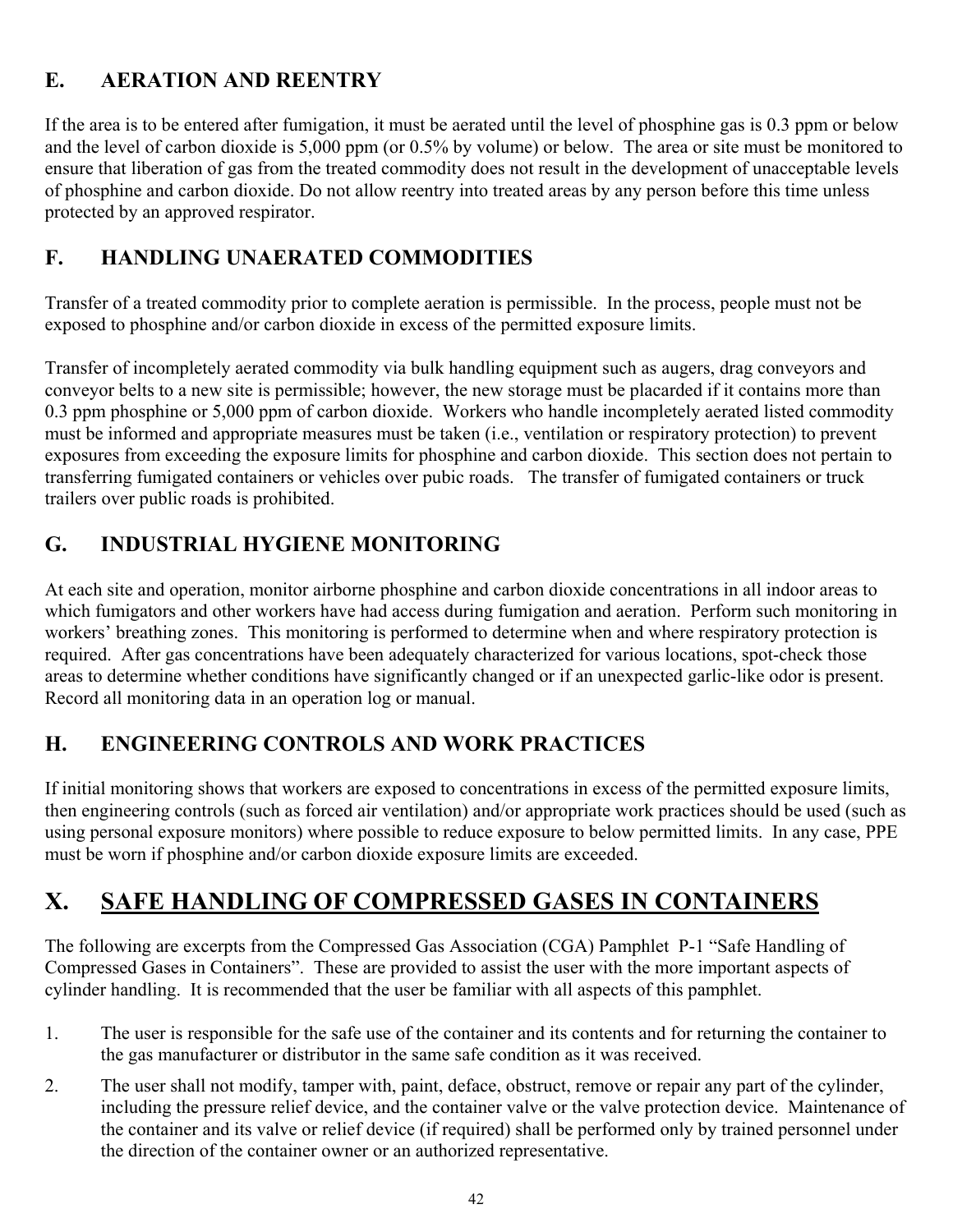- 3. The prescribed stamped markings on the container shall be made and kept in a legible condition. The user shall not add, remove or alter any of these markings.
- 4. The labels applied by the gas manufacturer to identify the container contents shall not be defaced or removed by the user.
- 5. Compressed gas containers shall not be exposed to temperature extremes. High temperatures may result in excessive cylinder pressure. Never apply a flame or heat directly to any part of a compressed gas container or allow it to come in contact with an electrically energized system. High temperatures may also damage the physical integrity of the container. If ice or snow accumulates on a container, thaw at room temperature, or with water at a temperature not exceeding  $125^{\circ}F(51.7^{\circ}C)$ .
- 6. Leaking or defective containers shall not be offered for shipment. Consult the gas supplier for advice under these circumstances.
- 7. Any damage that might impair the safety of the container shall be called to the attention of the gas supplier before returning the container.
- 8. Where valve outlet caps and /or plugs are provided by the gas supplier, the user shall keep the device on the valve outlet at all times, except when containers are secured and connected to dispensing equipment. Gastight valve outlet caps and plugs serve the purpose of containing any residual product and in accordance with the provisions of 49 CFR 173.40 and CSA B340, are mandatory for poison gas containers. The gastight valve outlet cap or plug must be checked and tightened securely before return shipment to the gas supplier.
- 9. The cylinder valve shall be kept closed at all times (charged or empty) except when the cylinder is in use. Do not use tools such as wrenches and hammers in attempting to open or close valves. An exception is when torque wrenches designed for use with container valve hand wheels are acceptable. Contact the gas supplier if the valve is difficult to operate.
- 10. Users of compressed gas containers shall ensure that they are not rolled in the horizontal position or dragged. A suitable hand truck, forklift truck, cylinder pallet system or similar material-handling device should be used with the container properly secured to the device. Never lift containers by using the container cap or magnets.
- 11. Caution should be used when handling cylinders to guard against dropping or permitting them to violently strike against each other and other surfaces.
- 12. The transfer of compressed gases from one cylinder to another should only be performed by the gas supplier or by personnel who are trained and qualified with the proper transfill equipment and written operating procedures, and who are familiar with the precautions necessary to avoid the hazards of the product being transfilled and with the procedures necessary to comply with all government standards and regulations. Detailed written operating instructions including equipment inspection and maintenance procedures should be provided by the supplier or the transfill equipment and rigorously followed.
- 13. Cylinder valve connections that do not fit shall not be forced.
- 14. Gas tight connections including piping, regulators and other apparatus shall be kept gas tight to prevent leakage. This can be confirmed by the use of a compatible leak test solution or an appropriate leak detection instrument. DO NOT tighten connections or leaking fittings or attempt other repairs while the system is under pressure.
- 15. Prior to disconnecting a cylinder from dispensing equipment, the cylinder valve shall be closed and the dispensing equipment relieved of pressure.
- 16. The transportation of compressed gas cylinders in unsuitable vehicles or in closed-bodied vehicles can present serious safety hazards and should be discouraged. Refer to CGA PS-7, CGA Position Statement on the Safe Transportation of Cylinders in Vehicles, for additional guidance. Shipping compartments should be adequately ventilated.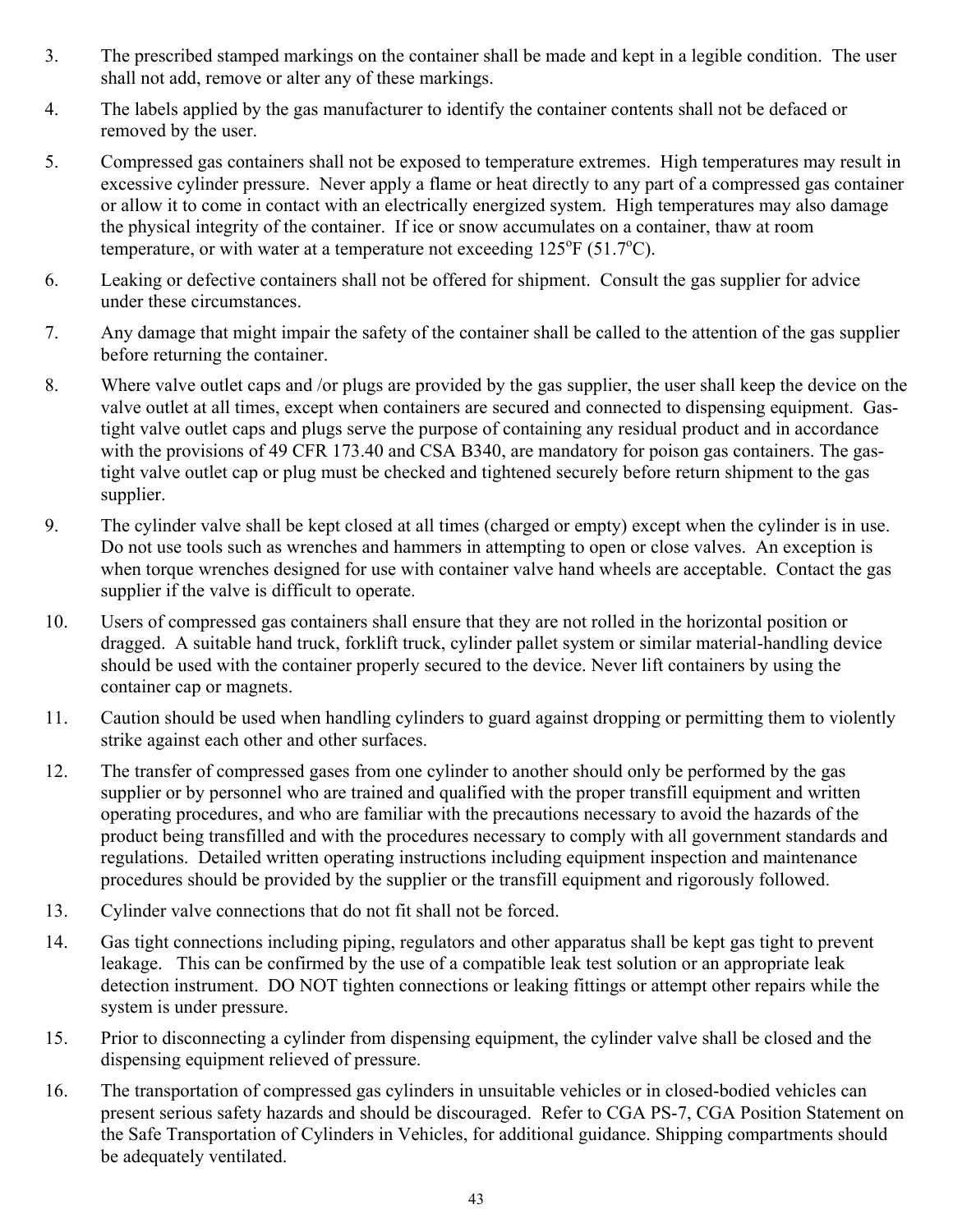- 17. An emergency response plan shall be in place wherever compressed gas containers and products are used, handled, stored or disposed of, according to 29 CFR 1910.120. Only trained personnel shall respond to an emergency situation involving a compressed gas container or product. Personnel shall be promptly evacuated from the immediate area in danger and kept up wind at sufficient distance to avoid any inhalation or contact with potentially hazardous products until safe reentry can be ensured.
- 18. Before using a gas, read the label and material safety data sheet for information about the material. Exposure to toxic gases shall be kept as low as possible but in no case should concentrations exceed the exposure levels established by the Occupational Safety and Health Administration.

# **XI. STORAGE OF CYLINDERS**

# **A. GENERAL**

The first consideration when planning a storage area for  $ECO_2$ FUME<sup>®</sup> cylinders is the needs of the local authorities. It is important that emergency response professionals are aware of all hazardous materials stored in their jurisdiction. They should be provided with an MSDS and detailed information on the quantities of product stored and the nature and location of the storage area.

# **B. EMERGENCY RESPONSE PLAN**

A clearly defined emergency response plan should be developed for the site. This plan should define procedures and outline responsibilities in addressing emergency situations involving  $ECO<sub>2</sub>FUME<sup>®</sup>$ . All site personnel should be trained in the plan and it should be practiced periodically.

Proper handling procedures as outlined in this manual must be followed. Storing cylinders with the valve discharge cap securely in place will minimize the potential for leaks. Outside storage of cylinders in a secure, well-ventilated, and preferably covered area is recommended. See Part D. of this section for further information.

# **C. INDOOR STORAGE**

The storage of poison gases in occupied spaces is prohibited. However, indoor storage in a separate building with no other occupancy is suitable. The building should be of non-combustible construction (1 hour fire rating), adequately ventilated and equipped with a continuous phosphine monitoring and alarm system that is activated at the TLV of 0.3 ppm. Operating personnel must not enter a building, when the alarm is activated, without wearing a SCBA with full facepiece and operated in pressure-demand mode. In some jurisdictions, the indoor storage of toxic gases is prohibited.

# **D. OUTDOOR STORAGE**

It is recommended that both full and used  $ECO<sub>2</sub>FUME<sup>®</sup>$  cylinders be stored outdoors in a dedicated and properly designed and labeled storage area.

The following are recommended for outdoor storage:

- 1. A firm and level surface, preferably reinforced concrete, well drained.
- 2. Chain link fence topped with three strands of barbed wire, with gate and lock.
- 3. Covered, if snow accumulation is likely to cause handling problems. Non-combustible construction.
- 4. Shaded, if high temperatures are expected. Non-combustible construction.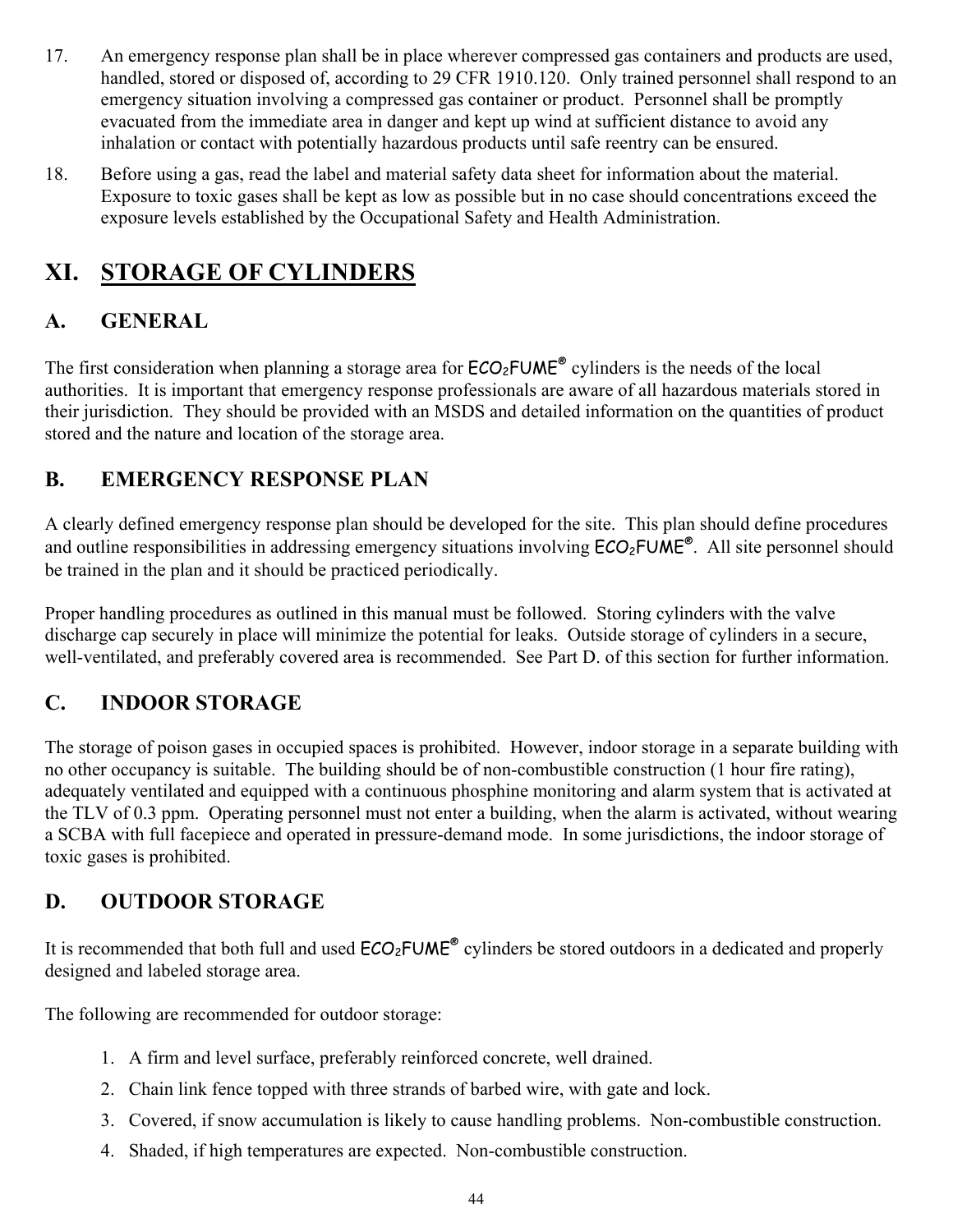- 5. Protected from vehicle traffic.
- 6. A means of securing all cylinders.
- 7. Away from building ventilation intakes.
- 8. Equipped with a windsock to indicate wind direction.

## **E. TEMPERATURE LIMITATIONS**

ECO<sub>2</sub>FUME<sup>®</sup> cylinders should never be stored where the temperature will exceed 125 °F (51.7 °C). Low temperatures will not affect  $ECO<sub>2</sub>FUME<sup>®</sup>$ 

## **F. SECURING CYLINDERS**

Cylinders must be stored in an upright position and protected from falling. Protection against falls can include the use of cylinder pallets with straps, walls and securing chains, or pens constructed from steel handrail or like construction.

## **G. LABELING OF STORAGE**

The labeling of the  $ECO<sub>2</sub>FUME<sup>®</sup>$  cylinder storage area should take into account the needs of a variety of organizations. These should include, but not be limited to: corporate policy, insurance carrier, Occupational Safety and Health Administration (OSHA), Right to Know and local emergency response professionals. Storage must be clearly marked with the following signs:

- 1. Danger, Poison (with skull and crossed bones)
- 2. Authorized Personnel Only
- 3. NFPA Hazard Identification Symbols

The National Fire Protection Association (NFPA) developed NFPA Hazard Identification Symbols. This standardized symbol system is designed to provide, at a glance, information regarding the health, fire, and reactivity hazards associated with hazardous materials. The following are the hazard categories and degree of hazard for  $ECO<sub>2</sub>FUME<sup>®</sup>$ .

| Category   | Degree of Hazard           |
|------------|----------------------------|
| Health     | 4 (Severe Hazard)          |
|            | Flammability 0 (No Hazard) |
| Reactivity | 2 (Moderate)               |

Materials to properly label the storage area in compliance with NFPA standards can be purchased through most safety supply companies.

NOTE: When using the NFPA Hazard Identification System, the characteristics of all hazardous materials stored in a particular area must be considered. The local fire protection district should be consulted for guidance on the selection and placement of such signs.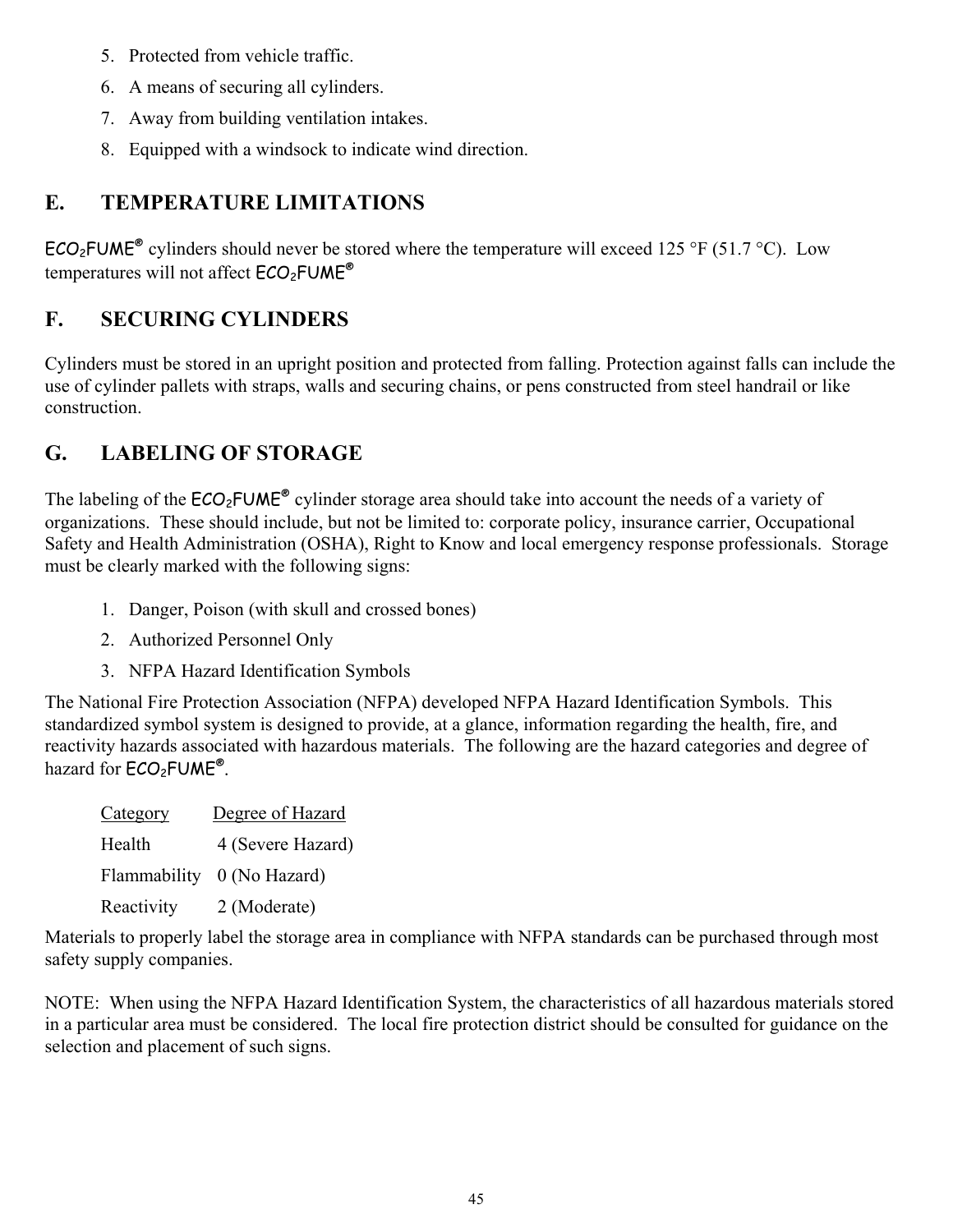# **XII. TRANSPORT**

## **A. GENERAL**

 $ECO<sub>2</sub>FWE<sup>®</sup>$  is classified as a poison gas by the United States Department of Transportation (DOT) and it shall only be transported in accordance with DOT regulations. All persons involved in the transport of or the preparation of cylinders for transport should be trained in and familiar with the specifications of 49 CFR (Code of Federal Regulations).

## **B. TRANSPORT DESIGNATIONS**

The following transport designations apply to  $\mathsf{ECO}_2\mathsf{FUME}^\circ$ :

| Proper Shipping Name:         | Liquefied gas, toxic, n.o.s. |
|-------------------------------|------------------------------|
|                               | (contains phosphine)         |
|                               | (Inhalation Hazard Zone D)   |
| Hazard Class:                 | 2.3                          |
| <b>Identification Number:</b> | UN 3162                      |
| Shipping Label:               | Poison Gas                   |

# **C. TRANSPORT REQUIREMENTS**

### **1. Package Preparation**

 $ECO<sub>2</sub>FUME<sup>®</sup>$  cylinders shall not be transported unless:

- The cylinder valve is fully closed.
- The gas tight outlet cap is secured on the valve outlet.
- The cylinder cap is secured.
- The cylinder has a readable, proper shipping label.

## **2. Cylinder Contents**

Used  $ECO<sub>2</sub>FUME<sup>®</sup>$  cylinders can still contain residual gas, and shall be offered for transport and transported as if they are full. Check with your distributor if you have questions about shipping ECO<sub>2</sub>FUME<sup>®</sup> cylinders.

### **3. Documents**

Proper documentation is required by law, for the transport of any hazardous material. The documentation accompanying the shipment of  $ECO<sub>2</sub>FUME<sup>®</sup>$  (whether full, partially full, or empty) must include the labeling, a bill of lading, placard, and the MSDS. The documents must clearly identify the quantity and nature of all hazardous materials being transported or offered for transport by a second party. All persons generating such documents should be trained in their preparation.

## **4. Vehicle Loading**

 $ECO<sub>2</sub>FUME<sup>®</sup>$  cylinders shall only be loaded into unoccupied spaces of vehicles. All cylinders shall be secured from movement during transport.